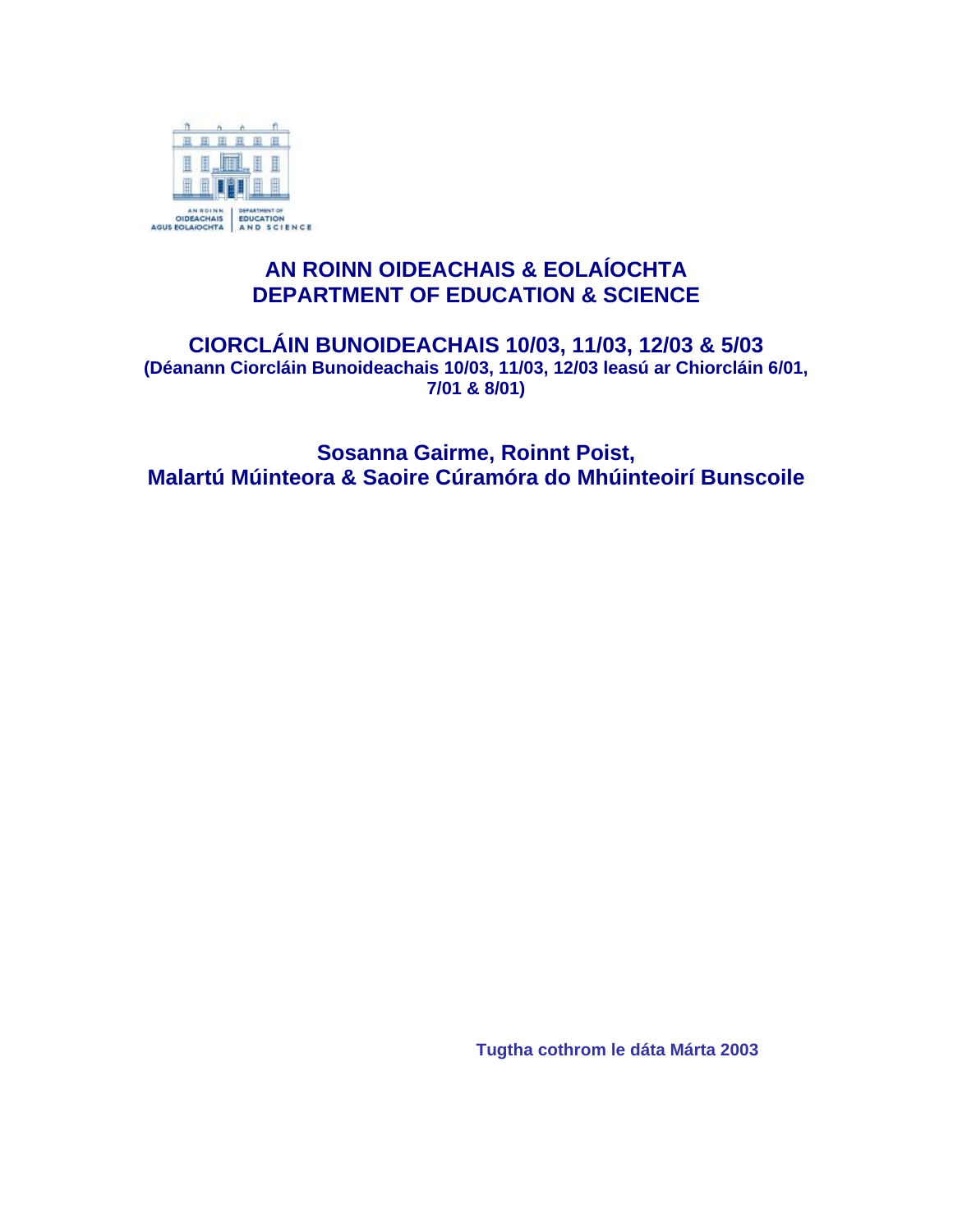### **AN ROINN OIDEACHAIS AGUS EOLAÍOCHTA AN BRAINSE BUNOIDEACHAIS**

**Ciorcláin Bunoideachais 10/03, 11/03, 12/03 & 5/03** 

### **CHUIG BOIRD BHAINISTÍOCHTA, PRÍOMHOIDÍ AGUS GACH FOIREANN TEAGAISC BUNSCOILEANNA**

### **Sosanna Gairme, Roinnt Poist, Malartú Múinteora & Saoire Cúramóra do Mhúinteoirí Bunscoile**

Tá ceithre chiorclán sa leabhrán seo:

Ciorclán 10/03 – Scéim sos gairme do mhúinteoirí bunscoile Ciorclán 11/03 – Scéim roinnt poist do mhúinteoirí bunscoile Ciorclán 12/03 – Scéim Malartú Múinteora do mhúinteoirí bunscoile Ciorclán 5/03 – Scéim Saoire Cúramóra do mhúinteoirí bunscoile

Ba chóir do Chathaoirligh Bhoird Bainistíochta agus do Phríomhoidí na Ciorcláin a thabhairt ar aird do chomhaltaí an Bhoird agus ba chóir do mhúinteoirí cóip a choinneáil le tagairt dó amach anseo. Féadfar an Ciorclán seo agus na foirmeacha iarratais cuí a fheiceáil chomh maith ar láithreán gréasáin na Roinne Oideachais & Eolaíochta **[www.education.ie](http://www.education.ie/)** agus féadfar iad a íoschóipeáil uaidh.

Márta 2003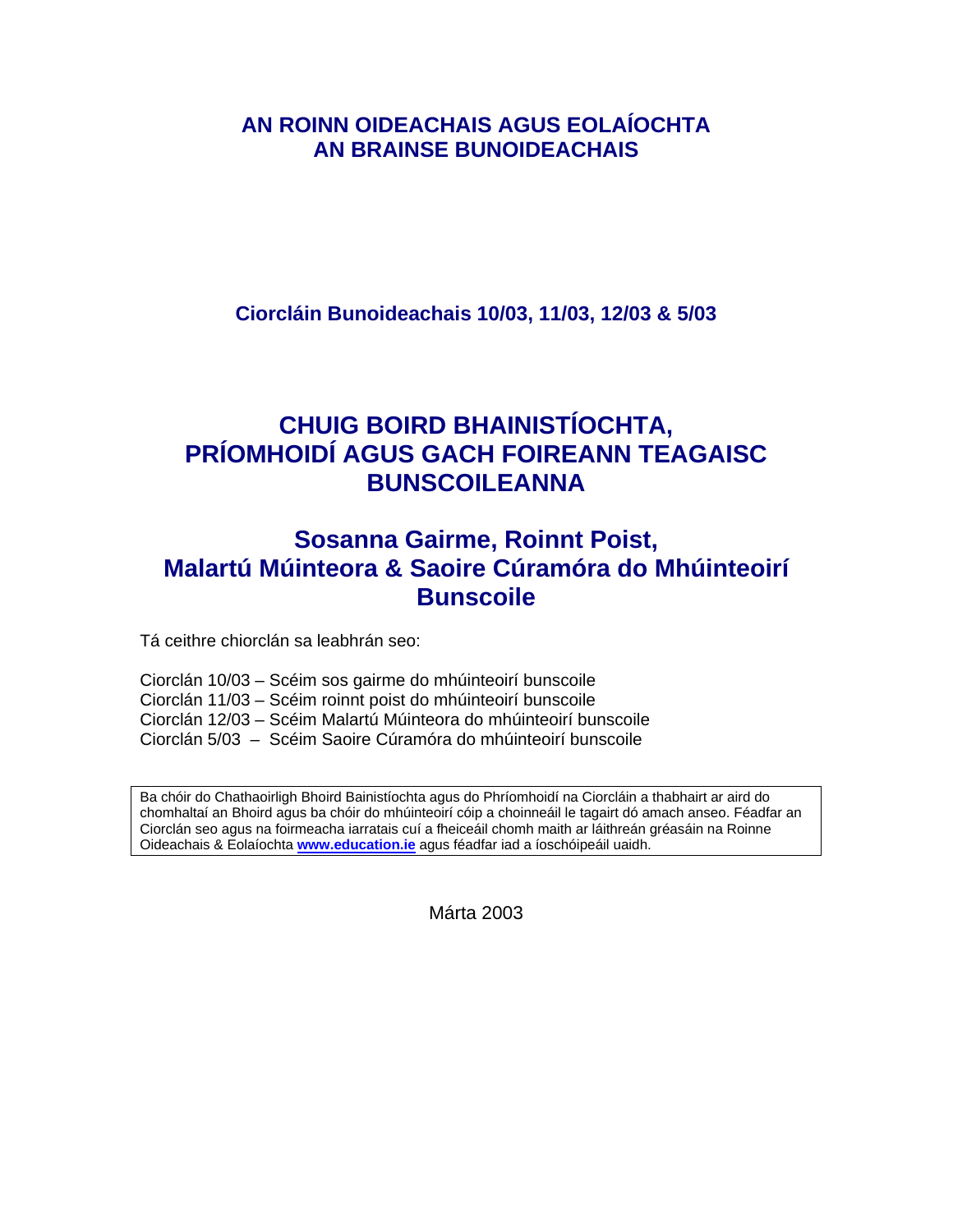### **INNÉACS**

#### **ROINN LEATHANACH**

- 1. Réamhrá ..............................................................................................................
- 2. Sosanna Gairme do Mhúinteoirí Bunscoile Ciorclán Bunoideachais 10/03............
- 3. Roinn Poist do Mhúinteoirí Bunscoile– Ciorclán Bunoideachais 11/03.....................
- 4. Scéim Malartaithe Múinteora do Mhúinteoirí Bunscoile- Ciorclán Bunoideachais12/03..
- 5. Saoire Cúramóra do Mhúinteoirí Bunscoile Ciorclán Bunoideachais 5/03...............

### **AGUISÍNÍ**

#### **AGUISÍN A**

Saoire Cúramóra (An líon Laethanta as láthair / Pá Lúide Scála)

#### **AGUISÍN B**

- 1. Foirm Iarratais do Shos Gairme
- 2. Foirm Chun Filleadh ó Shos Gairme
- 3. Foirm Iarratais do Roinnt Poist
- 4. Foirm Iarratais le haghaidh malartú múinteoir sealadach
- 5. Foirm Iarratais do Shaoire Cúramóra

### **Roinn 1**

### **RÉAMHRÁ**

Tá cuntas ar na forálacha a rialaíonn sosanna gairme, roinnt poist, malartú múinteora agus saoire cúramóra sna ciorcláin seo do Mhúinteoirí Bunscoile agus dá réir sin tagann siad in áit gach ciorcláin agus gach fógra roimhe seo mar seo a leanas:

**Sosanna Gairme** Fógra Sos Gairme Bealtaine 1996 Ciorcláin 20/85, 17/88 agus 6/01

**Roinnt Poist** Ciorcláin 32/97, 26/99 agus 7/01

**Malartú Múinteora** Ciorclán 12/97 agus 8/01

Tá Ciorclán Bunoideachais 5/03 – Saoire Cúramóra ann freisin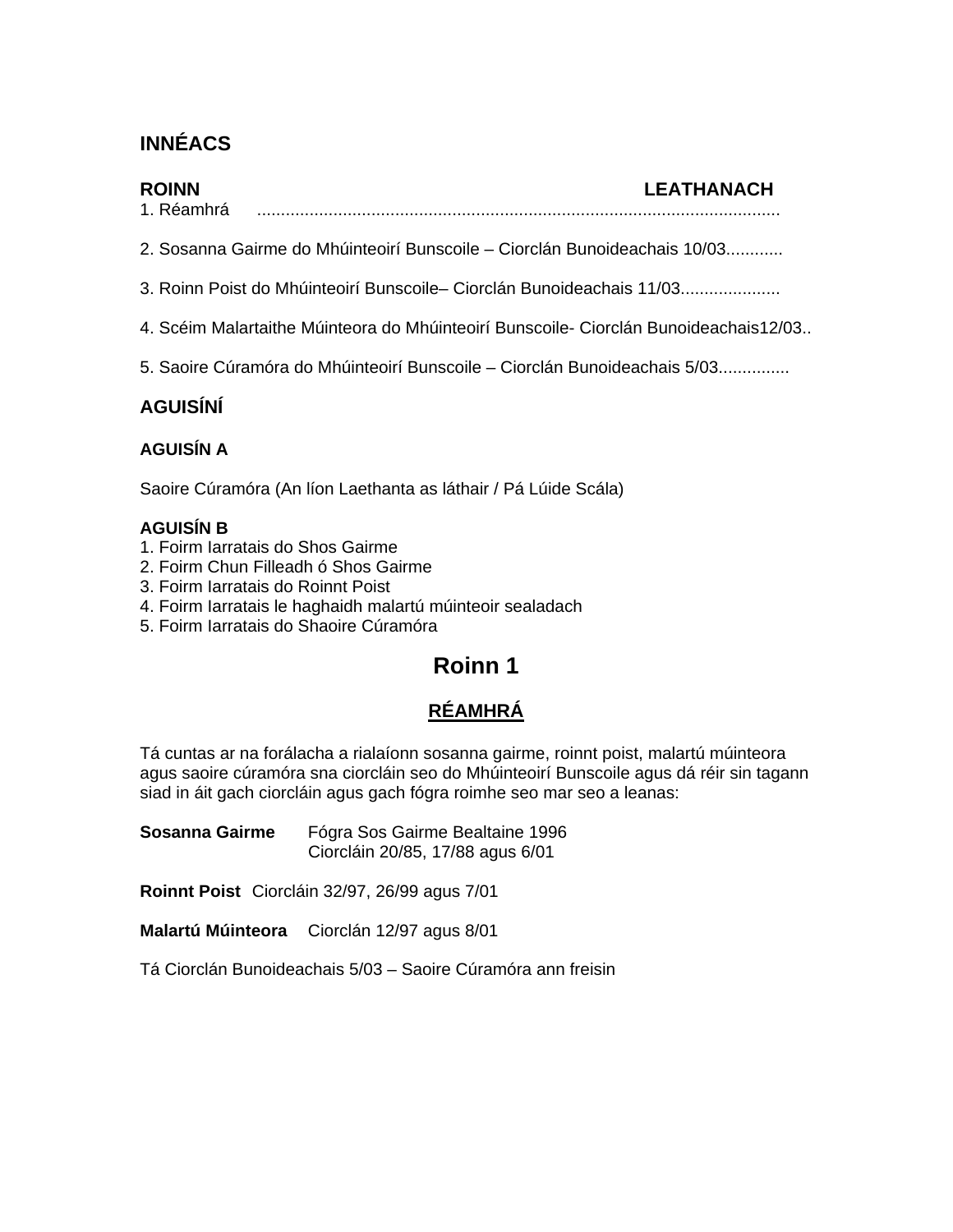### **Roinn 2**

#### **SOSANNA GAIRME DO MHÚINTEOIRÍ BUNSCOILE**

Tá sos gairme deartha le deis a thabhairt do mhúinteoirí bunscoile incháilithe briseadh a fháil ó ghnáthdhualgais le haire a thabhairt do leanaí, d'ábhair eile teaghlaigh, staidéar, taisteal etc.

#### **1. Achar Sos Gairme**

1.1 Is éard is sos gairme ann saoire speisialta **gan phá** ar feadh tréimhse **nach lú ná** 1 scoilbhliain amháin agus nach mó ná 5 scoilbhliain. Féadfaidh múinteoir sos gairme amháin a ghlacadh a bheidh scaipthe thar chúig bliana; nó féadfaidh sé/sí más mian leis/léi páirt a ghlacadh, ag amanna éagsúla, i socruithe ar leithligh faoi réir cheadú an Bhoird Bainistíochta. Tosóidh sos gairme an 1 Meán Fómhair agus críochnaíodh an 31 Lúnasa i scoilbhliain.

1.2 Féadfaidh an Bord Bainistíochta údarás a thabhairt do mhúinteoir in imthosca eisceachtúla, sos gairme a thosú le linn na scoilbhliana. I gcásanna mar sin áfach ní chuirfear deireadh leis an tréimhse saoire speisialta níos luaithe ná deireadh na scoilbhliana ina dhiaidh sin agus measfar é mar sos gairme dhá bhliain. **Sampla:**  Measfar múinteoir ar deonadh sos gairme air/uirthi ag tosú an 5 Samhain 2000 a bheith ar shos gairme go dtí 31 Lúnasa 2002. Léiríonn sé sin sos gairme dhá bhliain.

#### **2. Incháilíocht**

2.1 Beidh múinteoir buan a mbeidh a phromhadh/promhadh comhlánaithe go sásúil aige/aici agus a mbeidh seirbhís ar feadh ar a laghad 2 bhliain tugtha aige/aici i gcumas lánaimseartha i.e. lánaimseartha agus sealadach sa scoil ina bhfuil sé/sí ag iarraidh an sos gairme incháilithe. Tarscaoilfear an ceanglas dhá bhliain i gcás múinteoirí **atá** athimlonnaithe go héigeantach sa dhá bhliain scoile deiridh. Ní bhainfidh sé seo áfach le múinteoirí a bheidh le cur ar an bpainéal ag an am a mbeidh siad ag déanamh iarratais ar shos gairme.

#### **3. Ráiteas Polasaí do Bhoird Bainistíochta maidir le Socruithe Sos Gairme**

3.1 Ba chóir polasaí a bheith i bhfeidhm ag an mBord Bainistíochta le sosanna gairme a dheonú ina mbeadh aird chuí ar éilimh na scoile agus ar na héifeachtaí diúltacha a d'fhéadfadh a bheith ag ceadú roinnt sosanna gairme ón scoil chéanna ag an am céanna.

3.2 Agus an polasaí sin á chur le chéile ba chóir tosaíocht a thabhairt do leas agus do riachtanais oideachasúla na ndaltaí thar aon ní eile.

3.3 Agus breithiúnas á dhéanamh ar iarratais le sosanna gairme a dheonú, nó le síneadh a chur le sosanna gairme i mbliain áirithe ba chóir do Bhoird Bhainistíochta fachtóirí mar seo a leanas a bhreithniú: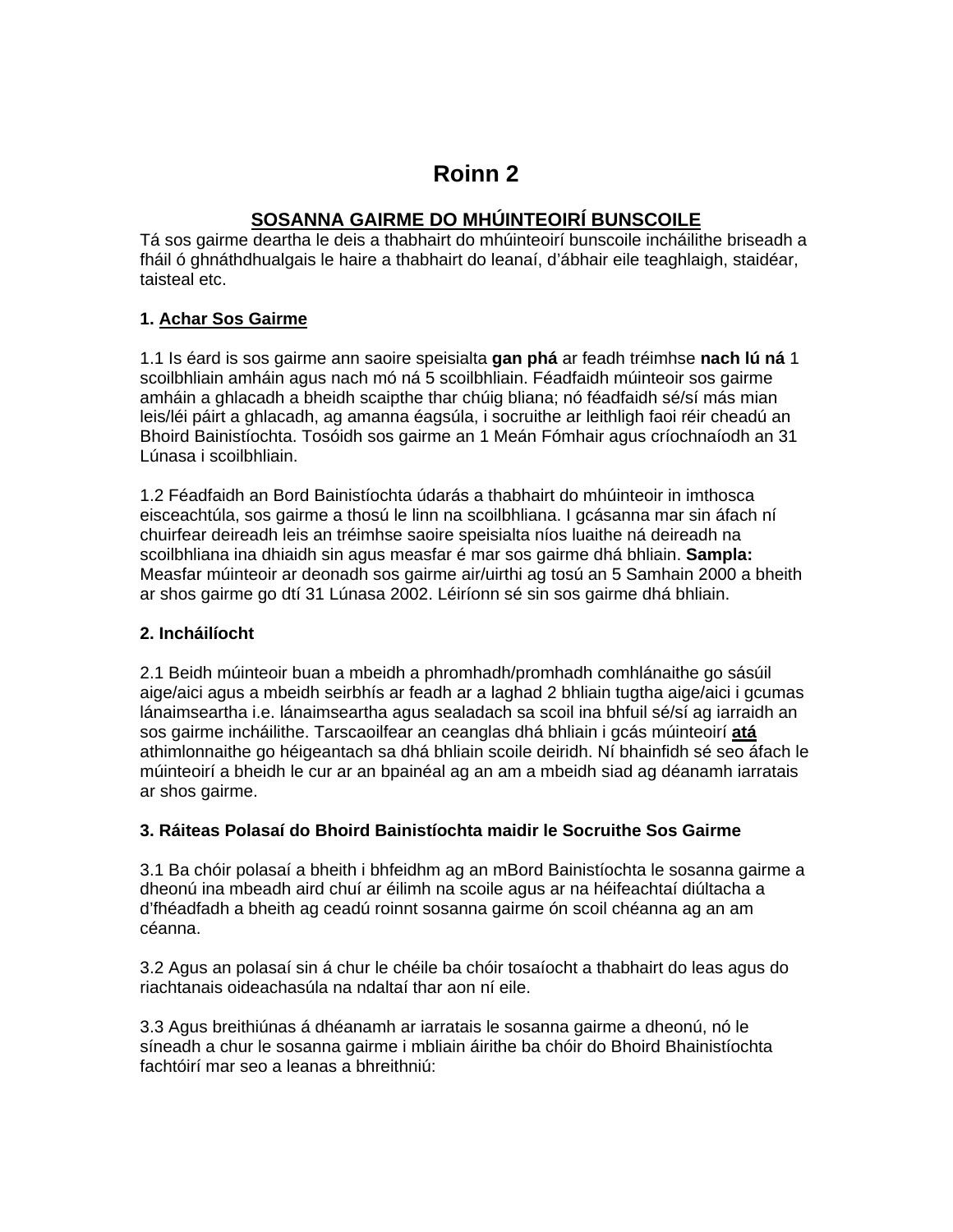An líon múinteoirí sa scoil a d'fhéadfadh a bheith ar shaoire neamhláithreachta ceadaithe mar shaoire mháithreachais, uchtaíoch, nó saoire do thuismitheoirí.

 An líon múinteoirí a bheidh ag roinnt poist, ar iasacht nó ar Shaoire Staidéir ceadaithe faoi Riail 116 de na Rialacha do Scoileanna Náisiúnta.

An líon múinteoirí atá ar shos gairme cheana féin.

Ba chóir do gach Bord breithniú a dhéanamh ar chuóta iomlán a bheith acu i gcás sosanna gairme ag glacadh na bhfactóirí dá dtagraítear thuas san áireamh, agus an líon iomlán múinteoirí sa scoil.

3.4 Ba chóir do Bhord Bainistíochta a chinntiú gur féidir leo múinteoir athsholáthair cáilithe a fháil (ach amháin sa chás go mbeidh cearta painéil curtha siar ag múinteoir le sos gairme a ghlacadh, agus nach gceaptar aon mhúinteoir athsholáthair sa chás sin) sula ndéanfar iarratas ar shos gairme a fhaomhadh.

#### **4. Nósanna Imeachta Iarratais**

4.1 Ní mór iarratas a dhéanamh chuig an mBord Bainistíochta leis an bhfoirm iarratais oifigiúil roimh **1 Marta** den bhliain a mbeidh sé ar intinn ag an múinteoir an sos gairme a ghlacadh – tá **Foirm Iarratais do Shos Gairme** in Aguisín A den leabhrán seo. Tá breis foirmeacha iarratais le fáil ó Rannóg Íocaíochtaí Bunoideachais na Roinne Oideachais agus Eolaíochta.

4.2 Má theastaíonn ó mhúinteoir síneadh a chur leis an sos gairme, ní mór dó/di iarratas a dhéanamh chuig an mBord Bainistíochta ar fhoirm iarratais oifigiúil roimh **1 Marta** den bhliain ina dhiaidh sin.

4.3 Caithfidh an múinteoir mionsonraí beachta maidir le hachar an tsos ghairme a thabhairt don Bhord Bainistíochta ag baint leasa as an bhfoirm iarratais foirmiúil agus caithfidh sé/sí léiriú cad dó a bhfuil an sos gairme ag teastáil.

4.4 Féadfaidh múinteoir a bheidh ar shaoire mháithreachais íoctha nó neamhíoctha iarratas a dhéanamh ar shos gairme.

4.5 Féadfaidh múinteoir atá ar shaoire bhreoiteachta iarratas a dhéanamh ar shos gairme. Caithfidh múinteoir áfach a bheidh as láthair ar shaoire bhreoiteachta roimh dheireadh na scoilbhliana agus a bheidh ag déanamh iarratais ar shos gairme ag tosú i Meán Fómhair fianaise liachta a chur ar fáil go mbeadh sé/sí aclaí le dul i mbun dualgas mura mbeadh iarratas déanta aige/aici ar shos gairme.

#### **5. Ag ceadú sos gairme**

5.1 Caithfidh an Bord Bainistíochta iarratais ar shosanna gairme a phróiseáil le linn mhí Marta agus léireoidh cinneadh i scríbhinn chuig an múinteoir roimh **1 Aibrean.** Caithfidh an Bord gach iarratas ceadaithe a chur isteach chuig an Roinn roimh **10 Aibrean.** 

5.2 Ní bhfaighidh Boird Bainistíochta fógra i scríbhinn ón Roinn ach amháin má thagann deachrachtaí chun cinn maidir le hincháilíocht iarratasóirí nó maidir le múinteoir athsholáthair.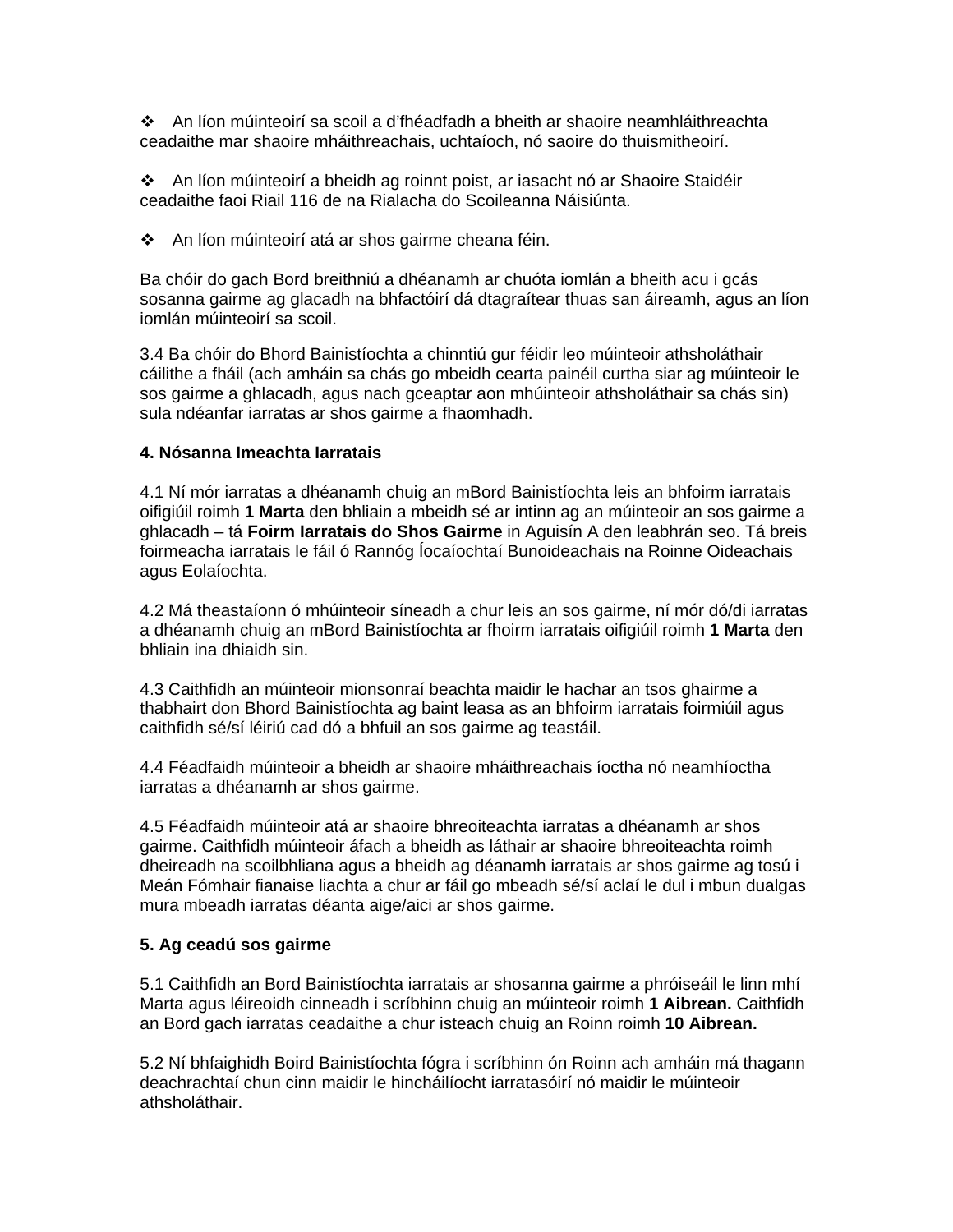#### **6. Ag Ceapadh múinteoir athsholáthair**

6.1 Caithfidh múinteoir sealadach cáilithe iomlán poist a bheidh fágtha folamh ag múinteoirí a ghlacfaidh sosanna gairme a líonadh faoi réir cheanglais na Rialacha do Scoileanna Náisiúnta. Is é an t-aon eisceacht a bhainfidh leis an gceanglas sin ná nuair a chuirfidh múinteoir cearta painéil siar le sos gairme a ghlacadh, sa chás sin ní cheapfar aon mhúinteoir athsholáthair.

#### **7. Íocaíocht Pá**

7.1 Íocfar pá suas go dtí 31 Lúnasa den bhliain a dtosóidh sos gairme.

#### **8. Ag Múineadh le linn shos gairme**

8.1 Níor chóir do mhúinteoir a bheadh ar shos gairme páirt a ghlacadh in aon chineál teagasc bunscoile. In imthosca eisceachtúla áfach féadfaidh múinteoir a bheidh ar shos gairme a bheith fostaithe i gcumas sealadach gearrthéarmach, ionadaíoch nó i gcumas páirtaimseartha. **Ba chóir a thabhairt ar aird go n-íocfar múinteoirí atá ar shos gairme agus a ghlacfaidh le post teagaisc i gcumas sealadach ag an ráta neamhcháilithe pá.** 

8.2 Ní áireofar seirbhís teagaisc a thugtar in Éirinn le linn shos gairme le creidmheas incriminteach nó creidmheas olluimhriúil a dhámhachtain.

#### **9. Staid maidir le freastal ar chúrsaí in-seirbhíse/ ar laethanta pleanála scoile**

9.1 Ní bheidh múinteoir a bheidh ar shos gairme i dteideal saoire in lieu ar fhreastal a dhéanamh ar chúrsaí in-seirbhíse/laethanta pleanála scoile.

#### **10. Éirí As le linn shos gairme**

10.1 Caithfidh múinteoir a bheidh ar shos gairme agus ar mian leis/léi éirí as a bpost teagaisc fógra a thabhairt i scríbhinn don Bhord Bainistíochta de réir théarmaí fostaíochta an mhúinteora. Má éiríonn an múinteoir as an sos gairme le linn na scoilbhliana measfar go mbeidh bliain iomlán sos gairme glactha aige/aici.

10.2 Caithfidh an Bord Bainistíochta áfach an conradh a chomhlíonadh leis an múinteoir athsholáthair sealadach.

#### **11. Staid maidir le poist fhreagrachta le linn do mhúinteoirí a bheith ar shos gairme**

11.1 Féadfar post freagrachta a bheidh fágtha folamh ag múinteoir a ghlacfaidh sos gairme a líonadh ar bhonn gníomhach ó scoilbhliain amháin go dtí ceann eile, má bhíonn an post fós ag teastáil trí thagairt do Sceideal na bPost de réir Chiorclán Bunoideachais 7/03.

11.2 Féadfaidh múinteoirí a bheidh ar shos gairme iarratas a dhéanamh ar phoist fhreagrachta a thiocfaidh chun cinn ina scoil le linn a sos gairme agus ba chóir go gcuirfeadh a mBord Bainistíochta ar an eolas iad faoi phoist a bheidh le líonadh.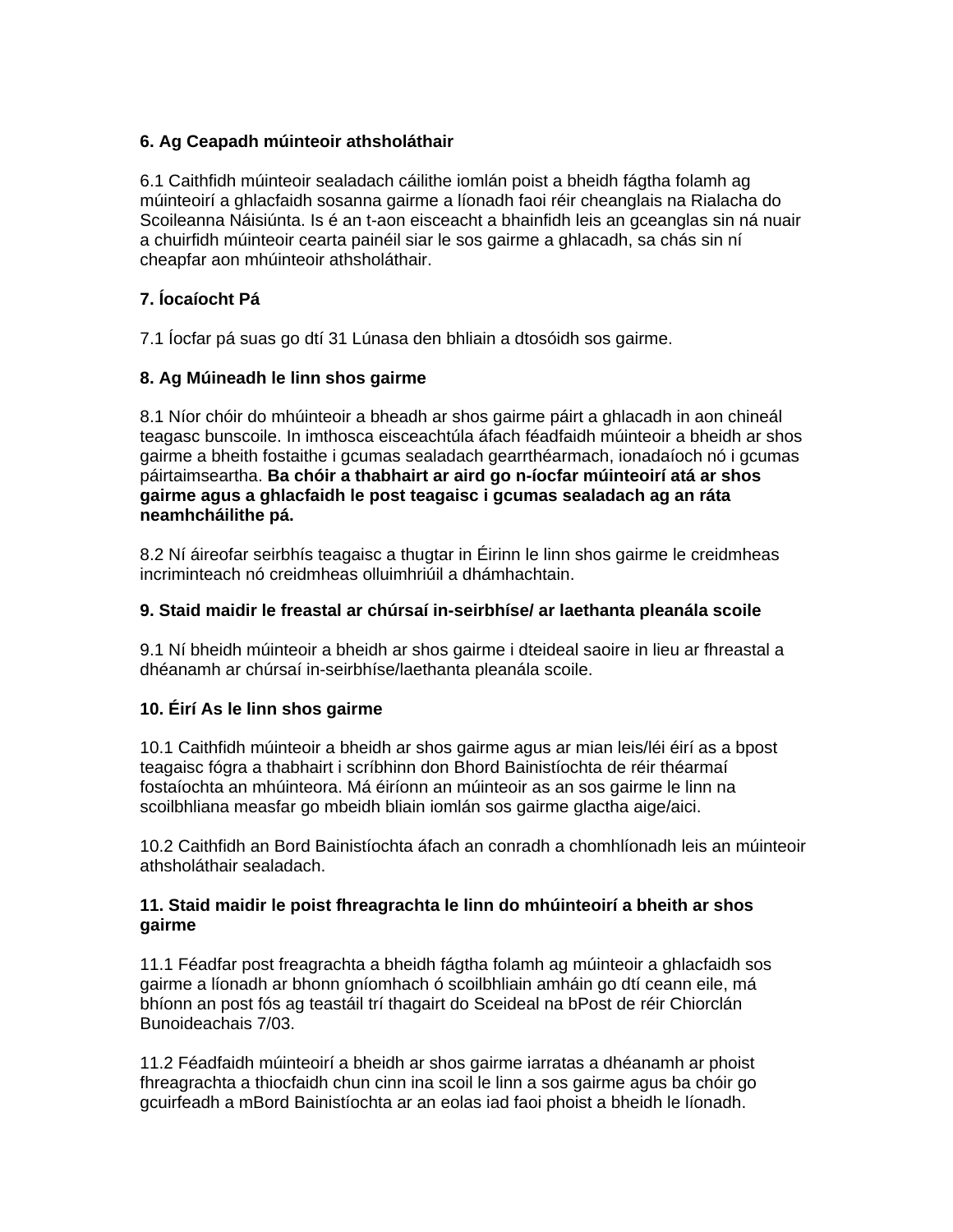11.3 Sa chás go gceapfar múinteoir a bheidh ar shos gairme chuig post freagrachta féadfaidh an Bord Bainistíochta múinteoir eile a cheapadh chuig an bpost ar bhonn gníomhach ó scoilbhliain amháin go dtí scoilbhliain eile ar choinníoll go mbeidh an post ag teastáil trí thagairt do Sceideal na bPost de réir Chiorclán Bunoideachais 7/03. Cuirfear deireadh le híocaíocht liúntais an tsealbhóir poist gníomhach nuair a thiocfaidh an múinteoir a bhí ar shos gairme ar ais i mbun dualgas arís. Ní thabharfaidh ceapachán gníomhach chuig Post Freagrachta aon chearta chuig ceapachán chuig post freagrachta iarbhír.

#### **12. Staid maidir le sinsearacht**

12.1 Ní bheidh tionchar ag neamhláithreacht ar shos gairme ar shinsearacht múinteora.

#### **13. Staid maidir le hachar seirbhíse i gcás incháilíochta do phoist fhreagrachta**

13.1 Ní áireofar sos gairme a glacadh an 1 Meán Fómhair 1999 nó dá éis mar achar seirbhíse le hincháilíocht do phoist fhreagrachta. Áireofar áfach sos gairme a glacadh roimh an dáta sin.

#### **14. Creidmheas Incriminteach do Sheirbhís a thugtar le linn shos gairme**

14.1 Ní áireofar tréimhse sos gairme le haghaidh creidmheas incriminteach a dhámhachtain. Ní áireofar seirbhís teagaisc a thugtar in aon chumas in Éirinn le linn shos gairme le haghaidh creidmheas incriminteach. Ceadófar creidmheas incriminteach áfach i gcás sheirbhís teagaisc cheadaithe thar lear más féidir é a dheimhniú trí thagairt d'fhorálacha Chiorclán 10/01.

14.2 Tá foirmeacha iarratais le haghaidh creidmheas incriminteach a éileamh i gcás seirbhís teagaisc thar lear ar fáil ó: **Rannóg Íocaíochtaí Bunoideachais, An Roinn Oideachais & Eolaíochta, Cor na Madadh, Baile Átha Luain, Co. na hIarmhí** má bhíonn tú ag múineadh i ngnáthscoil, nó ó **Rannóg Oideachais Speisialta na Roinne** má bhíonn tú ag múineadh i scoil speisialta nó ó láithreán gréasáin na Roinne.

#### **15. Staid maidir leis an bPainéal Athimlonnaithe (tagair le do thoil don leabhrán ar Chearta Painéal do Mhúinteoirí, leagan cothrom le dáta Márta 2001, le haghaidh breis eolais)**

15.1 Ní chuirfidh cearta painéal cosc ar mhúinteoir iarratas a dhéanamh ar shos gairme. Caithfidh an múinteoir áfach fógra a chur i scríbhinn ar dtús chuig an Roinn ag cur in iúl gur mian leis/léi a chuid/cuid cearta painéil a chur siar le sos gairme a fháil. Cuirfear ainm an mhúinteora ar ais ar an bpainéal ag deireadh thréimhse an tsos ghairme. Dá réir sin ní mór go mbeifí in ann dul i dteagmháil leis an múinteoir le haghaidh tairiscintí a fháil ag an seoladh a bheidh le feiceáil ar an bhfoirm painéil. Mura ndéanfar athimlonnú ar an múinteoir faoin 31 Lúnasa, leanfaidh sé/sí ag teagasc ina chéad/céad scoil agus é/í ag fanacht le hathimlonnú.

15.2 Má chuirtear deireadh le post múinteora agus an múinteoir ar shos gairme tabharfar cuireadh dó/di a ainm/hainm a chur ar an bpainéal le linn dó/di a bheith ar saoire. Dá réir sin ní mór go mbeifí in ann dul i dteagmháil leis an múinteoir le haghaidh tairiscintí a fháil ag an seoladh a bheidh le feiceáil ar an bhfoirm painéil.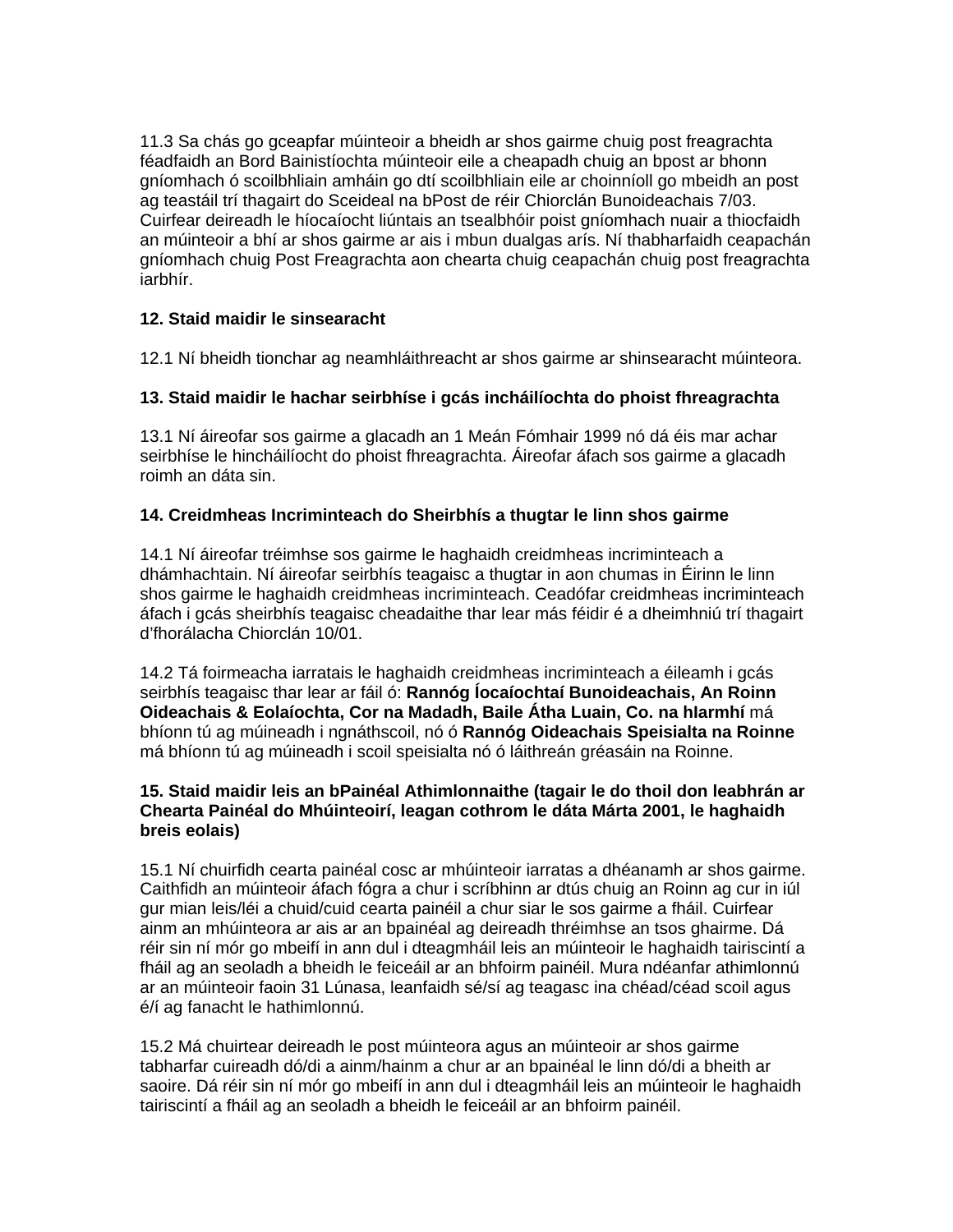15.3 Má tá múinteoir i scoil ag dul ar shos gairme agus má bhíonn múinteoir eile á chur ar an bpainéal, féadfaidh an múinteoir atá á chur ar an bpainéal roghnú a chearta/cearta painéil a chur siar leis an bpost athsholáthair sos gairme sealadach a ghlacadh.

#### **16. Taifead saoire bhreoiteacha le linn shos gairme**

16.1 Comhairfear an saoire bhreoiteachta íoctha a bheidh incheadaithe in aon tréimhse ceithre bliana **oibre** as a chéile ionann is nár tharla aon bhriseadh sa sos gairme.

#### **17. Cúrsaí ÁSPC, Cánach agus Aoisliúntais**

17.1 Ní hionann asláithreacht múinteora ar shos gairme agus briseadh seirbhíse i gcás **ÁSPC. Sampla:** Má bhí an múinteoir ag íoc an ráta modhnaithe ÁSPC díreach roimh a s(h)os gairme, leanfaidh sé/sí ag íoc an ráta sin nuair a chuirfidh sé/sí tús in athuair le dualgais, ar choinníoll go dtosóidh sé/sí ag múineadh go sealadach nó go buan ar an gcéad lá oibre díreach i ndiaidh lá deiridh an tsos ghairme.

17.2 Beidh ar mhúinteoirí a bheidh ar ais i mbun dualgas i ndiaidh sos gairme i mbliain **nua** cánach dul i dteagmháil leis: An Cigire Cánach, Aonad 985 go 988, 14/15 Sráid Uí Chonaill Uachtarach, Baile Átha Cliath 1. Teileafón (01) 8746821 le haghaidh a dteastas reatha creidmheasanna cánacha a fháil. Mura ndéanfaidh siad sin asbhainfear ÍMAT de réir rátaí éigeandála.

17.3 Ní áireofar tréimhse sos gairme mar sheirbhís i gcás **aoisliúntais**. (Tabhair ar aird le do thoil go mbíonn an creidmheas a thugtar as seirbhís teagaisc lasmuigh de Phoblacht na hÉireann le linn shos gairme incriminteach amháin agus ní bhíonn sé inphinsin).

17.4 Féadfaidh múinteoirí iad seo a leanas a roghnú:

 Ráta speisialta ranníoca aoisliúntas a íoc ionas gur féidir tréimhse an tsos ghairme a chur san áireamh, ar choinníoll go rachaidh siad i dteagmháil le **Rannóg Pinsean Bunoideachais na Roinne** sula dtosaíonn a sos gairme

*nó* 

Seirbhís barúlach a cheannach nuair a rachaidh siad ar ais ag teagasc.

Ba chóir ceisteanna maidir le seirbhís a cheannach a sheoladh chuig: **Rannóg Pinsean Bunoideachais, An Roinn Oideachais & Eolaíochta, Cor na Madadh, Baile Átha Luain, Co. na hIarmhí.** 

#### **18. Asbhaintí deonacha**

18.1 Stopfaidh asbhaintí deonacha (VHI, CMÉ etc.) le linn an tsos ghairme. Ba chóir socruithe ar leithligh a dhéanamh leis na gníomhaireachtaí cuí maidir le leanúint ar aghaidh le híocaíochtaí. Ba chóir do mhúinteoirí dul i dteagmháil leis na gníomhaireachtaí cuí lena chinntiú go gcuirfear tús le hasbhaintí arís nuair a thiocfaidh siad ar ais i mbun dualgas teagaisc tar éis shos gairme.

#### **19. Ag Atosú tar éis Shos Gairme**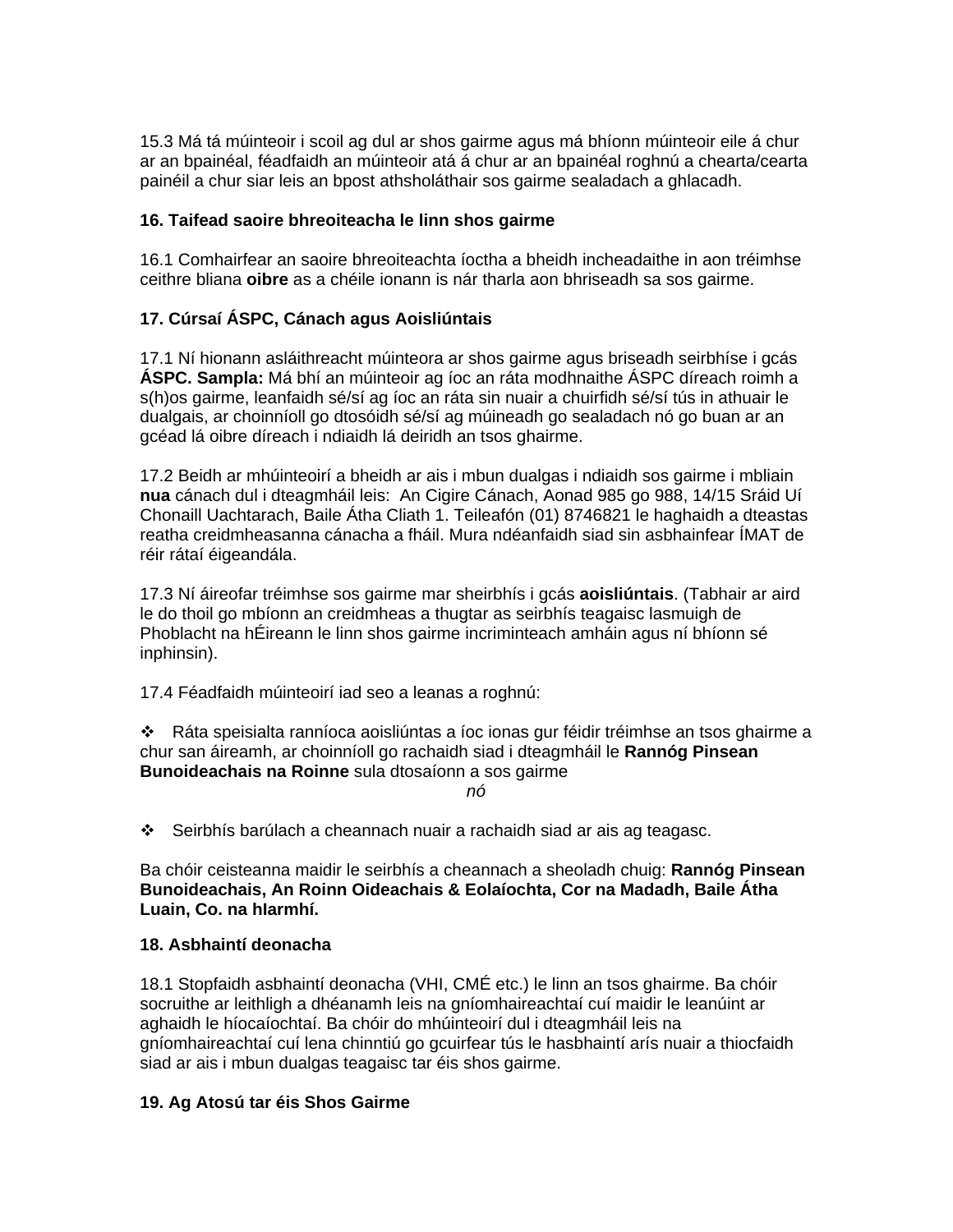19.1 Coinneoidh múinteoirí teidlíocht dualgais a atosú i bpost buan nuair a chríochnóidh an tréimhse cheadaithe don sos gairme. Caithfidh múinteoir a bhfuil sé ar intinn aige/aici dul ar ais ag teagasc ó shos gairme fógra a chur chuig an mBord Bainistíochta faoi **1 Marta** ag baint leasa as **Foirm le Atosú tar éis Shos Gairme** atá in Aguisín A den leabhrán seo.

#### **Beidh ar Dhochtúir Teaghlaigh an mhúinteora roinn den fhoirm sin a chomhlánú.**

Beidh ar an mBord ansin an fhoirm chomhlánaithe agus sínithe go cuí a chur ar aghaidh chuig Rannóg Íocaíochta Bunoideachais den Roinn Oideachais & Eolaíochta roimh **30 Aibrean.** Sa chás go mbeidh imthosca eisceachtúla áirithe i gceist, féadfaidh an Bord Bainistíochta tréimhse fógra níos lú ná mar atá sonraithe a ghlacadh. Ní chuirfear múinteoir ar an bpárolla go dtí go bhfaighidh an Roinn an fógra sin.

19.2 Measfar múinteoir a dteipfidh air/uirthi dul ar ais i mbun dualgas ag deireadh na tréimhse cheadaithe do shos gairme a bheith éirithe as a phost/post.

#### **20. Saoire Staidéir faoi Riail 116 de na Rialacha do Scoileanna Náisiúnta tar éis Shos Gairme**

20.1 Caithfidh múinteoir a bheidh ar shos gairme ar feadh cúig bliana ina iomláine dul ar ais i mbun dualgas teagaisc lánaimseartha ar feadh ar a laghad tréimhse amháin scoilbhliana sula a ndeonófar saoire neamhláithreachta air/uirthi le haghaidh cúrsaí staidéir.

### **Roinn 3**

#### **ROINNT POIST DO MHÚINTEOIRÍ BUNSCOILE**

#### **1. Réamhrá**

1.1 Is é an tAire Oideachais & Eolaíochta a chur i bhfeidhm an scéim roinnt poist ar dtús don scoilbhliain 1997/98 agus tá feidhm léi ó shin i leith.

1.2 Nuair a cuireadh i bhfeidhm ar dtús an scéim, ní raibh sé ceadmhach ach ag beirt mhúinteoirí buana a bhí bunaithe sa scoil chéanna páirt a ghlacadh sa scéim roinnt poist, agus iad ag roinnt poist lánaimseartha ar bhonn 50:50. Tá feidhm le scéim (ar a dtugtar roinnt poist idirscoileanna) anois chomh maith a cheadaíonn do bhuanmúinteoirí post a chomhroinnt i dhá scoil dhifriúla.

#### **2. Ráiteas Polasaí do Bhoird Bainistíochta maidir le socruithe Roinnt Poist**

2.1 Éilítear ar Bhoird Bainistíochta polasaí a fhorbairt ar chomhroinnt poist a bheadh sainiúil do riachtanais na scoile áirithe ionas go mbeadh an fhoireann ar an eolas maidir le seasamh an Bhoird ar an ábhar seo.

2.2 Agus iad ag cur creat le chéile maidir le seasamh polasaí ar chomhroinnt poist, éilítear ar Bhoird a chinntiú go dtabharfar tosaíocht do leas agus do riachtanais oideachasúla na ndaltaí thar aon ní eile.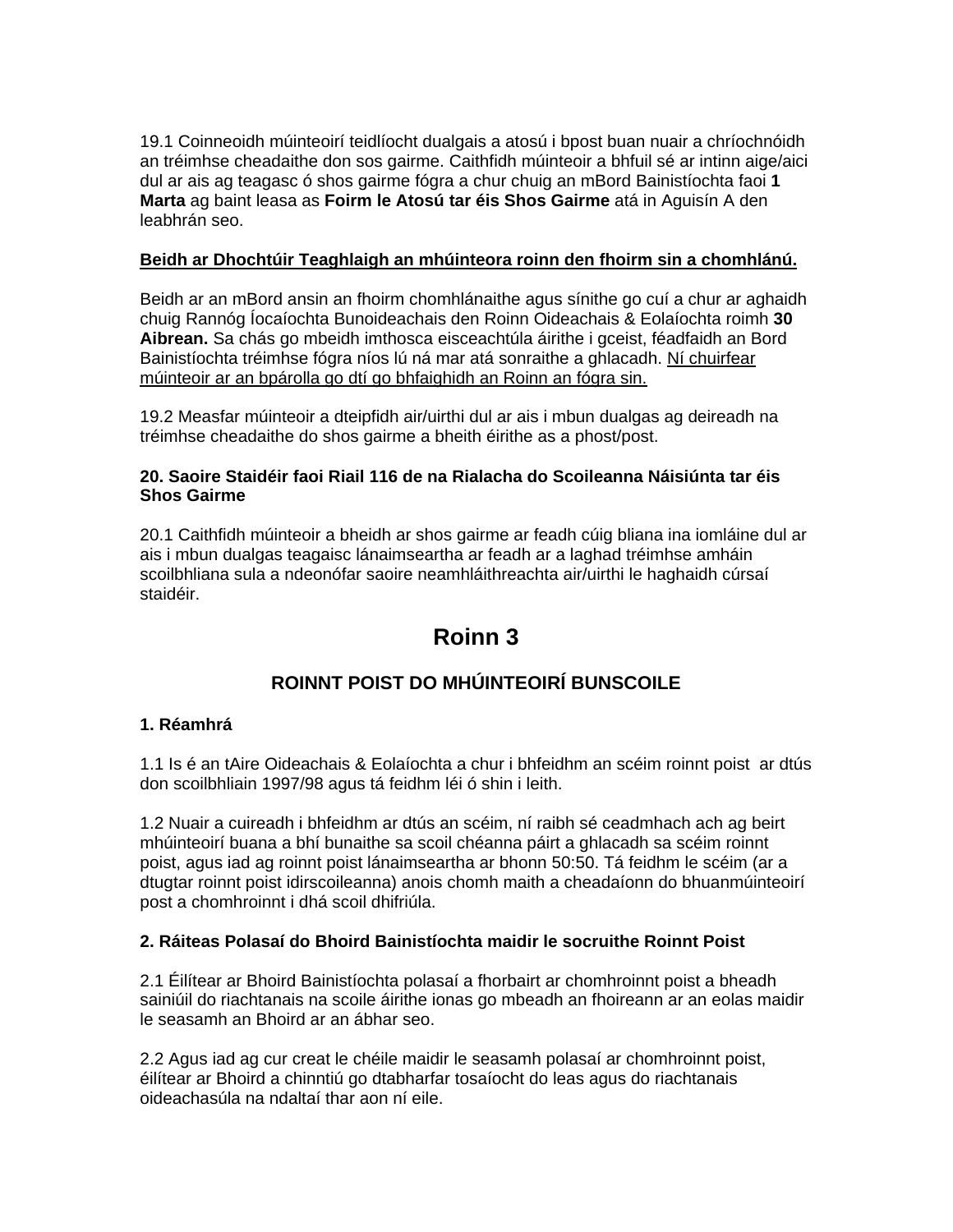2.3 Tá cuntas ar na gnéithe tábhachtacha de pholasaí roinnt poist ag (a) go dtí (f) thíos.

(a) Ba chóir do Bhoird a chinneadh an líon múinteoirí a cheadófar le páirt a ghlacadh i socruithe roinnt poist in aon scoilbhliain amháin.

(b) Saincheist eile a mbeidh aghaidh le tabhairt uirthi sa ráiteas polasaí ná achar an tsocraithe roinnt poist. Sa chomhthéacs sin beidh ar mhúinteoirí ar mian leo post a chomhroinnt i mbliain áirithe iarratas a dhéanamh ar a mBoird Bainistíochta le ceadú a fháil ar bhonn bliantúil. Bainfidh an coinníoll sin chomh maith le múinteoirí atá ag roinnt poist faoi láthair.

(c) Ba chóir do Bhoird aghaidh a thabhairt ar an tsaincheist a bhaineann leis na leibhéil ranganna a bheidh le múineadh ag múinteoirí a bheidh ag roinnt poist. Éilítear orthu a chinntiú go dtabharfar tosaíocht do riachtanais leasa na ndaltaí thar aon ní eile. Tá sé tábhachtach go speisialta do Bhoird daltaí a bhféadfaí breathnú orthu mar dhaltaí laga nó mar dhaltaí le riachtanais speisialta a ghlacadh san áireamh. Dá réir sin ní mór do Bhoird aird speisialta a thabhairt sula gceadaíonn siad roinnt poist do ranganna naíonáin bheaga nó do dhaltaí le riachtanais speisialta.

(d) Ní cheadófar do Phríomhoidí, do mhúinteoirí Caidrimh idir Teaghlach agus Scoil, do mhúinteoirí ar Soláthar ná do mhúinteoirí a bheidh ar promhadh post a chomhroinnt. Ní fhéadfaidh múinteoir ar Soláthar áfach ach athrú go sealadach ón Scéim Soláthar le post a chomhroinnt le múinteoir eile. Chomh maith leis sin, ní bheidh múinteoirí atá ar iasacht faoi láthair nó a bheidh ag dul ar iasacht ábalta post a chomhroinnt le linn na hiasachta.

(e) Is faoin mBord a bheidh sé na socruithe roinnt-ama, atá sé chun a fhormhuiniú a chinneadh. Is iad na roghanna atá ar fáil ná seachtain ag obair/seachtain saor, nó seachtain roinnte agus sin amháin.

(f) Chomh luath agus a chinnfidh Bord Bainistíochta roinnt poist a cheadú, ba chóir tuismitheoirí a chur ar an eolas go mbeadh a leanbh nó a gcuid leanaí á múineadh ag múinteoirí roinnt poist sa scoilbhliain chuí. Éilítear ar Bhord fógra a thabhairt do thuismitheoirí chomh luath agus is féidir trí chruinniú speisialta a ghlaofaidh an Príomhoide/Bord Bainistíochta. Iarrtar ar mhúinteoirí a bhfuil a gcuid iarratas ar chomhroinnt poist ceadaithe ag Bord freastal a dhéanamh ar chruinniú den sórt sin.

Níor chóir go dtiocfadh bealaí eile cumarsáide in áit an cheanglais le haghaidh cruinniú speisialta le heolas a thabhairt do thuismitheoirí maidir le socruithe roinnt poist.

#### **3. Achar Scéim Roinnt Poist**

3.1 Is í an íosthréimhse gur féidir le socrú roinnt poist tarlú ná scoilbhliain amháin.

#### **4. Deireadh le socrú roinnt poist le linn na scoilbhliana**

4.1 Caithfidh Boird a chinntiú go mbeidh a fhios ag múinteoirí a bheidh ag glacadh páirte i socruithe roinnt post go gcoimeádann Boird an ceart deireadh a chur le socrú roinnt poist mura mbeidh an socrú ag oibriú ar mhaithe le leas na ndaltaí. Ba chóir a insint don mhúinteoir athsholáthair chomh maith go bhféadfaí deireadh a chur lena gceapachán.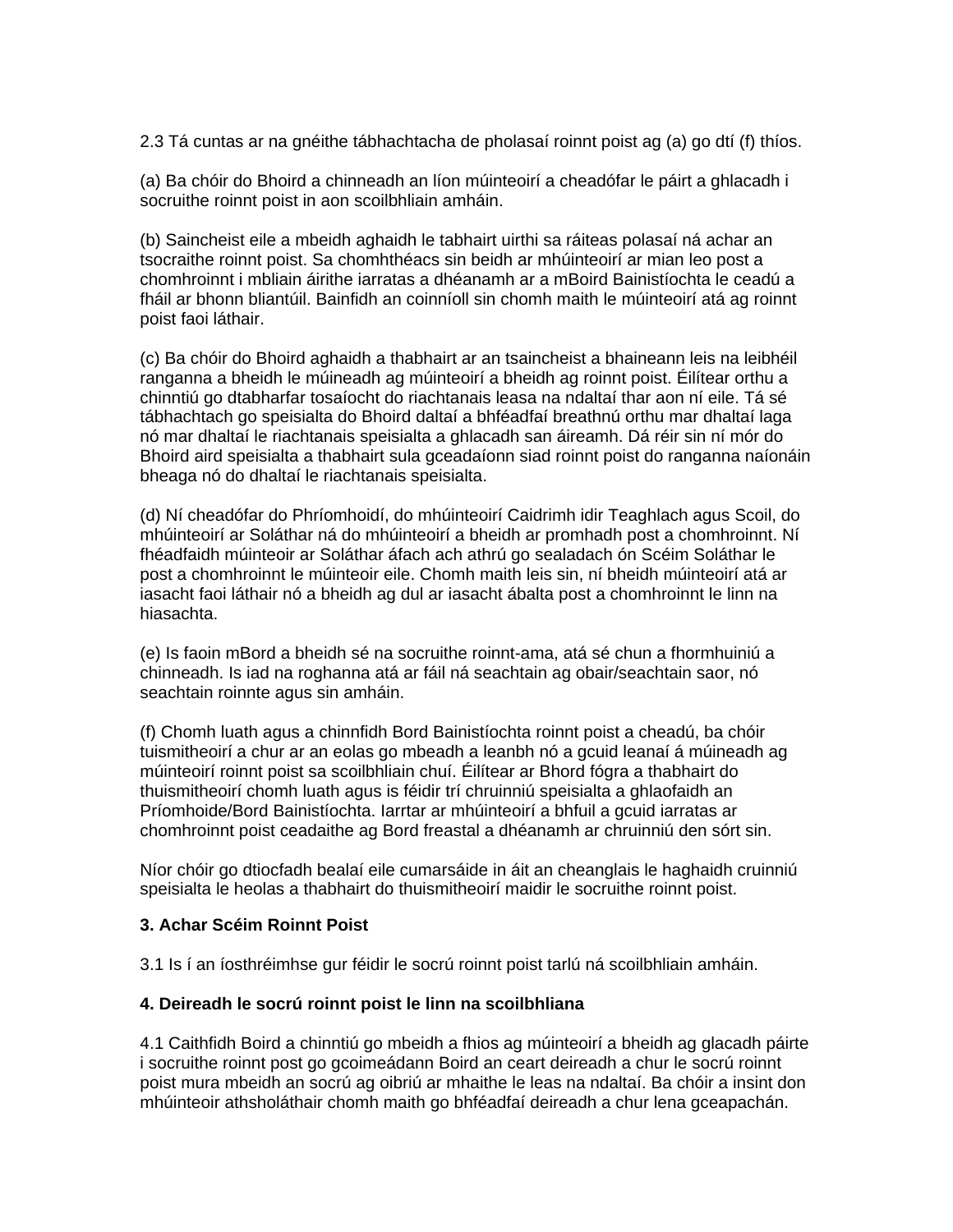#### **5. Incháilíocht**

5.1 Beidh gach múinteoir buan laistigh de scoil le seirbhís dhá bhliain i gcumas buan incháilithe le hiarratas a dhéanamh ar chomhroinnt poist ach amháin Príomhoidí (cuireann an tábhacht a bhaineann le feidhm ceannaireachta Príomhoide cosc ar an ról sin a bheith á roinnt), múinteoirí Caidrimh idir Teaghlach agus Scoil, múinteoirí ar Soláthar agus múinteoirí ar promhadh. Féadfaidh múinteoir ar Soláthar áfach athrú ón Scéim Soláthair go sealadach le post a chomhroinnt le múinteoir eile. Ní fhéadfaidh múinteoir buan post a chomhroinnt le múinteoir sealadach. Chomh maith leis sin ní fhéadfaidh múinteoirí atá ar iasacht faoi láthair nó atá ag dul ar iasacht post a chomhroinnt le linn na hiasachta.

5.2 Féadfaidh múinteoir atá ar shos gairme nó ar shaoire neamhláithreachta eile atá ceadaithe iarratas a dhéanamh le haghaidh dualgais teagasc a thosú arís ar bhonn roinnt poist.

#### **6. Nósanna Imeachta Iarratais**

6.1 Is faoi mhúinteoirí a bheidh sé comhghleacaithe a aimsiú lena bhféadfaidís a bheith sásta socrú roinnt poist a dhéanamh. Ní mór iarratais a dhéanamh i scríbhinn chuig Bord Bainistíochta na scoile (nó scoileanna i gcás roinnt poist idirscoileanna). Ní mór iarratais den sórt sin a dhéanamh chuig an mBord nó chuig na Boird roimh 1 Marta den bhliain a mbeidh sé i gceist acu tabhairt faoi chomhroinnt poist agus ní mór Plean Oibre a bheith isteach leis an iarratas. Tá foirmeacha iarratais in Aguisín an leabhráin seo. Má bhíonn síneadh ag teastáil, caithfidh an múinteoir iarratas bliantúil a dhéanamh chuig an mBord Bainistíochta/ Boird Bainistíochta ag baint leasa as an bhfoirm iarratais oifigiúil.

6.2 Caithfidh an Plean Oibre aghaidh a thabhairt ar an riachtanas atá ann maidir le leanúnachas, an riachtanas le haghaidh modheolaíocht chomhaontaithe a phleanáil agus cur chuige comhaontaithe maidir le saincheisteanna disciplíne. Ba chóir don Phlean Oibre soláthar a dhéanamh chomh maith ar úsáid a bhaint as comhthallann an bheirt mhúinteorí chomh maith le freagracht a shannadh. Ba chóir don Phlean Oibre cloí le polasaí scoile a bhfuil cuntas air sa Phlean Scoile. Ba chóir go mbeadh Boird sásta go dtugann an Plean Oibre aghaidh chuí ar gach saincheist lárnach a bhfuil cuntas orthu thuas. Chomh maith leis sin ba chóir do Bhoird a chinntiú go mbeidh comhaontú ann maidir le minicíocht chruinnuithe lasmuigh-den-scoil idir iarratasóirí lena gcuid oibre a phleanáil agus a phlé, agus an líon múinteoirí a bheidh ar fáil le haghaidh cruinnithe foirne cuí agus le haghaidh cruinnithe cuí le tuismitheoirí.

6.3 Ba chóir go mbeadh páirt lárnach ag an bPríomhoide i ngach céim den phleanáil a bhaineann leis an socrú roinnt poist, lena n-áirítear an Plean Oibre a ullmhú.

#### **7. Ag Ceadu socrú roinnt poist**

7.1 Beidh ar an bPríomhoide measúnú mion a dhéanamh ar an mBord Bainistíochta maidir le moltaí do chomhroinnt post. Iarrfar go sainiúil ar an bPríomhoide cuntas a thabhairt don Bhord maidir le cad é chomh comhoiriúnach, comhoibritheach, solúbtha atá an bheirt atá á moladh le haghaidh roinnt poist agus cad é chomh mór agus a thagann scileanna agus gairmiúlacht na beirte le chéile. Iarrfar ar an bPríomhoide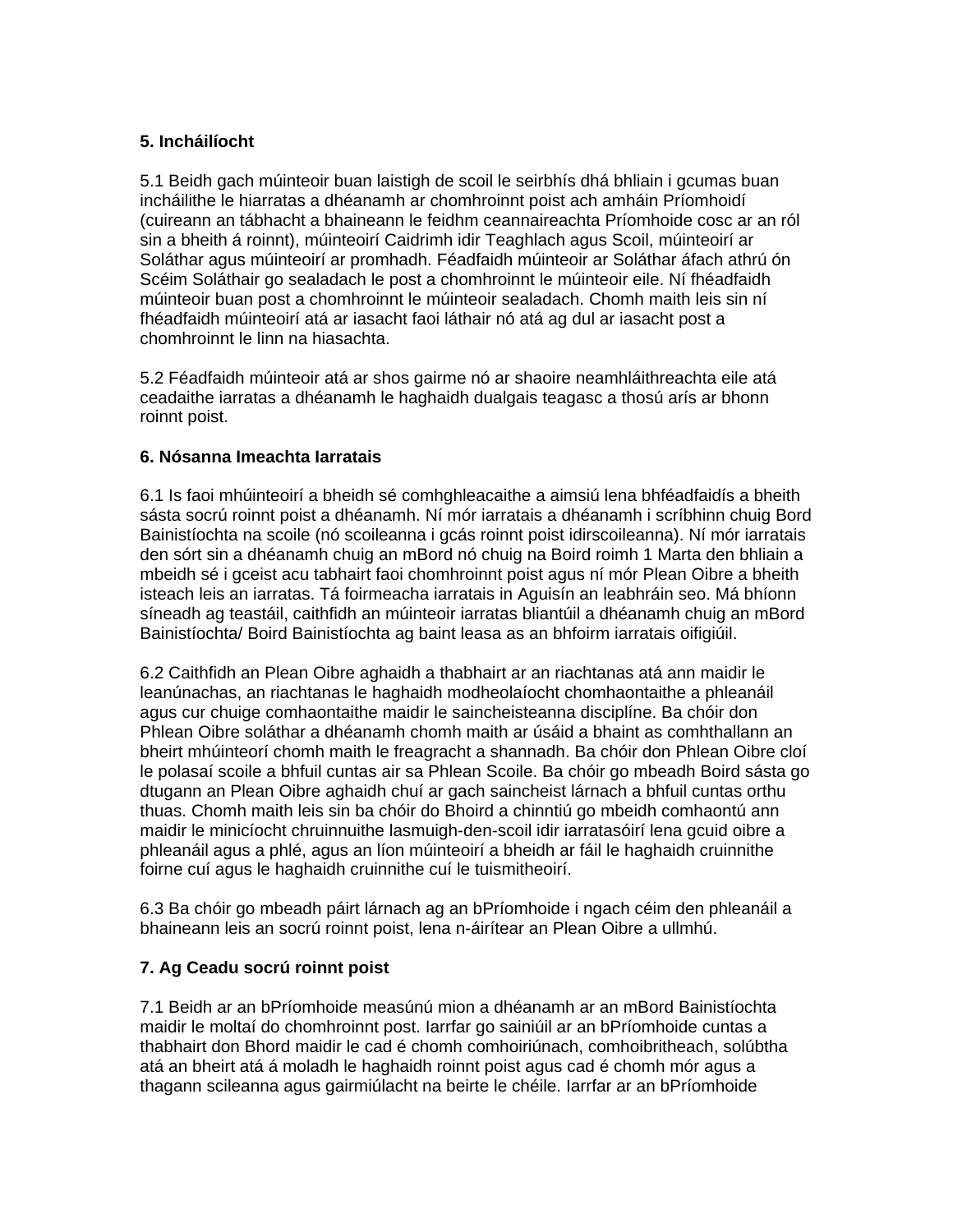chomh maith léiriú a thabhairt ar na leibhéil scileanna eagrúcháin agus cumarsáide atá léirithe ag na páirtithe molta, chomh maith lena dtaifid tinrimh.

7.2 I gcás socrú roinnt poist idirscoileanna ba chóir go mbeadh comhchomhairle chuí le Bord Bainistíochta na scoile a bheidh i bpáirt leis an scoil féin ar gach saincheist a bhaineann leis an socrú molta mar chuid lárnach de phróiseáil an iarratais.

7.3 Beidh ar an mBord Bainistíochta/na Boird Bhainistíochta iarratais ar chomhroinnt post a phróiseáil le linn mhí Marta. Sa chás go bhfuiltear ag déanamh socrú idirscoileanna, caithfidh an Bord (Boird) an scoil ina mbeidh na múinteoirí roinnt post bunaithe a léiriú – tá roinn maidir leis an gceist sin ar an bhfoirm iarratais. Caithfidh an Bord (Boird) cinneadh a thabhairt i scríbhinn do na múinteoirí roimh 1 Aibrean. Caithfidh an Bord (Boird) gach iarratas ceadaithe a chur isteach chuig an Roinn roimh 10 Aibrean.

7.4 Ní bhfaighidh Boird Bainistíochta fógra i scríbhinn ón Roinn ach amháin má thagann deachrachtaí chun cinn maidir le hincháilíocht iarratasóirí nó maidir le múinteoir athsholáthair.

7.5 Measfar Bord Bainistíochta na scoile ostaigh i socrú roinnt post idirscoileanna mar fhostóir na beirte a bheidh ag roinnt poist le linn thréimhse an chomhroinnt poist agus ba chóir don mhúinteoir Foirm Chomhaontaithe a shíniú leis an mBord Bainistíochta.

#### **8. Ag Ceapadh múinteoir athsholáthair**

8.1 Agus socrú roinnt poist ceadaithe ag Bord (Boird) féadfaidh múinteoir a bheidh cáilithe go hiomlán aon phost a thagann chun cinn mar thoradh ar an socrú sin a líonadh i gcumas sealadach faoi réir cheanglais na Rialacha do Scoileanna Náisiúnta.

8.2 Bainfidh eisceacht leis sin sa chás go bhfuil duine de na daoine a bheidh ag roinnt poist curtha ar an bpainéal nó le cur ar an bpainéal lena athimlonnú. Sa chás sin féadfaidh sé/sí a c(h)earta painéal a chur siar le páirt a ghlacadh i roinnt poist. Ní thiocfaidh post iarmhartach chun cinn áfach sa chás sin.

#### **9. Ag éirí as le linn chomhroinnt poist**

9.1 Is í an íosthréimhse gur féidir le socrú roinnt poist tarlú ná scoilbhliain amháin. Mar sin ní fhéadfaidh múinteoir éirí as socrú roinnt poist le dul ar ais ag teagasc go lánaimseartha ina scoil le linn na scoilbhliana.

9.2 Caithfidh múinteoir atá ag roinnt poist agus ar mian leis/léi éirí as a p(h)ost teagaisc (i gcoinne éirí as a s(h)ocrú roinnt poist) fógra a chur i scríbhinn chuig an mBord Bainistíochta (nó Boird Bainistíochta sa chás go bhfuil scéim roinnt poist idirscoileanna i gceist) de réir théarmaí fostaíochta an mhúinteora. Caithfidh an múinteoir roinnt poist atá fanta múinteoir buan eile a aimsiú le post a chomhroinnt leis/léi nó caithfidh sé/sí a theacht ar ais ag teagasc go lánaimseartha. Ba chóir an múinteoir athsholáthair sealadach a chur ar an eolas freisin go mbeidh deireadh lena cheapachán/lena ceapachán.

#### **10. Roinnt Poist ag obair laistigh den scoil**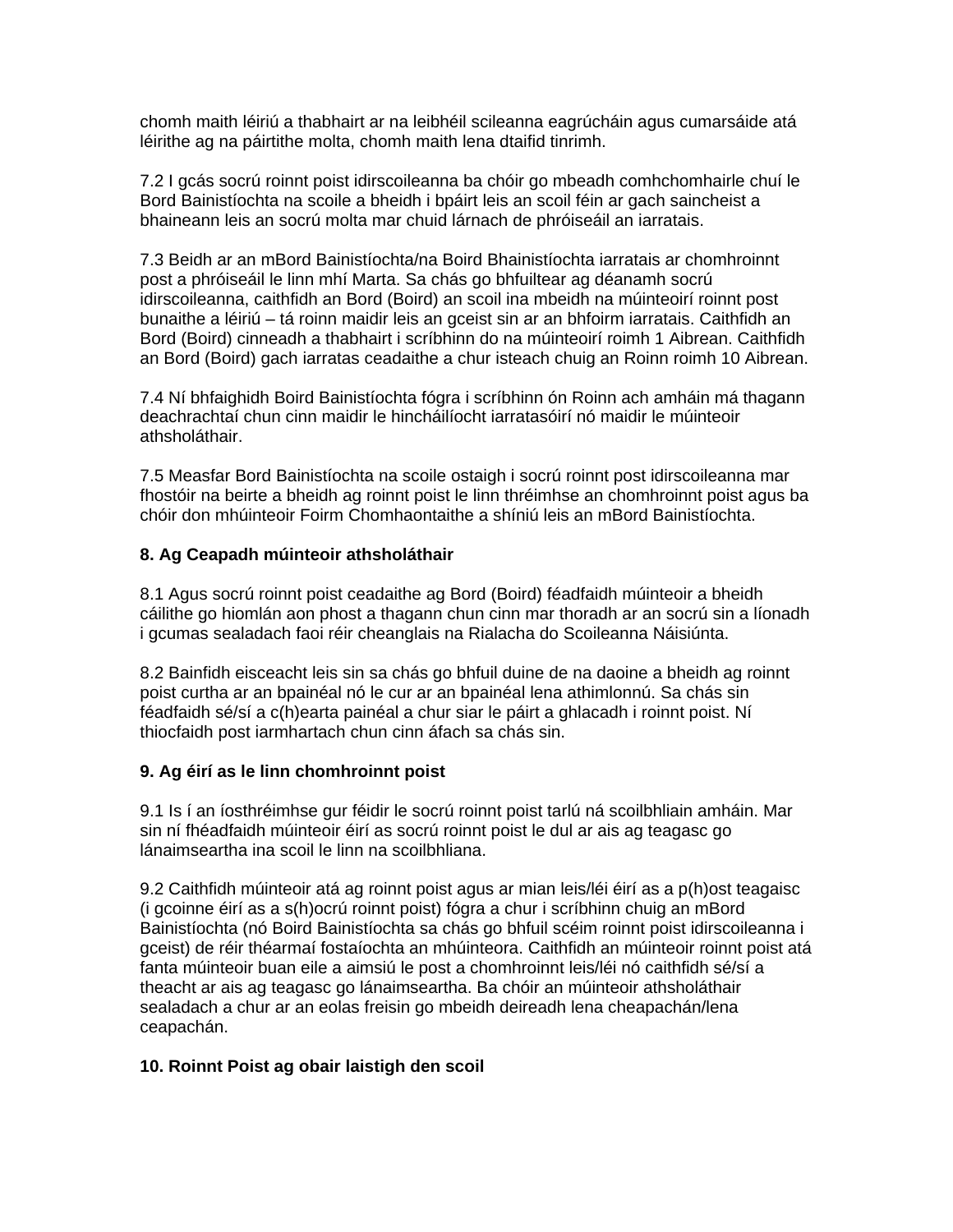10.1 Chomh luath agus a thosaíonn scéim roinnt post éilítear ar Bhoird agus go háirithe ar Phríomhoidí a chinntiú go dtarlaíonn mionphleanáil ghearrthéarmach idir na páirtithe.

10.2 Tá an-tábhacht ag baint le taifid a choinneáil agus is é/í an Príomhoide atá freagrach as gné riachtanach de chomhroinnt poist, is é sin monatóireacht a dhéanamh ar gach gné den socrú roinnt poist. Éilítear ar roinnteoirí poist dialann nó próifíl daltaí a choinneáil inar cheart nóta a dhéanamh de thaifid dul chun cinn agus d'imeachtaí tábhachtacha.

10.3 Beidh ar mhúinteoirí roinnt poist a bheith ar fáil do chruinnithe foirne cuí agus do chruinnithe cuí idir múinteoirí agus tuismitheoirí.

10.4 Ba chóir do gach páirtí teagaisc leanúnachas san fhoghlaim agus sa teagasc a chinntiú, go speisialta i gcás neamhláithreachtaí gearra, áit a bhfostaítear múinteoir ionadaíoch, agus ó sheachtain go seachtain. Tá sé seo tábhachtach ó thaobh an curaclam iomlán a sheachadadh, ó thaobh modheolaíocht teagaisc, agus ó thaobh cúrsaí a bhaineann le cód iompair agus leithroinnt obair bhaile.

10.5 Ba chóir don Bhord Bainistíochta fógra a chur chuig Cigire na Roinne chomh luath agus is féidir maidir le haon socrú roinnt poist nua.

#### **11. Staid maidir le tinreamh ag cúrsaí in-seirbhíse (lena n-áirítear cúrsaí faoin gcuraclam) agus laethanta pleanála scoile**

11.1 I gcás múinteoirí a dhéanfaidh freastal ar chúrsaí den sórt sin nó ar laethanta pleanála scoile ar laethanta nach bhfuil siad dlite a bheith ag múineadh deonófar saoire in lieu ar chúrsaí den sórt sin/laethanta pleanála orthu nó íocfar iad ag an ráta pá lánaimseartha maidir le lá(laethanta) an chúrsa.

11.2 Ba chóir litir ón gCathaoirleach nó ón bPríomhoide ag deimhniú freastail ar an gcúrsa/lá pleanála scoile a chur isteach chuig Rannóg Íocaíochta Bunoideachais na Roinne. Ba chóir don mhúinteoir fógra a chur freisin chuig an Rannóg Íocaíochtaí Bunoideachais ag tabhairt le fios an mian leis/léi saoire lae in lieu a ghlacadh nó íocaíocht a fháil as an gcúrsa/lá pleanála scoile.

11.3 Féadfar múinteoir ionadaíoch a cheapadh maidir le laethanta saoire in lieu agus íocfaidh an Roinn astu. Ní fhéadfaidh múinteoirí roinnt poist ionadaíocht a dhéanamh ar a son féin le linn laethanta saoire in lieu.

#### **12. Íocaíocht Pá le linn roinnt poist**

12.1 Íocfar múinteoirí roinnt poist ar scála pá atá cothrom le 50% de phá lánaimseartha i.e. leanfaidh siad ar an scála pá comónta a bheidh cuí do mhúinteoir ar an mbunús go n-áireofar gach dhá mhí dhéag de sheirbhís roinnt poist a thabharfar mar sheirbhís dhá mhí dhéag lánaimseartha chun críche incriminteacha.

12.2 Íoctar liúntais cháilíochta chomh maith ag an ráta 50% de liúntas lánaimseartha.

12.3 Le haghaidh cúrsaí párolla, i gcás socrú roinnt post idirscoileanna, íoctar an bheirt mhúinteoirí faoi uimhir rolla na scoile óstaí.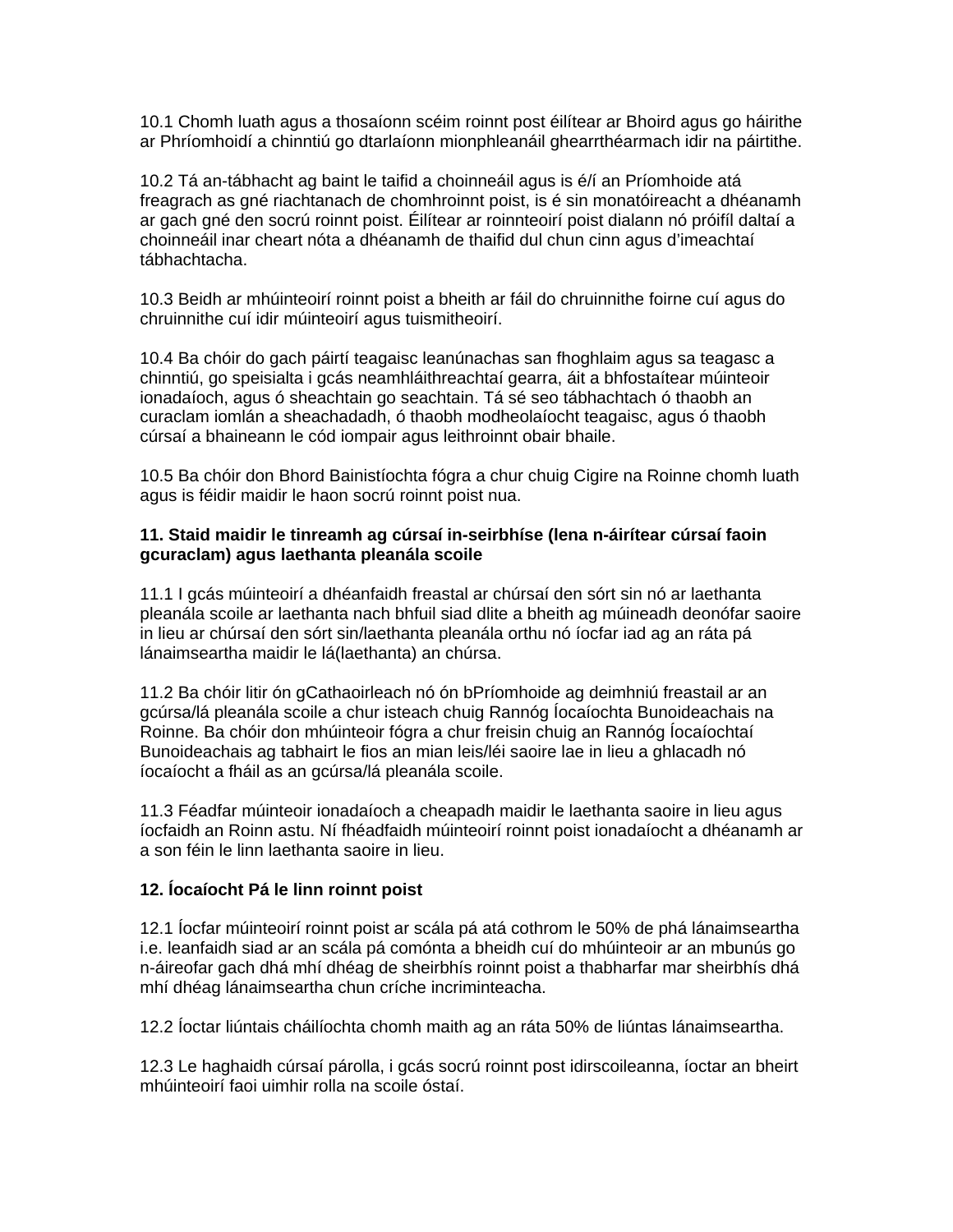#### **13. Staid maidir le Poist Fhreagrachta agus Roinnt Post**

13.1 Ní cheadófar do **Phríomhoidí Ionaid** post a chomhroinnt mura ngéilleann siad a bpost agus an liúntas cuí le linn an tsocrú roinnt poist. Faoi réir an phoist a bheith ag teastáil, féadfar Príomhoide Ionaid gníomhach a cheapadh ó laistigh d'fhoireann na scoile – beidh feidhm le téarmaí Roinn 15, Ciorclán Bunoideachais 7/03. Ní bhunóidh an Príomhoide Ionaid gníomhach teideal pearsanta chuig an liúntas agus géillfidh é nuair a thiocfaidh an Príomhoide Ionaid ar ais i mbun dualgas lánaimseartha.

13.2 Féadfaidh **Príomhoide Cúnta** post a chomhroinnt agus liúntas an phoist fhreagrachta a choinneáil go hiomlán. Ba chóir do Bhord Bainistíochta dualgais an phoist a scrúdú lena chinneadh **an féidir** na dualgais a chomhlíonadh go hiomlán le linn na dtréimhsí a mbeadh an Príomhoide Cúnta i láthair. Sa chás go gcinnfidh Bord gur féidir na dualgais a chomhlíonadh mar sin, leanfaidh an Príomhoide Cúnta ag comhlíonadh dualgais iomlána an phoist agus coinneoidh sé/sí an liúntas iomlán. Sa chás go gcinnfidh Bord **nach féidir** leis an bPríomhoide Cúnta na dualgais a chomhlíonadh go hiomlán agus é/í ag roinnt poist, agus faoi réir an phoist a bheith ag teastáil, féadfar Príomhoide Cúnta gníomhach a cheapadh – beidh feidhm le téarmaí Roinn 15, Ciorclán Bunoideachais 7/03 – beidh an post freagrachta gníomhach seo ar bhonn roinnt poist agus roinnfear an liúntas go cothrom idir an bheirt mhúinteoirí. Caithfidh an Príomhoide Cúnta gníomhach na dualgais a chomhlíonadh nuair a bheidh an sealbhóir poist atá ag roinnt poist as láthair. Ní bhunóidh an Príomhoide Cúnta gníomhach teideal pearsanta chuig an liúntas agus géillfidh sin nuair a thiocfaidh an Príomhoide Cúnta ar ais i mbun dualgas go lánaimseartha.

13.3 Féadfar cead a thabhairt do shealbhóir poist freagrachta **Dualgas Speisialta** post a chomhroinnt. Ba chóir do Bhoird áfach dualgas an phoist a scrúdú lena chinneadh **an féidir** na dualgais a chomhlíonadh go hiomlán le linn thréimhsí a mbeidh an múinteoir Dualgas Speisialta a bheidh ag roinnt poist i láthair. Sa chás go gcinntear gur féidir na dualgais a chomhlíonadh mar sin, leanfaidh an múinteoir Dualgas Speisialta ag comhlíonadh dualgais iomlána an phoist agus íocfar é/í dá réir. Sa chás go gcinneann Boird **nach féidir** na dualgais a chomhlíonadh go hiomlán le linn roinnt poist, agus faoi réir an phoist a bheith ag teastáil, féadfar múinteoir Dualgas Speisialta gníomhach a cheapadh – beidh feidhm le téarmaí Roinn 15, Ciorclán Bunoideachais 7/03 – beidh an post freagrachta gníomhach seo ar bhonn roinnt poist agus roinnfear an liúntas go cothrom idir an bheirt mhúinteoirí. Beidh ar an sealbhóir poist Dualgas Speisialta gníomhach na dualgais a chomhlíonadh nuair a bheidh an sealbhóir poist atá ag roinnt poist as láthair. Ní bhunóidh an sealbhóir poist Dualgas Speisialta gníomhach teideal pearsanta chuig an liúntas sin agus urscaoilfidh sé/sí an liúntas nuair a thiocfaidh an sealbhóir poist iarbhír ar ais i mbun dualgas go lánaimseartha.

13.4 Ba chóir don Bhord Bainistíochta, i gcomhchomhairle leis an bPríomhoide, athbhreithniú a choinneáil den oibríocht maidir le poist fhreagrachta a bhíonn ag múinteoirí atá ag roinnt poist lena chinntiú go gcomhlíontar freagrachtaí go cothrom, agus nuair a bhíonn sé riachtanach, socruithe eile cuí a dhéanamh faoi Ranna 13.2 agus 13.3 thuas.

13.5 Maidir le líonadh post freagrachta is ionann bliain ag roinnt poist agus bliain iomlán seirbhíse.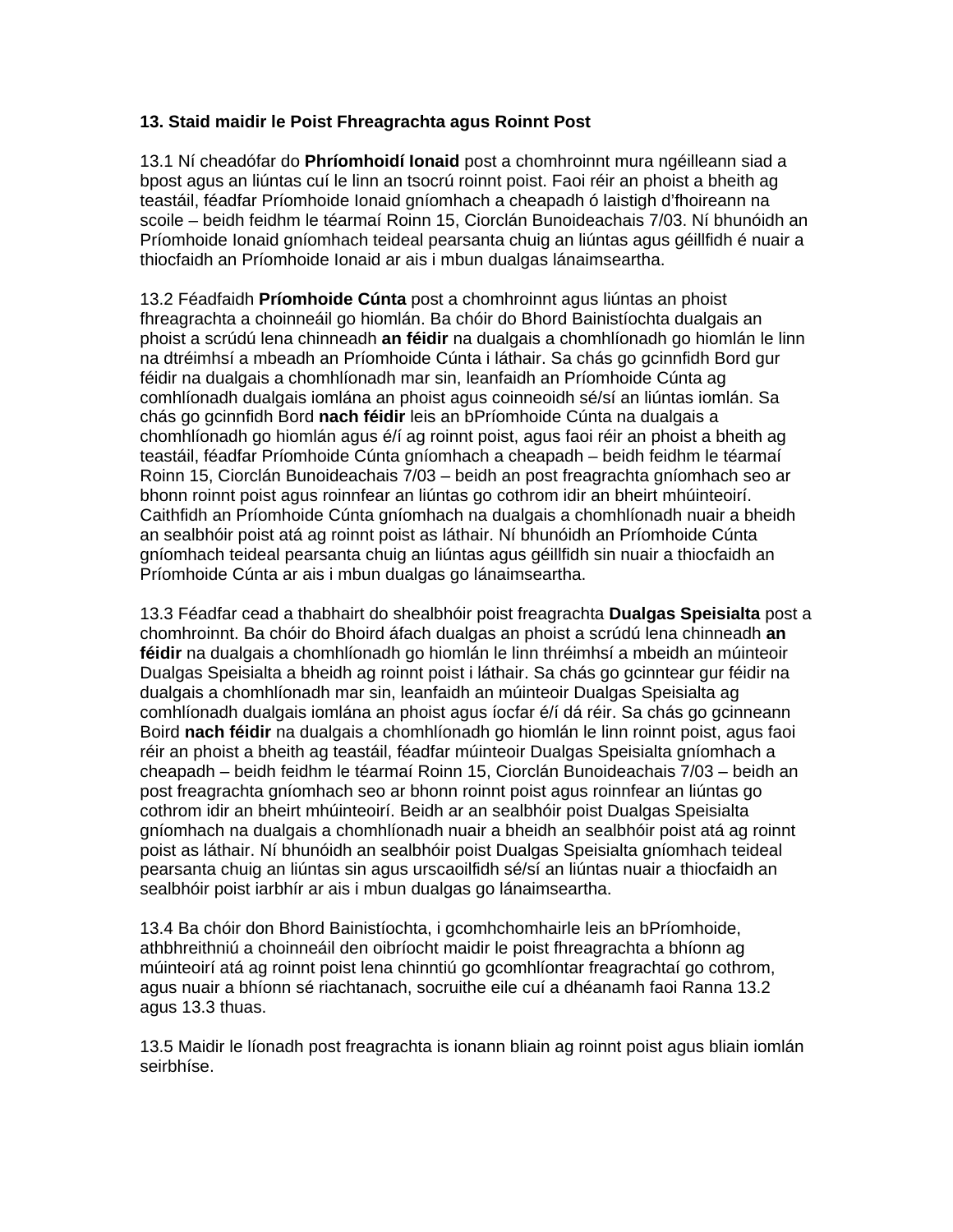13.6 Féadfaidh múinteoir a bheidh ar scéim roinnt poist idirscoileanna iarratas a dhéanamh ar phoist fhreagrachta a thiocfaidh chun cinn ina hiar/iarscoil ach ní bheidh sé/sí incháilithe le hiarratas a dhéanamh ar pho(i)st sa scoil ina bhfuil sé/sí ag roinnt poist. Má éiríonn leis/léi, ní fhéadfaidh an múinteoir atá ag roinnt poist an post freagrachta a ghlacadh ina hiar/iarscoil go dtí go dtagann deireadh leis an socrú roinnt poist. Féadfar sealbhóir poist gníomhach a cheapadh ina áit ar bhonn gníomhach (nuair is infheidhme) go dtí go dtiocfaidh an múinteoir atá ag roinnt poist ar ais go dtí an scoil.

13.7 Má dhéanann sealbhóir poist atá ag fáil liúntas post freagrachta socrú roinnt poist idirscoileanna, ní mór dó/di an liúntas a urscaoileadh ar feadh achair an tsocrú roinnt poist. Féadfar sealbhóir poist gníomhach a cheapadh, faoi réir an riachtanais a bheidh ann maidir leis an bpost a bheith ag teastáil.

#### **14. Staid maidir le roinnt poist agus an painéal athimlonnaithe**

14.1 Féadfaidh múinteoir a bhfuil deireadh á chur lena phost/post mar gheall ar thitim sa rollú agus ar mian leis/léi post a chomhroinnt a c(h)earta painéil a chur siar faoi réir ar a mhéid 5 bliana.

14.2 I gcás painéal athimlonnaithe measfar múinteoir a bheidh i socrú roinnt poist idirscoileanna a bheith ar fhoireann a hiar/iarscoile.

#### **15. Ag Filleadh ar an Teagasc go lánaimseartha**

15.1 Féadfaidh múinteoir a bheidh ag roinnt poist filleadh ar fhostaíocht go lánaimseartha ag deireadh na tréimhse roinnt poist aontaithe; nó caithfidh sé/sí tosú ag teagasc ag dáta níos luaithe má threoraíonn Bord Bainistíochta na scoile dó/di sin a dhéanamh. Gheobhaidh múinteoir roinnt poist a chur a c(h)earta painéil siar le dul ag roinnt poist a áit ar ais ar an bpainéal cuí ón dáta a gcuireann sé/sí deireadh leis an socrú roinnt poist.

#### **16. Íocaíocht Pá arna Fhilleadh ar an Teagasc go Lánaimseartha**

16.1 Faoi Rialú Chúirt Bhreithiúnais na hEorpa i gcás Hill agus Stapleton, leanfaidh múinteoir roinnt poist a bheidh ag filleadh ar fhostaíocht lánaimseartha ar an scála pá coitianta atá cuí do mhúinteoir ar an mbunús go n-áireofar gach dhá mhí dhéag de sheirbhís roinnt poist a thabharfar, mar sheirbhís lánaimseartha dhá mhí dhéag chun críche incriminteacha.

**Sampla:** Thosaigh múinteoir (a dtosaíonn a d(h)áta incriminteach an 1 Meán Fómhair gach bliain) ag roinnt poist an 1 Meán Fómhair 1994 agus bhí sí ar an 3ú pointe den scála pá ar an dáta sin. Bheadh sí dlite íocaíochta a fháil ar an 4ú pointe den scála pá i 1995, an 5ú pointe i 1996, an 6ú pointe i 1997 agus nuair a d'fhillfeadh sí ar sheirbhís lánaimseartha an 1 Meán Fómhair 1998, bheadh sí dlite í a chur ar an 7ú pointe den scála pá mar a bhí an 1 Meán Fómhair 1998. Arna fhilleadh ar theagasc lánaimseartha di an 1 Meán Fómhair 1998 cuireadh ar ais ar an 5ú pointe den scála pá í. Faoi rialú Hill/Stapleton áfach bheadh an múinteoir seo i dteideal dul ar aghaidh ar an scála pá ionann is go raibh sí ag obair go lánaimseartha i.e. rachadh sí ar aghaidh chuig an 7ú pointe ar an scála an 1 Meán Fómhair 1998.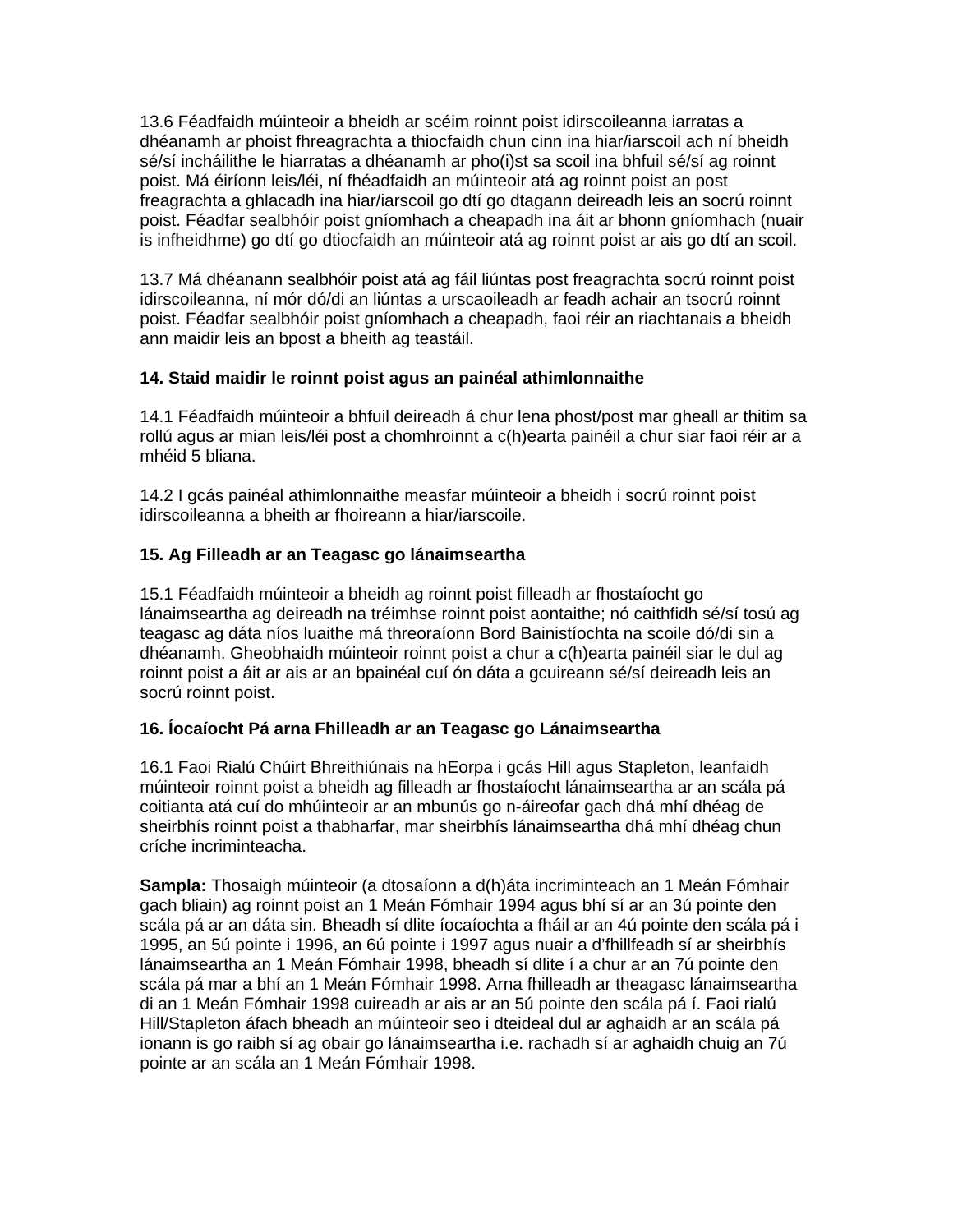#### **17. Staid maidir le múinteoirí roinnt poist a chur san áireamh ó thaobh seirbhíse agus sinsearachta**

17.1 Tagraíonn Rialú Chúirt Bhreithiúnais na hEorpa i gcás Gerster do **sheirbhís a chur san áireamh** agus sinsearacht i gcás múinteoirí atá ag roinnt poist.

17.2 Faoin rialú seo chun críche seirbhíse **ináirithe** (sa méid go mbíonn tionchar aige ar sheirbhís cáilíochta i gcás críche eile seachas pá agus aoisliúntas), tugtar creidmheas do gach seirbhís roinnt poist ar an mbunús céanna le seirbhís lánaimseartha.

17.3 Is ceist do gach Bord Bainistíochta tríd is tríd í **sinsireacht** múinteoirí, agus cinntear é sin tríd an dáta a ceapadh múinteoir chuig scoil. Deimhníonn rialú Gerster go n-áirítear seirbhís roinnt poist mar sheirbhís iomlán ó thaobh sinsearachta. Do chríocha sinsearachta meastar múinteoir atá i socrú roinnt poist idirscoileanna a bheith ar fhoireann a hiar/iarscoile.

#### **18. Saoire**

18.1 Carnófar teidlíochtaí a thagann ó shaoire phoiblí chuig múinteoir roinnt poist ar an múinteoir a bheadh ar an sceideal le dul i mbun dualgas ar an lá atá i gceist. I gcásanna mar sin áfach beidh éagsúlacht bheag ag baint leis an ngnáthréim tinrimh, más gá, le ligean don bheirt pháirtithe roinnt poist buntáiste cothrom a bhaint as saoire poiblí.

18.2 Faoi réir cheadú Boird Bainistíochta, beidh múinteoirí roinnt poist i dteideal saoire a ghlacadh faoi théarmaí Chiorclán 18/00 (Neamhláithreachtaí Gearra) i gcás laethanta a mbeidh siad ar an sceideal le bheith ag teagasc.

**Sampla:** Bíonn bainis ag duine de mhuintir dhuine de na múinteoirí roinnt poist ar an lá a bhfuil an múinteoir ar an sceideal le bheith ag teagasc – beidh an múinteoir i dteideal saoire lae a ghlacadh sa chás sin. Ach mura mbeidh an múinteoir ar an sceideal le bheith ag teagasc, ní bheidh sé/sí i dteideal saoire lá in lieu.

18.3 Ní fhéadfaidh múinteoir roinnt poist ionadaíoch a dhéanamh dá p(h)áirtí i gcás neamhláithreachtaí gearra ó am go ham. Ba chóir don Bhord Bainistíochta leanúint le socruithe a dhéanamh go háitiúil le haghaidh ionadaí a fháil.

#### **19. Saoire Méala/ Saoire chun breathnú i ndiaidh dhuine muinteartha atá breoite**

19.1 Faoi Roinn 1 de Chiorclán 18/00 (Neamhláithreachtaí Gearra) beidh múinteoirí roinnt poist i dteideal saoire méala agus saoire chun breathnú i ndiaidh dhuine muinteartha breoite ar feadh laethanta a mbeidh siad ar an sceideal le bheith i láthair ag teagasc.

#### **20. Saoire Bhreoiteachta**

20.1 Beidh múinteoirí roinnt poist i dteideal 365 lá saoire bhreoiteachta i dtréimhse ceithre bliana. Lena chinntiú áfach go mbeidh cothromaíocht i bhfeidhm do mhúinteoirí lánaimseartha beidh feidhm leis an bhfoirmle seo a leanas:

A Comhairfidh gach lá neamhláithreachta mar gheall ar bhreoiteacht ar a bhfuil an múinteoir ar an sceideal le bheith i láthair mar dhá lá saoire bhreoiteachta.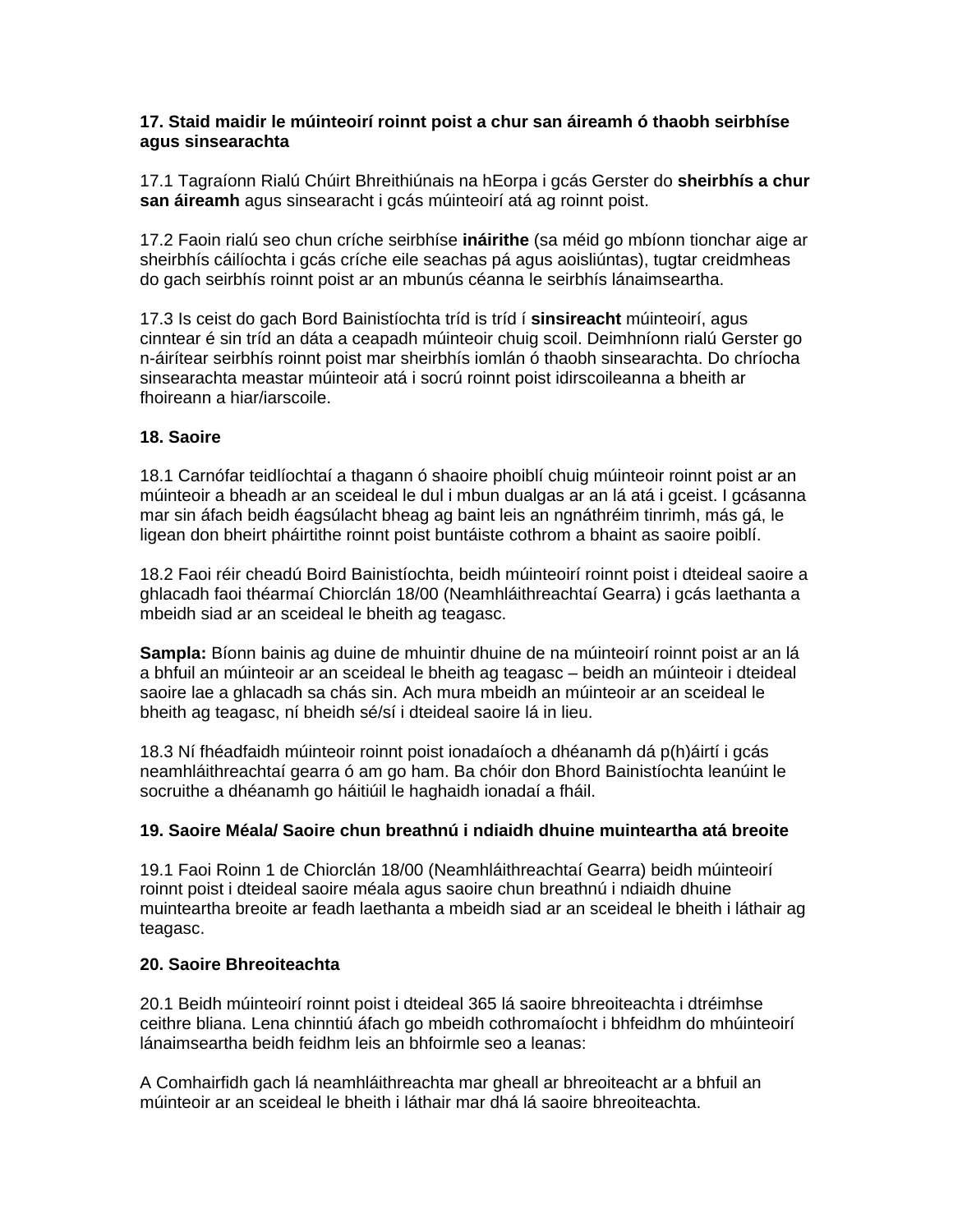B Sa chás go rachaidh neamhláithreachtaí saoire bhreoiteachta thar deireadh seachtainí, comhairfidh gach deireadh seachtaine idirthréimhseach mar dhá lá saoire bhreoiteachta.

C Agus an saoire bhreoiteachta comhbhailithe á chur san áireamh, glacfar saoire bhreoiteachta gan teastas san áireamh, chomh maith le tréimhsí a mbeidh an scoil dúnta le linn neamhláithreachta múinteora.

D Éilítear ar mhúinteoir roinnt poist teastas liachta a sholáthar ó liachleachtóir cáilithe tar éis dhá lá neamhláithreachta as a chéile mar gheall ar bhreoiteacht.

#### **21. Saoire Mháithreachais/Uchtaíoch/do Thuismitheoirí**

21.1 Tá na socruithe atá i bhfeidhm do mhúinteoirí maidir le saoire mháithreachais, saoire uchtaíoch agus saoire do thuismitheoirí tríd is tríd mar atá sonraithe san Acht um Chosaint Mháithreachais, 1994, san Acht um Shaoire Uchtaíoch, 1995, san Acht um Shaoire do Thuismitheoirí, 1998 agus sna hIonstraimí, Orduithe agus leasuithe Reachtúla cuí. Níl aon idirdhealú sna hAchtanna idir foireann atá ag obair go lánaimseartha agus foireann atá ag roinnt poist. Is iad na coinníollacha ginearálta atá i bhfeidhm faoi láthair do mhúinteoirí ar shaoire mháithreachais, ar shaoire uchtaíoch agus ar shaoire do thuismitheoirí na coinníollacha a bhfuil cuntas orthu i gCiorcláin na Roinne.

21.2 Íocfar múinteoir lánaimseartha a thosaíonn saoire mháithreachais/uchtaíoch agus a bhforluíonn a saoire leis an chéad scoilbhliain eile, ag an ráta pá lánaimseartha ar feadh achair na saoire máithreachais/uchtaíoch agus saoire in-lieu fiú amháin agus socrú roinnt poist curtha ar bun ag an múinteoir ó shin.

21.3 Íocfar múinteoir roinnt poist a thosaíonn saoire mháithreachais/uchtaíoch agus a bhforluíonn a saoire leis an chéad scoilbhliain eile, ag an ráta pá roinnt poist ar feadh achair na saoire máithreachais/uchtaíoch agus saoire in-lieu fiú amháin agus an múinteoir ar ais i gcumas lánaimseartha ó shin.

21.4 Agus í ar shaoire mháithreachais nó ar shaoire uchtaíoch, íocfar aon phá a íocfar le múinteoir roinnt poist ag an ráta roinnt poist de réir na bhforálacha maidir le híocaíocht le linn shaoire mháithreachais nó shaoire uchtaíoch a bheidh i bhfeidhm ag an am. Agus í ar shaoire mháithreachais, bainfear an múinteoir roinnt poist den phá.

21.5 Gheobhaidh múinteoirí a bheidh ar shaoire mháithreachais/uchtaíoch íoctha agus ar shaoire do thuismitheoirí neamhíoctha saoire íoctha in lieu ar laethanta a raibh an scoil dúnta le linn na tréimhse saoire do thuismitheoirí (ní dheonófar saoire in lieu maidir le saoire mháithreachais/uchtaíoch neamhíoctha). Agus í ar shaoire íoctha in lieu íocfar an múinteoir ag an ráta pá roinnt poist. Ní mór an tsaoire in lieu a ghlacadh díreach i ndiaidh na saoire máithreachais/uchtaíoch agus na saoire neamhíoctha do thuismitheoirí beag beann ar na socruithe roinnt poist.

21.6 Léiríonn na samplaí seo a leanas an bealach a ríomhtar saoire do thuismitheoirí maidir le múinteoirí roinnt poist. Léiríonn na samplaí seo chomh maith an cás maidir le saoire mháithreachais agus saoire uchtaíoch íoctha.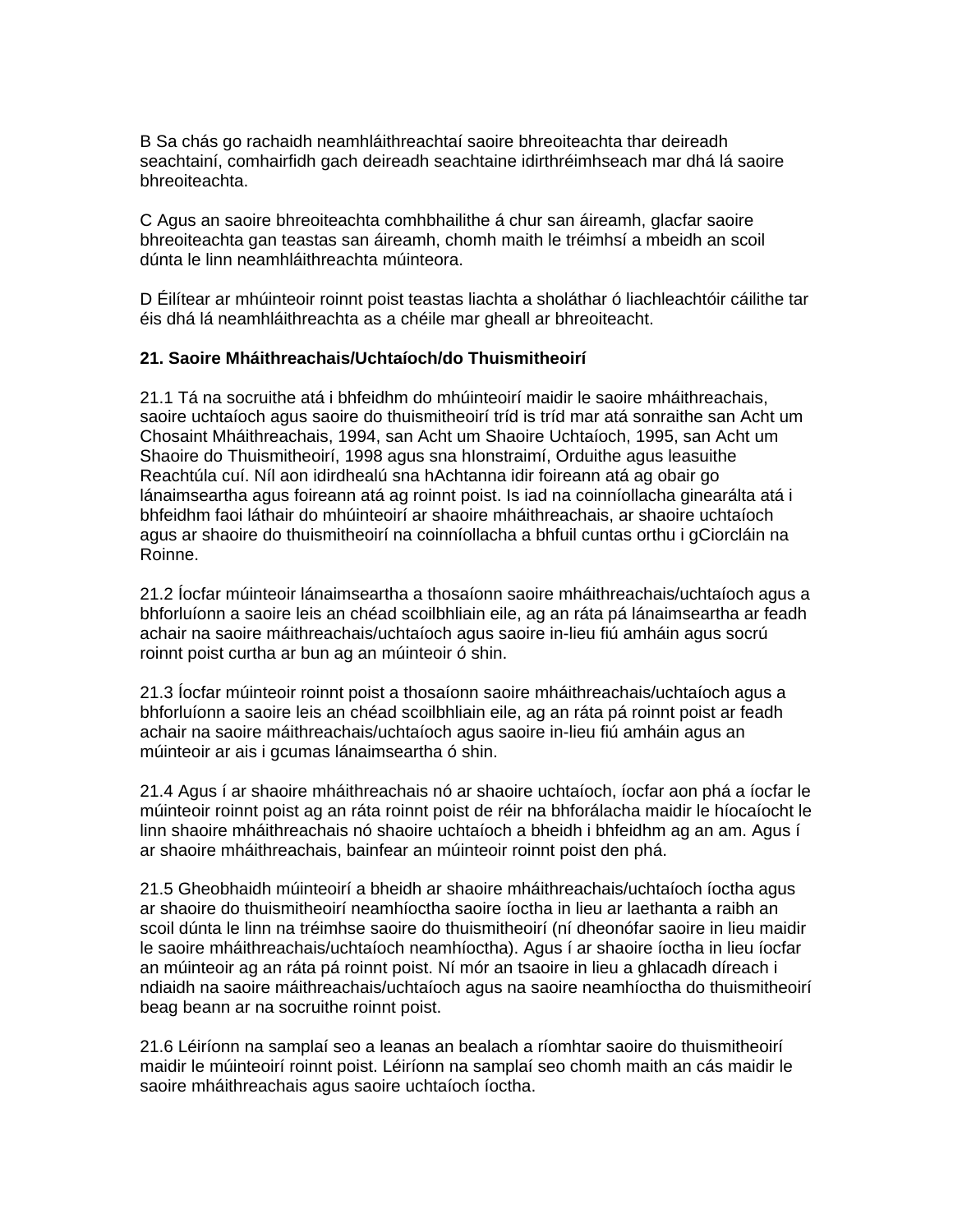**Sampla 1:** Tá múinteoir ag roinnt poist agus é/í ag obair seachtain agus saor seachtain eile. Déanann an múinteoir iarratas ar shaoire do thuismitheoirí le haghaidh dhá sheachtain as a chéile de réir Roinn 4 de chiorclán Saoire do Thuismitheoirí 1/99. Clúdóidh an tsaoire do thuismitheoirí seo an tseachtain a bhfuil an múinteoir dlite le bheith ag obair agus an tseachtain a bhfuil sé/sí dlite le bheith saor.

**Sampla 2:** Tá múinteoir ag roinnt poist agus é/í ag obair seachtain agus saor seachtain eile. Déanann an múinteoir seo iarratas ar shaoire do thuismitheoirí le haghaidh 14 seachtain i.e. chun na 7 seachtain a bhfuil sé/sí dlite le bheith ag obair a chlúdach agus na 7 seachtaine a bhfuil sé/sí dlite le bheith saor. Beidh an scoil dúnta 10 n-uaire le linn na tréimhse ceithre seachtaine déag ar a bhfaighidh an múinteoir 10 lá scoile íoctha in lieu ag an ráta pá roinnt poist. Clúdaíonn na laethanta sin an tréimhse díreach i ndiaidh saoire do thuismitheoirí beag beann an bhfuil an múinteoir dlite le bheith ag obair an tseachtain sin nó le bheith saor.

#### **22. Fostaíocht Lasmuigh**

22.1 Níl sé ceadaithe ag múinteoir roinnt poist fostaíocht lasmuigh a ghlacadh gan comhthoiliú an Bhoird Bainistíochta, a chaitear a fháil de ghnáth roimh ré, agus ní thabharfar an comhthoiliú sin ach amháin sa chás go bhfuil sé soiléir nach mbeidh tionchar ag fostaíocht lasmuigh den sórt sin ar obair an mhúinteora faoin mBord Bainistíochta ná go mbeidh an fhostaíocht i gcomórtas le hobair an mhúinteora.

22.2 Ní fhéadfaidh múinteoirí roinnt poist a bheith páirteach i dteagasc páirtaimseartha ná ionadaíoch.

#### **23. Aoisliúntas**

23.1 Beidh múinteoir roinnt poist incháilithe le sochair aoisliúntais a fháil ar an mbunús céanna le foireann lánaimseartha, ach amháin go n-áireofar gach bliain seirbhíse a thugtar i gcumas roinnt poist mar sheirbhís lánaimseartha sé mhí chun críche aoisliúntais.

23.2 Tá cuntas ar na rialacháin aoisliúntais is infheidhme do bhuanmúinteoir a ceapadh an 5 Aibreán 1995 nó dá éis agus atá ag íoc ranníoca Aicme A agus a roghnaíonn roinnt poist ina dhiaidh sin i gCiorclán 8/95 agus i leabhrán na Roinne dár teideal Árachas Sóisialach Pá-Choibhneasa.

23.3 Sular eisíodh Ciorclán PEN 5/02 ní raibh múinteoirí roinnt poist in ann seirbhís bharúlach a cheannach ach amháin nuair a bheidís ar ais ag teagasc go lánaimseartha. Faoi théarmaí Chiorcláin PEN 5/02 féadfaidh múinteoirí atá ag roinnt poist seirbhís bharúlach a cheannach agus iad ag roinnt poist ar choinníoll go raibh siad ag roinnt poist ar feadh ar a laghad cúig bliana nó go raibh siad ar a laghad 50 bliain d'aois ag an am ar thosaigh siad ag roinnt poist.

#### *Ciorclán Bunoideachais 12/03*

**Roinn 4**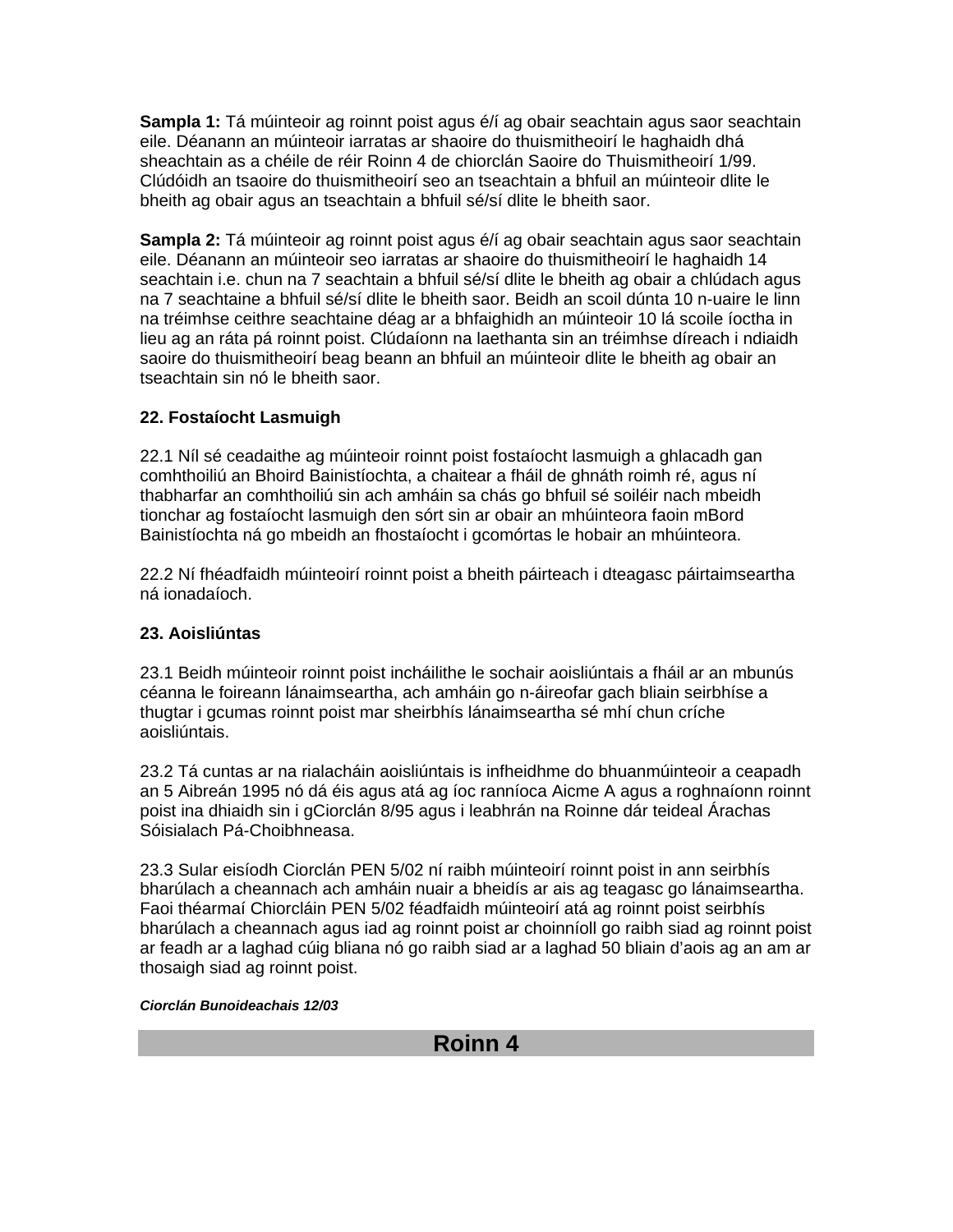### **SCÉIM MALARTAITHE MÚINTEORA DO MHÚINTEOIRÍ BUNSCOILE**

#### **1. Réamhrá**

1.1 Tá an scéim malartaithe múinteora leagtha amach le héascaíocht a dhéanamh do bhuanmúinteoirí a gcuid post a mhalartú go sealadach chun críche oideachasúla.

#### **2. Achar Malartaithe Múinteora**

2.1 Is í an íosthréimhse ar féidir le malartú tarlú ná bliain amháin agus an uasthréimhse ná cúig bliana. Iarrtar ar mhúinteoirí áfach tabhairt ar aird go mbíonn iarratais le páirt a ghlacadh i socruithe malartaithe faoi réir iarratais bhliantúla (féach Nósanna Imeachta Iarratais ag 4 thíos).

2.2 Féadfaidh múinteoir páirt a ghlacadh i socrú amháin malartaithe a bheidh sínithe thar cúig bliana, nó féadfaidh siad más mian leo páirt a ghlacadh sa scéim ag tréimhsí éagsúla, i socruithe ar leithligh, faoi réir an mhúinteora gan páirt a ghlacadh i socruithe malartaithe ar feadh níos mó ná cúig bliana ar an iomlán.

#### **3. Incháilíocht**

3.1 Beidh deis ag múinteoirí buana a bhfuil promhadh comhlánaithe acu agus ar mian leo a gcuid post a mhalartú tabhairt faoin scéim.

3.2 **Ní bheidh** múinteoirí atá ar phainéil athimlonnaithe incháilithe le páirt a ghlacadh i scéimeanna malartaithe múinteoirí.

#### **4. Nósanna Imeachta Iarratais**

4.1 Is faoi mhúinteoirí a bheidh sé comhghleacaithe a aimsiú ar mian leo socrú malartaithe a dhéanamh leo.

4.2 Iarrtar ar mhúinteoirí ar mian leo páirt a ghlacadh i scéim malartaithe múinteora 'Foirm Iarratais Malartaithe Múinteora' comhlánaithe a chur isteach chuig a mBord (mBoird) Bainistíochta chomh luath agus is féidir, ach tráth nach déanaí ná **1 Marta** go cinnte. Ní mór iarratais ar mhalartú múinteora a dhéanamh ar bhonn bliantúil. Má éilítear síneadh, caithfidh múinteoirí iarratas a dhéanamh chuig an mBord Bainistíochta le foirm iarratais oifigiúil roimh an 1 Marta an bhliain **ina dhiaidh sin**.

4.3 Is faoin Bhord Bainistíochta a bheidh sé agallamh a chur ar mhúinteoir a bhfuil sé ar intinn aige/aici páirt a ghlacadh i socrú malartaithe.

#### **5. Ag ceadú scéim malartaithe múinteora**

5.1 Caithfidh an Bord Bainistíochta iarratais ar mhalartú múinteora a phróiseáil le linn mhí Marta. Cuirfidh an Bord (Boird) cinneadh i scríbhinn chuig gach múinteoir roimh **1 Aibrean.** Beidh ar an mBord/na Boird gach iarratas ceadaithe a chur isteach chuig an Roinn roimh **10 Aibrean.** 

5.2 Ní bhfaighidh Boird Bainistíochta fógra i scríbhinn ón Roinn ach amháin má thagann deachrachtaí chun cinn maidir le hincháilíocht iarratasóirí.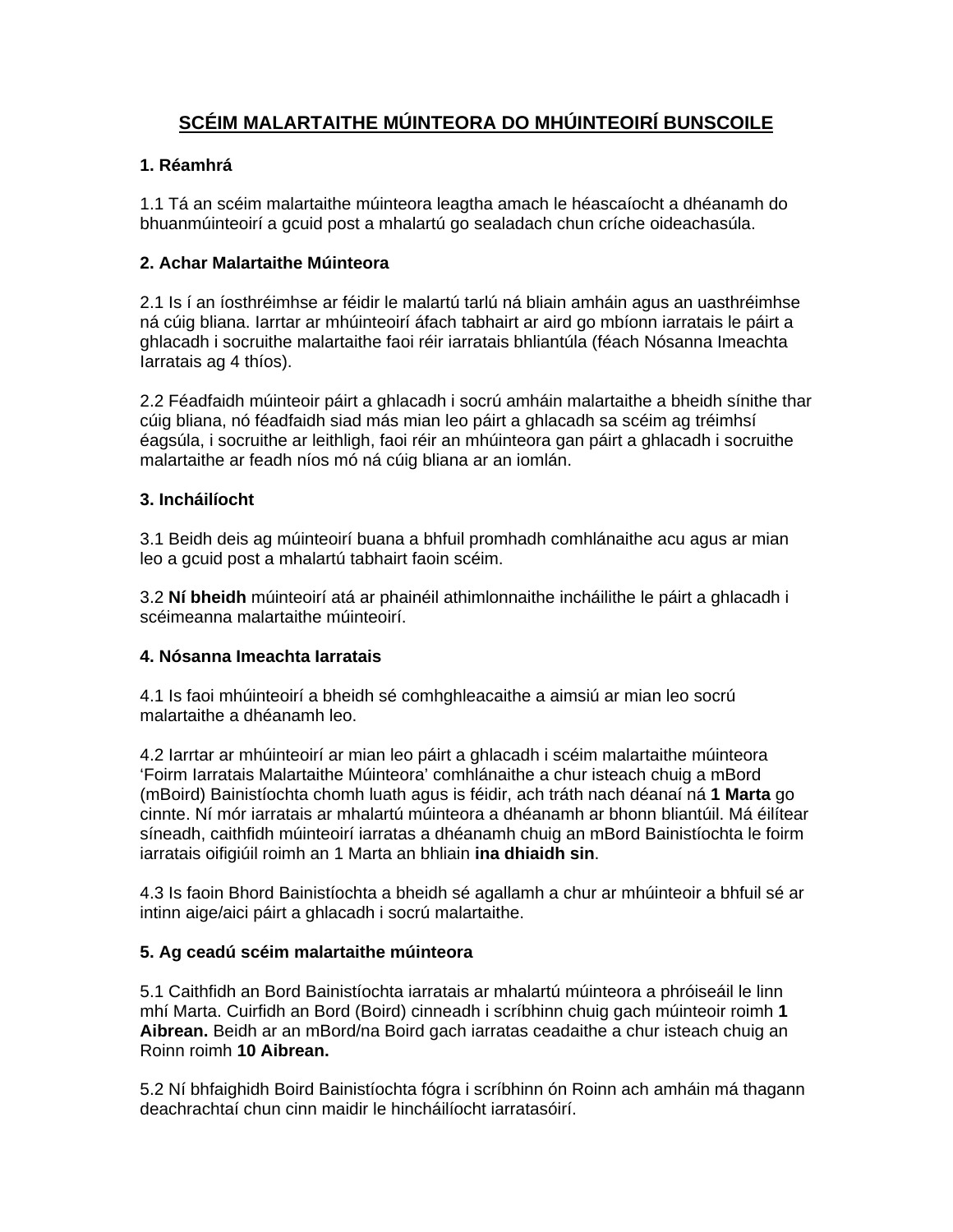#### **6. Ag Síniú Foirm Chomhaontaithe**

6.1 Measfar Bord Bainistíochta na scoile ina bhfuil an múinteoir ag tabhairt seirbhíse le linn an mhalartaithe mar fhostóir an mhúinteora agus beidh ar an múinteoir Foirm Chomhaontaithe a shíniú leis an mBord sin.

#### **7. Ag cur deireadh le malartú múinteora le linn na scoilbhliana**

7.1 Ní fhéadfaidh múinteoir deireadh a chur le malartú le linn scoilbhliana ach amháin trí éirí as a phost/post. Má éiríonn múinteoir as a phost/post féadfaidh an Bord Bainistíochta múinteoir sealadach a cheapadh ar feadh an chuid eile den scoilbhliain.

#### **8. Staid maidir le poist fhreagrachta agus múinteoirí ar malartú múinteora**

8.1 Ní mór do mhúinteoir a bheidh ag déanamh iarratais ar mhalartú múinteora a phost/post freagrachta a urscaoileadh ar feadh achar na scéime malartaithe. Féadfaidh múinteoir an post freagrachta a bheidh fágtha folamh ag múinteoir a bheidh ag glacadh páirte i scéim malartaithe a líonadh ar bhonn gníomhach ó scoilbhliain amháin go dtí an ceann eile, má bhíonn an post fós ag teastáil trí thagairt do Chiorclán Bunoideachais 7/03.

8.2 Féadfaidh múinteoirí a bheidh ar malartú múinteora iarratas a dhéanamh ar phoist freagrachta a thagann chun cinn ina iar-scoil le linn an mhalartaithe ach ní bheidh siad incháilithe le hiarratas a dhéanamh ar phoist sa scoil lena bhfuil siad tar éis malartú a dhéanamh.

Má éiríonn leo ceapfar post freagrachta gníomhach, faoi réir an phoist a bheith fós ag teastáil.

#### **9. Sinsearacht**

9.1 Ní bheidh tionchar ag rannpháirtíocht i scéim malartaithe múinteora ar shinsearacht múinteora ina scoil féin.

### **Roinn 5**

### **SAOIRE CÚRAMÓRA DO MHÚINTEOIRÍ BUNSCOILE**

Úsáidtear an téarma Saoire Cúramóra le tuairisc a dhéanamh ar an saoire neamhíoctha shealadach a ghlactar ó obair le cúram agus aire lánaimseartha a sholáthar go pearsanta do dhuine a bhfuil teastas liachta aige/aici go dteastaíonn a leithéid de chúram uaidh/uaithi.

#### **1. TEIDLÍOCHT & INCHÁILÍOCHT CHUIG SAOIRE CÚRAMÓRA**

1.1 Le bheith incháilithe le haghaidh Saoire Cúramóra ní mór do mhúinteoir obair a bheith déanta aige/aici ar feadh tréimhse aon bhliain leanúnach leis an mBord Bainistíochta. Tarscaoiltear an coinníoll sin in imthosca eisceachtúla agus sin amháin agus faoi réir riachtanais oideachasúla agus leasa na ndaltaí.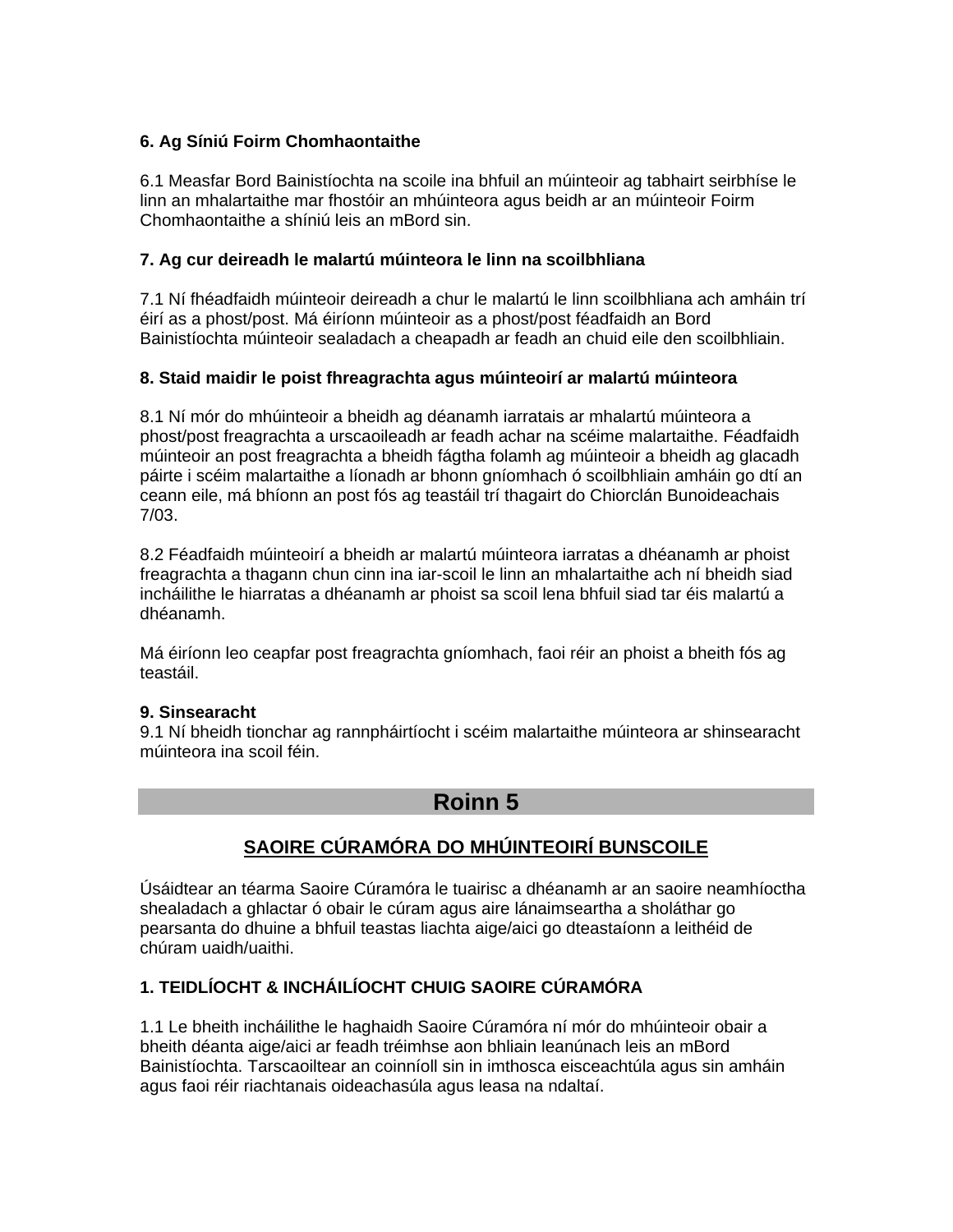Tarscaoiltear an ceanglas sin i gcás múinteora a ndéantar athimlonnú éigeantach air/uirthi chuig scoil ar choinníoll go bhfuil bliain iomlán oibrithe aige/aici ina hiar/iar scoil sula rinneadh athimlonnú air/uirthi. Tarscaoiltear an ceanglas chomh maith sa chás go mbíonn múinteoir atá ag iarraidh saoire cúramóra a fháil ag múineadh i scoil a ndearnadh cónascadh uirthi laistigh de bhliain ó dháta an iarratais ar Shaoire Cúramóra.

Ní fhéadfaidh múinteoir atá le cur ar phainéal lena athimlonnú nó atá ar phainéal le haghaidh athimlonnaithe iarratas a dhéanamh ar Shaoire Cúramóra thar dheireadh na scoilbhliana a bhfuil a phost/post le tarraingt siar.

1.2 Sa chás go gceaptar múinteoir i gconradh fadtéarmach agus go gcuirfí deireadh leis an bhfostaíocht ar dháta éaga an chonartha fhádtéarmaigh sin mura mbeadh sé/sí ar Shaoire Cúramóra ní shíneofar an tréimhse Saoire Cúramóra thar an lá a rachaidh an conradh fadtéarmach in éag. Ní bheidh tionchar ag deonú Shaoire do Chúramóirí ná ag a ghlacadh ar an dáta a gcuirfear deireadh le ceapachán fadtéarmach.

#### **2. DUINE CUÍ**

2.1 Caithfidh an Roinn Gnóthaí Sóisialacha agus Teaghlaigh a mheas ar dtús go bhfuil cúram agus aire lánaimseartha ag teastáil ón duine a bhfuil iarratas á dhéanamh ar Shaoire Cúramóra dó/di, (tagraítear dó/di mar an "duine cuí"). Caithfidh an múinteoir mar sin iarratas a dhéanamh ar dtús ar Fhoirmeacha forordaithe na Roinne Gnóthaí Sóisialacha agus Teaghlaigh (CARB1) is féidir a fháil ó Rannóg Sochar Cúramóra sa Roinn Gnóthaí Sóisialacha agus Teaghlaigh, Tithe an Rialtais, Bóthar Bhéal Átha na Lao, An Longfort, Co. an Longfoirt (Teil 043 45211 nó 01 8748444).

2.2 Dé réir rialacháin na Roinne Gnóthaí Sóisialacha agus Teaghlaigh, ciallaíonn "cúram agus aire lánaimseartha" go gcaithfidh an oiread sin míchumais a bheith ar an duine a bhfuiltear ag tabhairt aire dó/di agus go dteastóidh

"Maoirseacht leanúnach agus cúnamh rialta uaidh/uaithi ar feadh an lae maidir lena ghnáth/gnáth riachtanais phearsanta" eg. Cúnamh le siúl thart agus imeacht thart, ithe nó ól, níochán, gléasadh etc;

*nó* 

"Maoirseacht leanúnach le contúirt dó/di féin a sheachaint"

#### **3. TRÉIMHSE SAOIRE CÚRAMÓRA A BHEIDH AR FÁIL**

3.1 Is í an uasthréimhse Saoire Cúramóra a cheadófar le haire a thabhairt do 'dhuine cuí' amháin ná 65 seachtaine saoire neamhíoctha.

3.2 Ní cheadófar do mhúinteoir a bheith ar Shaoire Cúramóra maidir le níos mó ná duine amháin ag aon am amháin. Féadfaidh múinteoir ar ócáid amháin agus sin amháin áfach saoire a thosú maidir le duine, agus é/í ar shaoire cheana féin maidir le duine éigin eile, áit a gcónaíonn an bheirt dhaoine le chéile, ar choinníoll go mbeidh cead faighte ón Roinn Gnóthaí Sóisialacha agus Teaghlaigh don dara duine. In imthosca mar sin féadfar líon iomlán Saoire Cúramóra de 130 seachtain a ghlacadh le chéile (65 seachtain i gcás gach duine cuí). Ní fhéadfar é sin a dhéanamh ach uair amháin.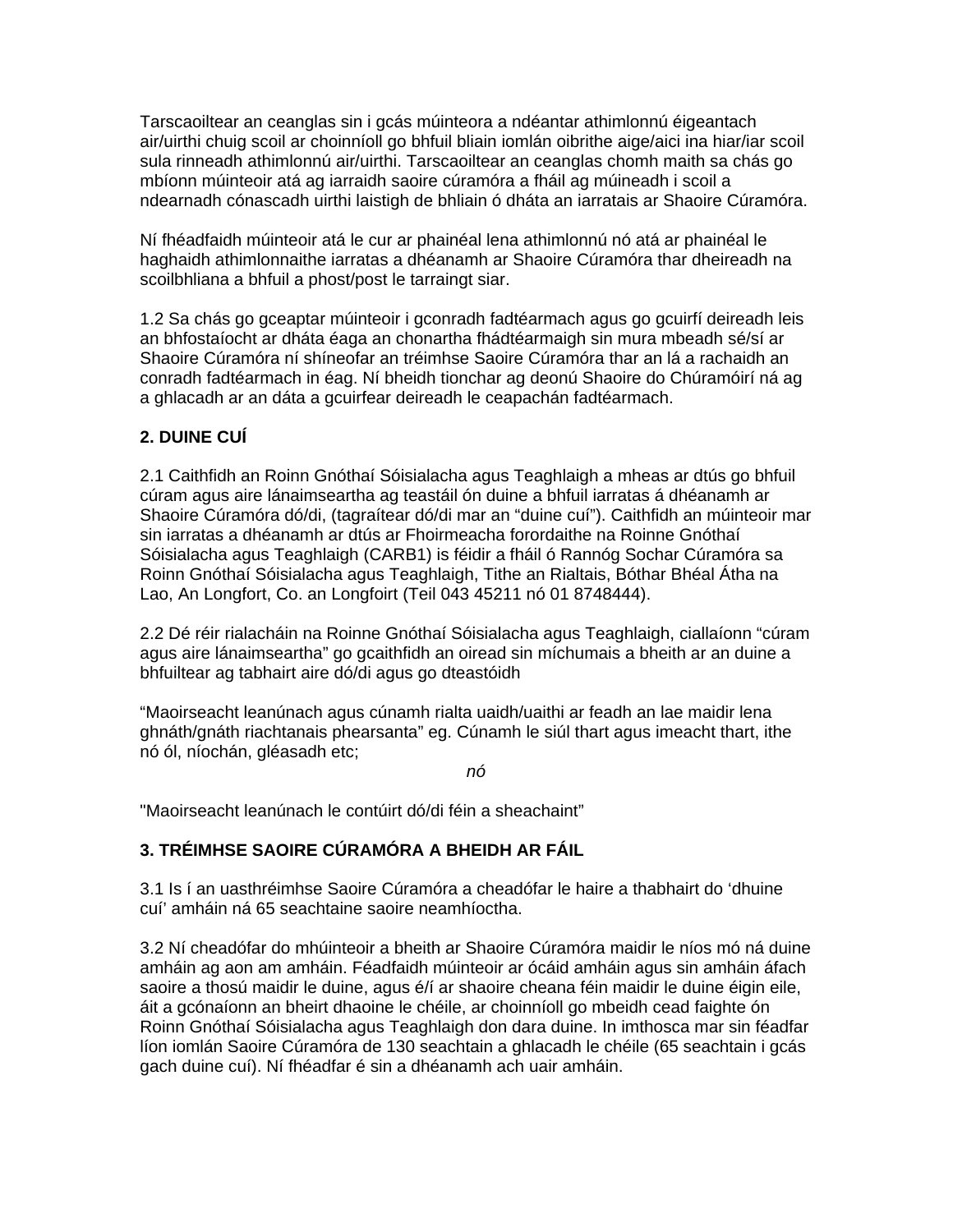3.3 Ní bheidh múinteoir i dteideal Saoire Cúramóra sa chás go mbeidh duine eile ar Shaoire Cúramóra le haghaidh cúram agus aire lánaimseartha a sholáthar don duine cuí céanna.

3.4 Sular féidir le múinteoir tús a chur le Saoire Cúramóra, caithfidh sé/sí cóip den chinneadh a rinne oifigeach breithiúnachta ón Roinn Gnóthaí Sóisialacha agus Teaghlaigh, go bhfuil teastas liachta ag an duine cuí mar dhuine a dteastaíonn cúram agus aire lánaimseartha uaidh/uaithi.

3.5 Beidh rogha ag múinteoirí Saoire Cúramóra a ghlacadh mar

(a) tréimhse amháin leanúnach de 65 seachtaine,

nó

(b) tréimhse amháin nó níos mó, agus gan an t-achar iomlán níos mó ná 65 seachtaine

Is í an íostheidlíocht reachtúil is féidir a ghlacadh in aon tréimhse amháin ná 13 seachtaine. Breithneofar iarratais ar Shaoire Cúramóra do thréimhsí níos lú ná 13 seachtaine áfach de bhua tuillteanais agus ceadóidh an Bord Bainistíochta iad nuair is féidir, agus aird á thabhairt ar chumas na scoile freastal ar riachtanais oideachasúla agus leasa na ndaltaí agus ar an líon tréimhsí Saoire Cúramóra atá glactha cheana féin ag an múinteoir sa scoilbhliain.

Chun críche an chiorcláin seo, sainmhínítear seachtain mar thréimhse seacht lá i.e. bainfear múinteoir a ghlacann 13 seachtain Saoire Cúramóra ón bpárolla ar feadh 91 lá.

Nóta 1: Sa chás nach nglactar Saoire Cúramóra i dtréimhse amháin leanúnach de 65 seachtain caithfidh bearna de ar a laghad 6 seachtaine a bheith idir thréimhsí Saoire Cúramóra maidir leis an duine céanna. Caithfidh múinteoir iarratas ar leithligh a dhéanamh ar an Roinn Gnóthaí Sóisialacha agus Teaghlaigh i gcás gach tréimhse ar leithligh Saoire Cúramóra.

Nóta 2: Más mian le múinteoir Saoire Cúramóra a fháil do dhuine eile caithfidh tréimhse 6 mhí imeacht ón dáta ar cuireadh deireadh leis an tsaoire maidir leis an tSaoire Cúramóra roimhe sin fiú amháin mura mbeidh an uasthréimhse de 65 seachtaine glactha ag an múinteoir don duine eile. Ní bheidh feidhm leis an bhforáil sin sa chás go mbeidh an bheirt daoine a mbeidh aire le fáil acu ina gcónaí le chéile.

3.6 Cáileoidh na chéad trí sheachtain déag de theidlíocht Saoire Cúramóra maidir le haon duine amháin a fhaigheann aire le haghaidh teidlíochtaí laethanta saoire poiblí agus sin amháin. Cuirtear srian chuig tréimhse na chéad 13 seachtaine amháin de theidlíocht Saoire Cúramóra leis an gceart chun saoire bhliantúil maidir le haon duine amháin cuí. Da réir sin bainfear 3 lá pá díreach i ndiaidh na tréimhse saoire cúramóra maidir le gach 14 lá neamhláithreachta ar Shaoire Cúramóra a bheidh níos mó ná an chéad tréimhse 13 seachtaine. Léirítear é sin sa Tábla in Aguisín A.

#### **4. FÓGRA A THEASTAÍONN CHUN SAOIRE CÚRAMÓRA A FHÁIL**

4.1 Tá coinníollacha ag baint le Saoire Cúramóra a dheonú sa méid go gcaithfidh múinteoir fógra a chur i scríbhinn chuig a Bhord/Bord Bainistíochta chomh luath agus is féidir ach tráth nach déanaí ná sé seachtaine roimh dháta tosaithe atá beartaithe don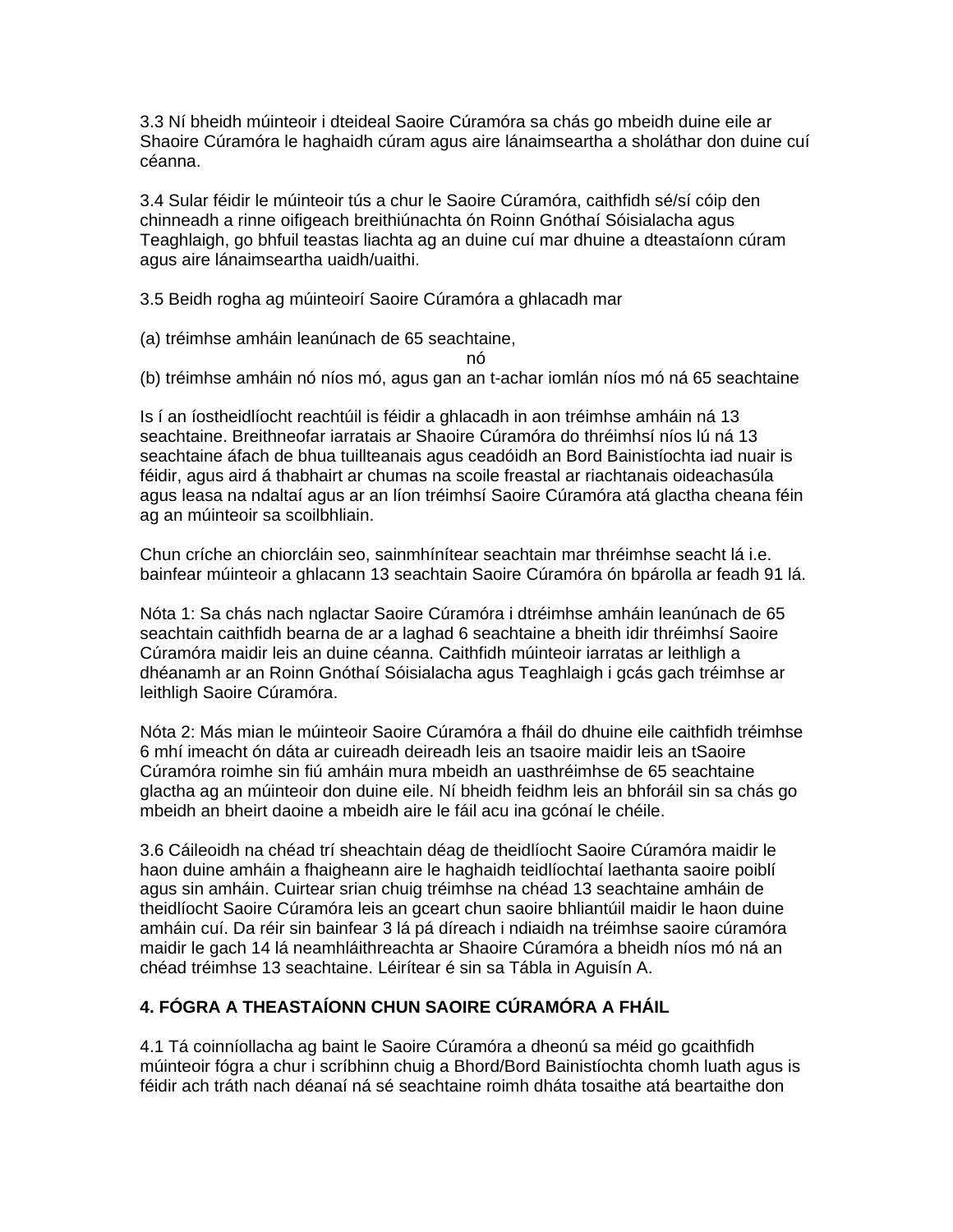Saoire Cúramóra. In imthosca eisceachtúla, féadfar iarratas a dhéanamh níos deireanaí ná sé seachtaine roimh an dáta tosaithe atá beartaithe.

4.2 Tá Foirm Iarratais caighdeánach ullmhaithe ag an Roinn, nach mór do mhúinteoir a úsáid agus é/í ag déanamh iarratais ar Shaoire Cúramóra. Tá an fhoirm sin ar fáil ar láithreán gréasáin na Roinne ag [www.education.ie](http://www.education.ie/) nó arna héileamh ó Rannóg Íocaíochtaí Bunoideachais na Roinne. Caithfidh ráiteas a bheith anseo ag cur in iúl go bhfuil iarratas ar chinneadh go bhfuil cúram agus aire lánaimseartha ag teastáil ón duine a bhfuil cúram le fáil aige/aici déanta ar an Roinn Gnóthaí Sóisialacha agus Teaghlaigh (Féach Roinn 2).

4.3 Caithfidh an múinteoir cóip de chinneadh oifigeach breithiúnachta na Roinne Gnóthaí Sóisialacha agus Teaghlaigh (nó oifigeach achomhairc) a thabhairt dá Bhord/Bord Bainistíochta díreach i ndiaidh dó/di teastas a fháil ón Roinn sin.

4.4 Caithfidh Bord Bainistíochta iarratas ar Shaoire Cúramóra a phróiseáil faoi théarmaí an Achta, tráth nach déanaí ná 2 seachtaine roimh thús beartaithe na Saoire Cúramóra. Chun coigeartaithe do phá an mhúinteora a éascú ba chóir don Bhord Bainistíochta an tiarratas a phróiseáil chomh luath agus is féidir. Ní fhéadfaidh an Bord Bainistíochta an tiarratas a phróiseáil ach amháin ar choinníoll go mbeidh deimhniú acu ón Roinn Gnóthaí Sóisialacha agus Teaghlaigh (féach 4.3 thuas). Má dhiúltaíonn an Roinn Gnóthaí Sóisialacha agus Teaghlaigh iarratas ar Shaoire Cúramóra ansin ní fhéadfaidh an Bord an t-iarratas a cheadú. Chomh luath agus a bhíonn an Fhoirm Iarratais ceadaithe ag Bord Bainistíochta, is Doiciméad Deimhnithe ansin é.

4.5 Agus comhaontú sroichte, ní fhéadfar an neamhláithreacht atá beartaithe don tSaoire Cúramóra a leasú ach amháin le comhaontú ó gach páirtí lena mbaineann.

4.6 Ní mór cóip den doiciméad deimhnithe a thabhairt don mhúinteoir agus an bhunchóip a chur ar aghaidh chuig an Roinn Oideachais agus Eolaíochta tráth nach déanaí ná 2 seachtaine roimh dháta tosaigh atá beartaithe don tsaoire.

4.7 Féadfaidh an Bord Bainistíochta Saoire Cúramóra a chur siar má bhíonn contúirt ann go gcuirfidh saoire den sórt sin isteach go suntasach ar oibríocht ghinearálta na scoile. Féadfar an cur siar a chur go dtí lá aontaithe. Ba chóir fógra a chur i scríbhinn chuig an múinteoir maidir leis an gcinneadh le Saoire Cúramóra a chur siar.

#### **5. MÚINTEOIR ATHSHOLÁTHAIR**

5.1 Féadfaidh Bord Bainistíochta múinteoir sealadach a cheapadh a bheidh ag fáil íocaíochta ón Roinn nuair a bheidh múinteoir ar Shaoire Cúramóra ar choinníoll go mbeidh an post ag teastáil trí thagairt don sceideal foirne a bheidh infheidhme don bhliain áirithe sin. Ba chóir gur conradh cuspóra shocraithe a bheadh sa chonradh a thairgfí don mhúinteoir sealadach ar feadh an achair a mbeidh an múinteoir as láthair ar Shaoire Cúramóra. Ba chóir don Bhord Bainistíochta 'Cúis an Cheapacháin' a liostú faoin bhfotheideal "Eile-Sonraigh le do thoil" mar Shaoire Cúramóra.

#### **6. COTHABHÁIL AR CHEARTA FOSTAÍOCHTA LE LINN SHAOIRE CÚRAMÓRA**

6.1 I gcás múinteora a bheidh ar promhadh ag tús Saoire Cúramóra, beidh an tréimhse promhaidh ar fionraí le linn neamhláithreachta ar Shaoire Cúramóra.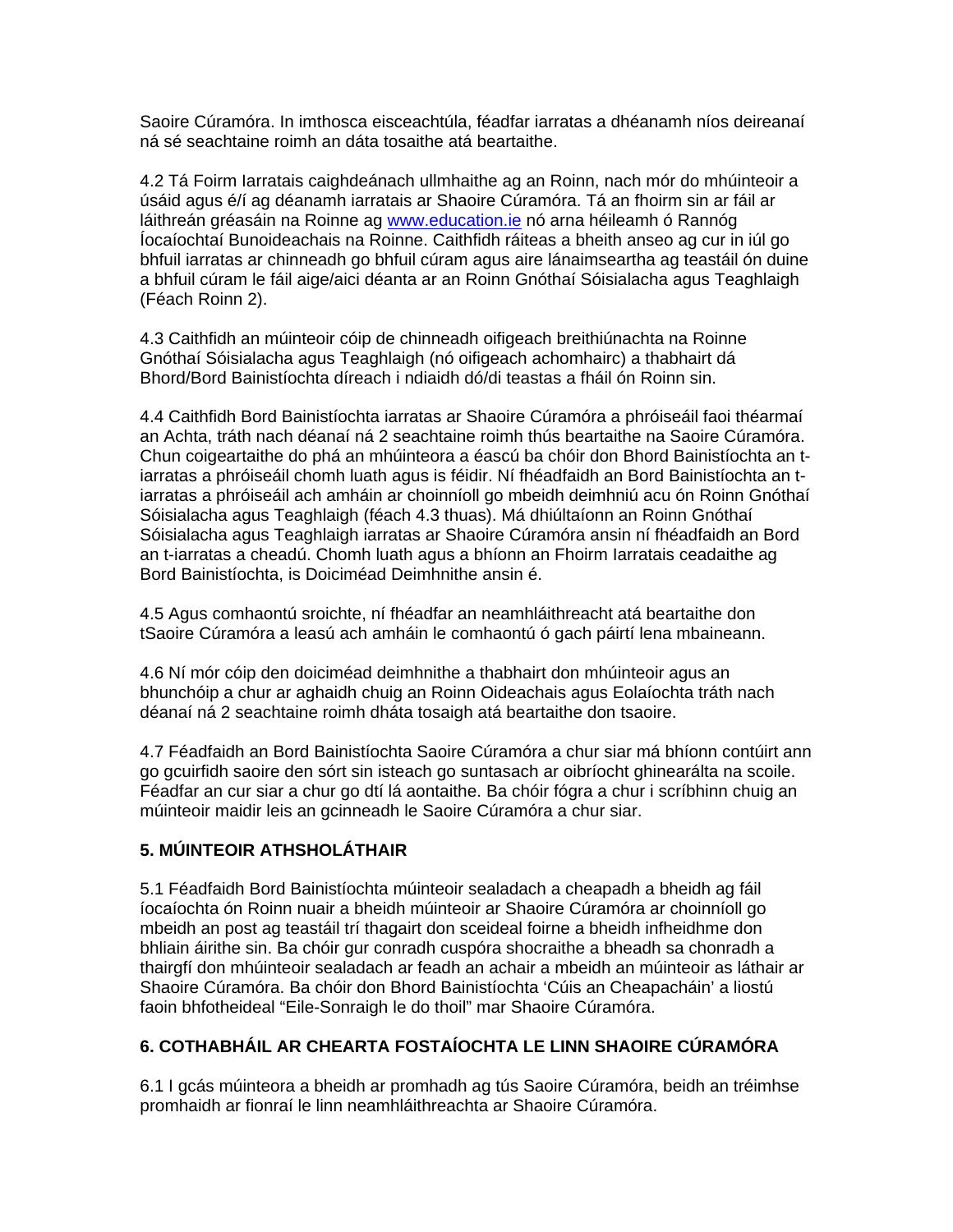6.2 Measfar múinteoir a bheidh ar Shaoire Cúramóra chun gach críoch ach amháin mar atá léirithe in alt 6.1 thuas, agus an ceart atá aige/aici sochair luach saothair agus aoisliúntais a fháil, mar mhúinteoir a bheidh fostaithe. Beidh an neamhláithreacht mar sin ináirithe go hiomlán le cearta painéil, sinsearachta a chinneadh etc.

6.3 Beidh múinteoir a bheidh ar Shaoire Cúramóra i dteideal fógra a fháil maidir le poist fhreagrachta fholamha, atá le líonadh sa scoil, agus seolfaidh an Bord Bainistíochta an fógra sin chuig an seoladh is déanaí atá ar eolas.

6.4 Ní fhéadfar caitheamh le neamhláithreachtaí ó fhostaíocht le linn Shaoire Cúramóra mar chuid d'aon saoire eile a bheidh an fostaí i dteideal a fháil eg. Saoire Bhreoiteachta, saoire uchtaíoch, saoire mháithreachais, saoire do thuismitheoirí nó saoire force majeure.

6.5 Caithfidh múinteoir a bheidh as láthair ar shaoire bhreoiteachta sula gcuireann sé/sí tús le Saoire Cúramóra teastas aclaíochta a chur ar fáil le dul i mbun dualgas arís sula dtosaíonn sé/sí Saoire Cúramóra.

#### **7 CEISTEANNA A BHAINEANN LE ÁSPC AGUS AOISLIÚNTAS**

7.1 Éilítear ar mhúinteoirí a fhaigheann Saoire Cúramóra agus a íocann ranníoca Árachas Sóisialach Pá-Choibhneasa ag an ráta iomlán dul i dteagmháil leis an Roinn Gnóthaí Sóisialacha agus Teaghlaigh lena chinntiú go ndéantar cothabháil ar aon teidlíocht chuig creidmheasanna ÁSPC.

7.2 Ní hionann neamhláithreacht múinteora ar shaoire cúramóra agus briseadh i seirbhís do chríocha ÁSPC.

7.3 Ní áireofar an tréimhse ar shaoire cúramóra mar sheirbhís chun críche aoisliúntais.

#### **8. AG CUR DEIREADH LE SAOIRE CÚRAMÓRA**

8.1 Tríd is tríd tiocfaidh deireadh le tréimhse Saoire Cúramóra ar an dáta a bheidh sonraithe ar an doiciméad deimhnithe, nó sa chás nach dteastóidh cúram agus aire lánaimseartha ón duine atá ag fáil cúraim nó sa chás go bhfaigheann an duine atá ag fáil cúraim bás le linn thréimhse Saoire Cúramóra. Sa chás sin féadfaidh an múinteoir filleadh ar an dáta a bheidh sonraithe ar an doiciméad deimhnithe nó ar dháta a thiteann laistigh de 6 seachtaine tar éis dháta an bháis cibé acu is luaithe.

8.2 Sa chás go mbíonn Bord Bainistíochta den tuairim go bhfuil feidhm le haon cheann de na imthosca seo a leanas:

• Nach duine cuí nó nach duine cuí a thuilleadh é an duine a raibh sé ar intinn ag múinteoir Saoire Cúramóra a ghlacadh ar a shon/son nó a ghlac Saoire Cúramóra ar a shon/son

• Nach duine cuí nó nach duine cuí a thuilleadh é an duine ar deonadh Saoire Cúramóra ar a shon/son, agus a bhfuil an múinteoir ar Shaoire Cúramóra ar a shon/son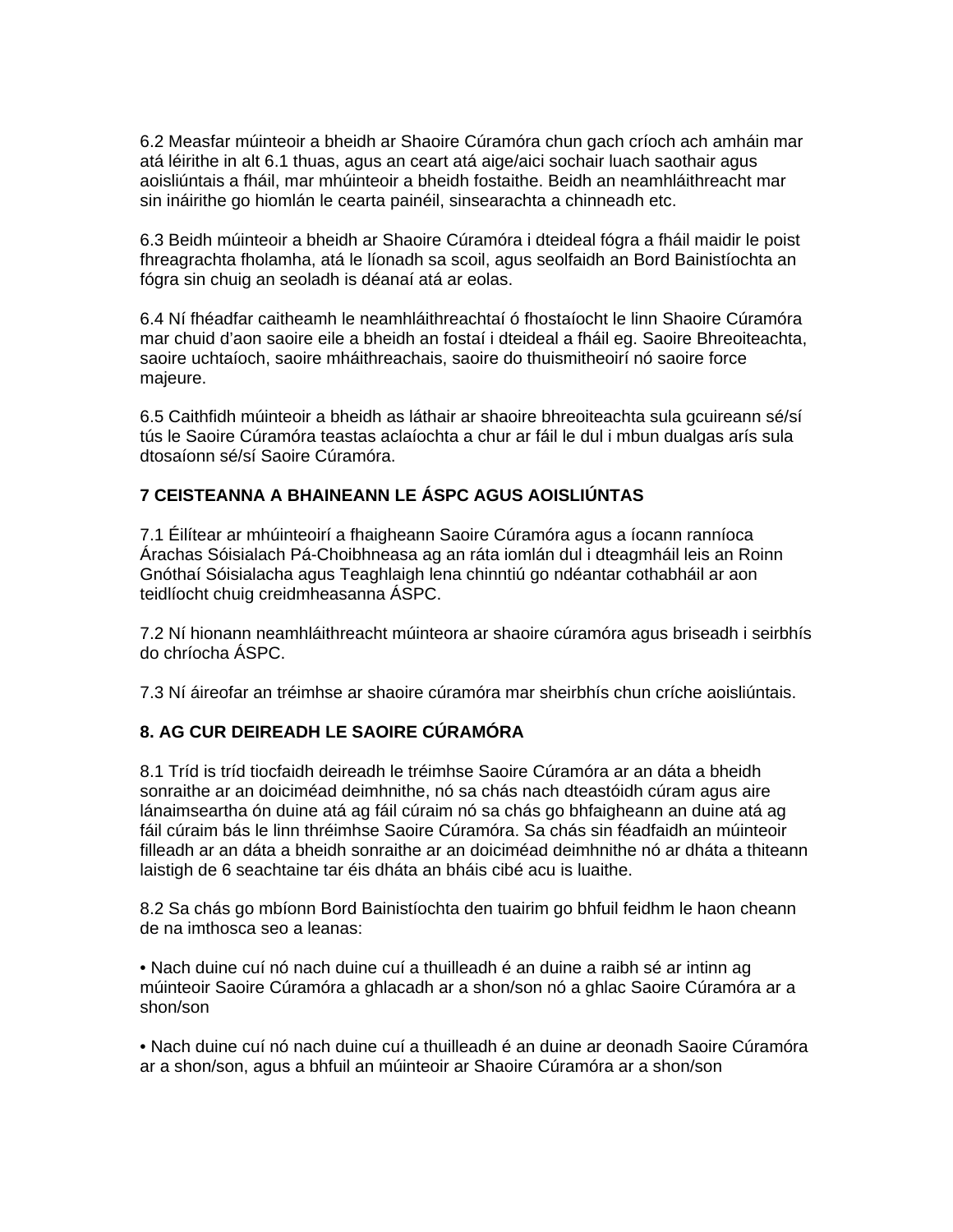• Nach gcomhlíonann múinteoir a bhfuil sé ar intinn aige/aici Saoire Cúramóra a ghlacadh nó atá ar Shaoire Cúramóra na coinníollacha le cúram agus aire lánaimseartha a sholáthar don duine cuí

• Go bhfuil nó go raibh múinteoir a bhfuil sé ar intinn aige/aici Saoire Cúramóra a ghlacadh nó atá ar Shaoire Cúramóra i mbun fostaíochta nó féinfhostaíochta seachas mar a sholáthraítear sna rialacháin a rinne an tAire Gnóthaí Sóisialacha agus Teaghlaigh;

cuirfidh an Bord Bainistíochta fógra chuig an Roinn Gnóthaí Sóisialacha agus Teaghlaigh maidir lena leithéid de thuairim chomh maith le forais na tuairime sin.

Agus fógra den sórt sin faighte ag an Roinn Gnóthaí Sóisialacha agus Teaghlaigh ón mBord cuirfidh siad an cás ar aghaidh chuig oifigeach breithiúnachta le haghaidh cinnidh faoin Acht Leasa Shóisialaigh (Comhdhlúthú), 1993 i.e. maidir lenár comhlíonadh na coinníollacha a luadh roimhe sin.

Sa chás go ndéanann an Roinn Gnóthaí Sóisialacha agus Teaghlaigh cinneadh :

• Nach duine cuí nó nach duine cuí a thuilleadh an duine a bhfuil sé ar intinn ag múinteoir Saoire Cúramóra a ghlacadh ar a shon/son

• Nach gcomhlíonann an múinteoir na coinníollacha le cúram agus aire lánaimseartha a sholáthar nó

• Go bhfuil an múinteoir nó go raibh an múinteoir i mbun fostaíochta nó féinfhostaíochta seachas mar atá forordaithe (eg. Ag oibriú níos ná na 10 uaireanta atá ceadaithe in aghaidh na seachtaine)

agus mar sin cuirfear deireadh leis an Saoire Cúramóra, má bhí sí tosaithe, ar dháta an chinnidh sin agus fillfidh an múinteoir ar an obair.

I gcás go gcuirtear deireadh le Saoire Cúramóra ar scór chinneadh oifigeach breithiúnachta/oifigeach achomharc, ansin tiocfaidh an fógra maidir le filleadh ar an obair ón mBord Bainistíochta.

#### **9. AG OBAIR LE LINN SHAOIRE CÚRAMÓRA**

9.1 Féadfaidh múinteoir dul i mbun fostaíochta nó oiliúna/oideachais lasmuigh de theagasc le linn Shaoire Cúramóra ar choinníoll nach rachaidh na huaireanta fostaíochta thar 10 n-uaire sa tseachtain agus nach rachaidh tuillimh ghlana ón bhfostaíocht sin thar €95.23 sa tseachtain. Caithfear cúram cuí a shocrú don duine atá ag fáil cúraim agus é/í as láthair.

#### **10. DÍOSPÓIDÍ AGUS ACHOMHAIRC**

10.1 Féadfar tríd is tríd díospóidí faoi theidlíocht chuig Saoire Cúramóra a chur ar aghaidh chuig Coimisinéir Cearta. Tá cumhacht ag an gCoimisinéir Cearta na páirtithe lena mbaineann an díospóid a éisteacht agus aon fhianaise chuí a thairgtear a fháil. Sa chás go mbeidh aon pháirtí míshásta le cinneadh an Choimisinéara Cearta, soláthraíonn an tAcht an ceart le hachomharc a dhéanamh chuig an mBinse Achomhairc Fostaíochta.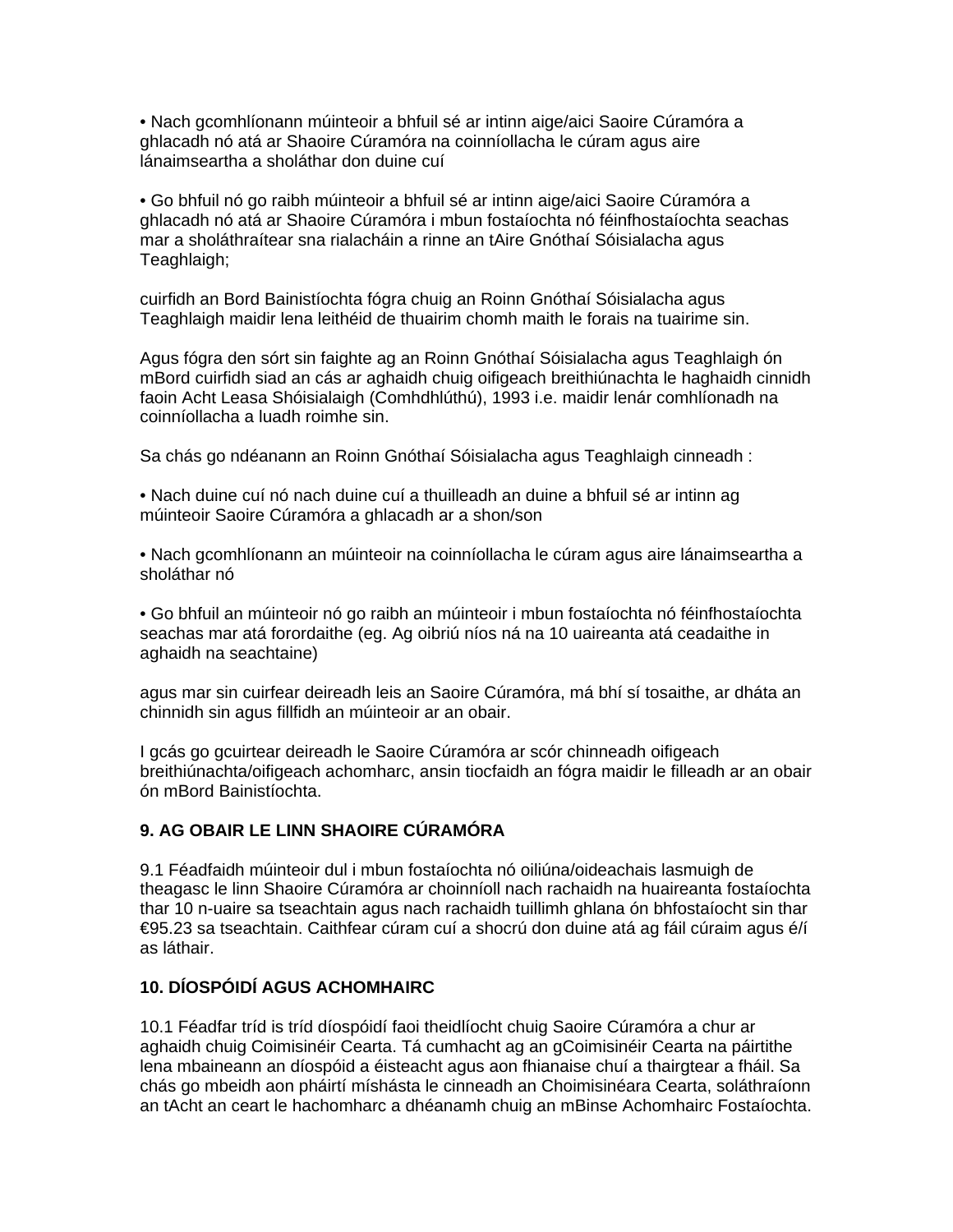10.2 Ní mór fógra maidir le díospóid a thabhairt do Choimisinéir Cearta tráth nach déanaí ná 6 mhí tar éis do dhíospóid tarlú. Féadfar sásamh a dheonú i bhfoirm Saoire Cúramóra nó i bhfoirm cúitimh airgid.

#### **11. SOCHAR CÚRAMÓRA**

11.1 Riartar an dá scéim, Saoire Cúramóra agus Sochar Cúramóra le chéile maidir leis na coinníollacha a bhaineann le (i) soláthar cúram agus aire lánaimseartha, agus (ii) an riachtanas le go ndéanfadh oifigeach breithiúnachta de chuid na Roinne Gnóthaí Sóisialacha agus Teaghlaigh cinneadh (nó oifigeach achomharc) go bhfuil teastas liachta ag an duine cuí mar dhuine a dteastaíonn cúram agus aire lánaimseartha uaidh/uaithi.

11.2 Ba chóir a thabhairt ar aird nach ionann coinníollacha teidlíochta chuig Saoire Cúramóra agus coinníollacha teidlíochta chuig Sochar Cúramóra agus vice versa. Tabhair ar aird le do thoil go gcomhaireann aicmí ranníoca ÁSPC A,B,C,D,H agus E chun críche cheanglais ranníoca ÁSPC a chomhlíonadh i gcás Shochar Cúramóra.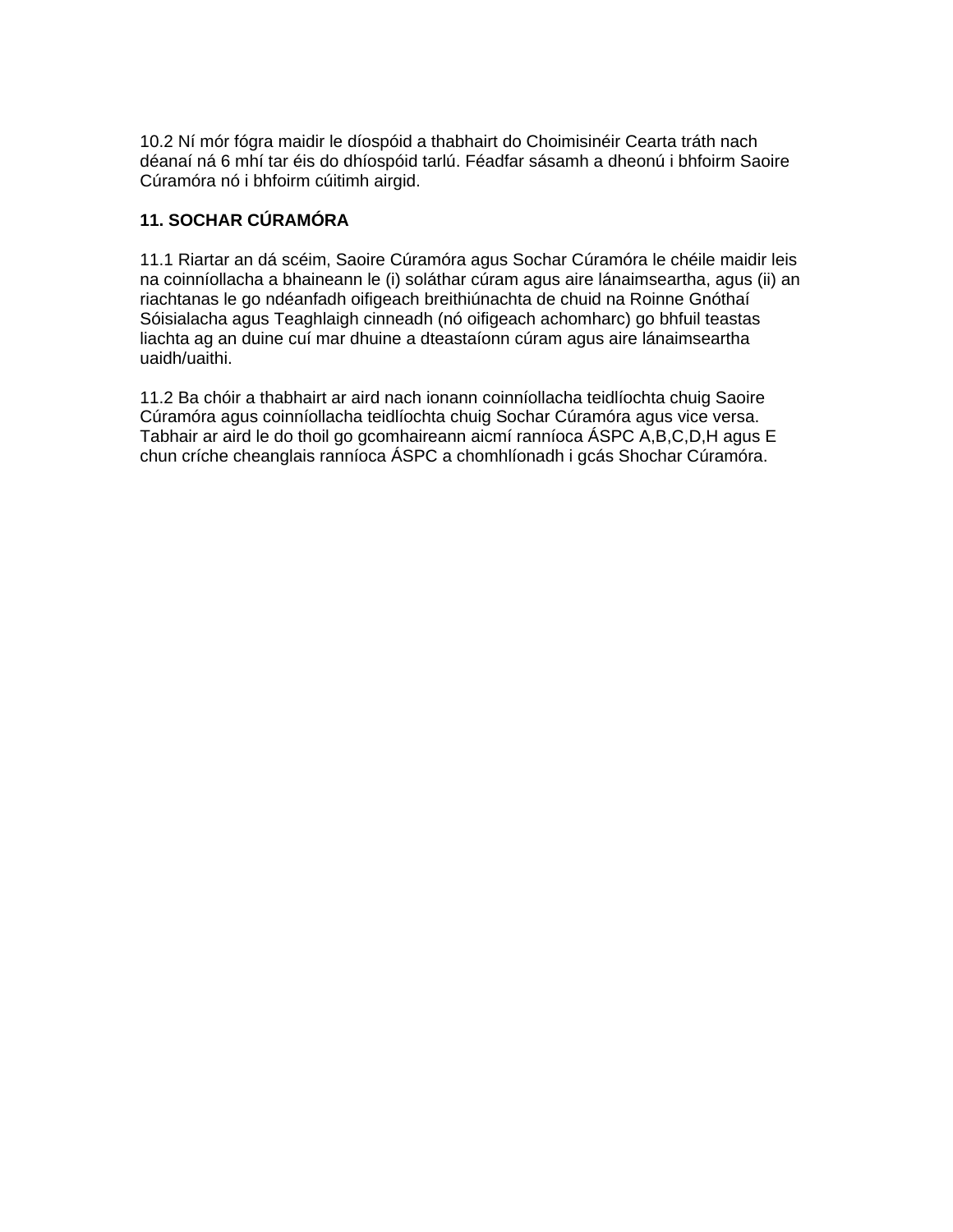# **AGUISÍNÍ**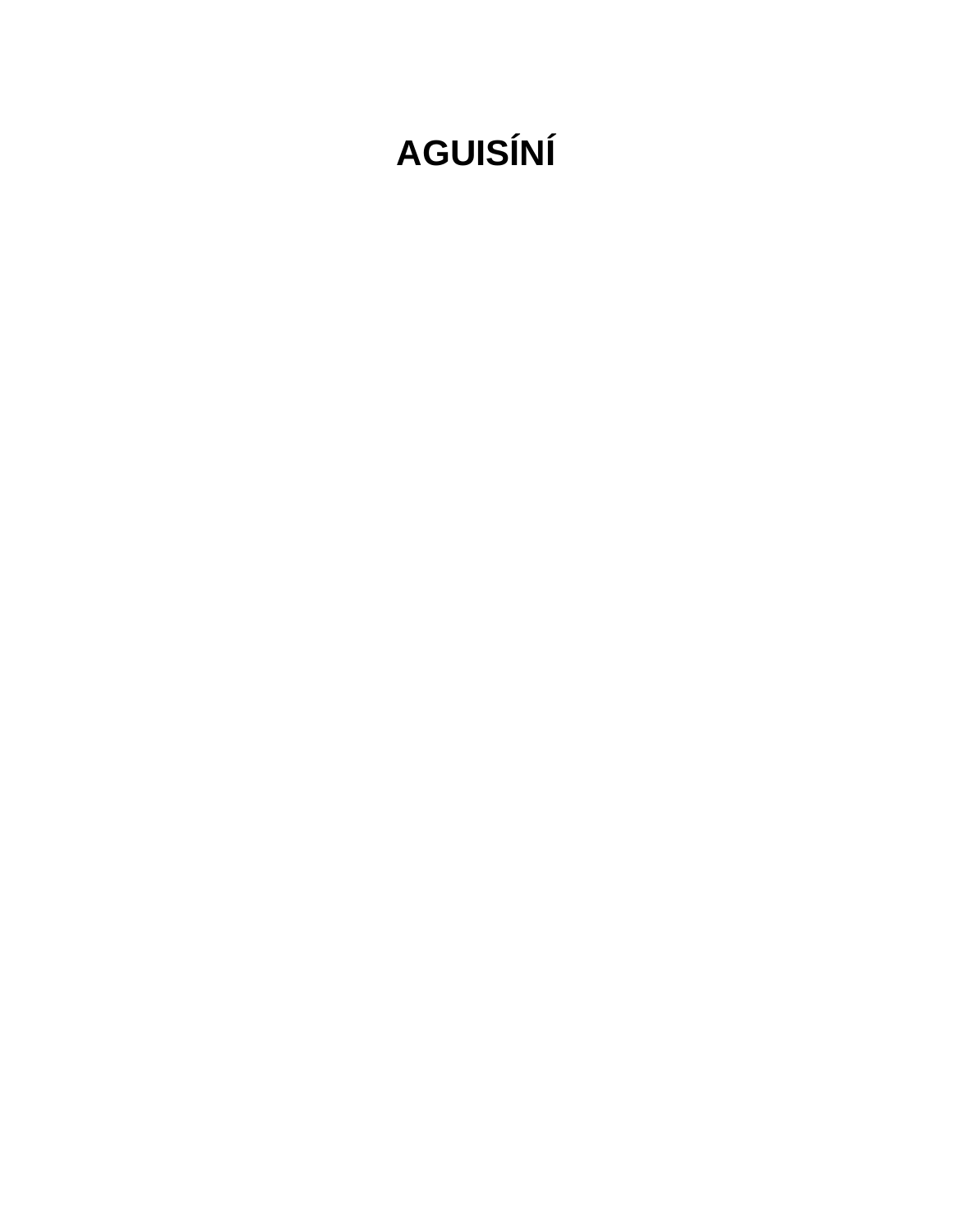## **Aguisín A**

| Saoire Cúramóra   | <b>Múinteoirí Bunscoile</b>    |
|-------------------|--------------------------------|
| An líon Laethanta | Pá                             |
| as láthair        | Asbhaintí le linn thréimhse an |
|                   | tsamhraidh                     |
| $0 - 91$          | 0 lá                           |
| 92-105            | 3 lá                           |
| 106-119           | 6 lá                           |
| 120-133           | 9 lá                           |
| 134-147           | 12 lá                          |
| 148-161           | 15 lá                          |
| 162-175           | 18 lá                          |
| 176-189           | 21 lá                          |
| 190-203           | 24 lá                          |
| 204-217           | 27 lá                          |
| 218-231           | 30 lá                          |
| 232-245           | 33 lá                          |
| 246-259           | 36 lá                          |
| 260-273           | 39 lá                          |
| 274-287           | 42 lá                          |
| 288-301           | 45 lá                          |
| 302-315           | 48 lá                          |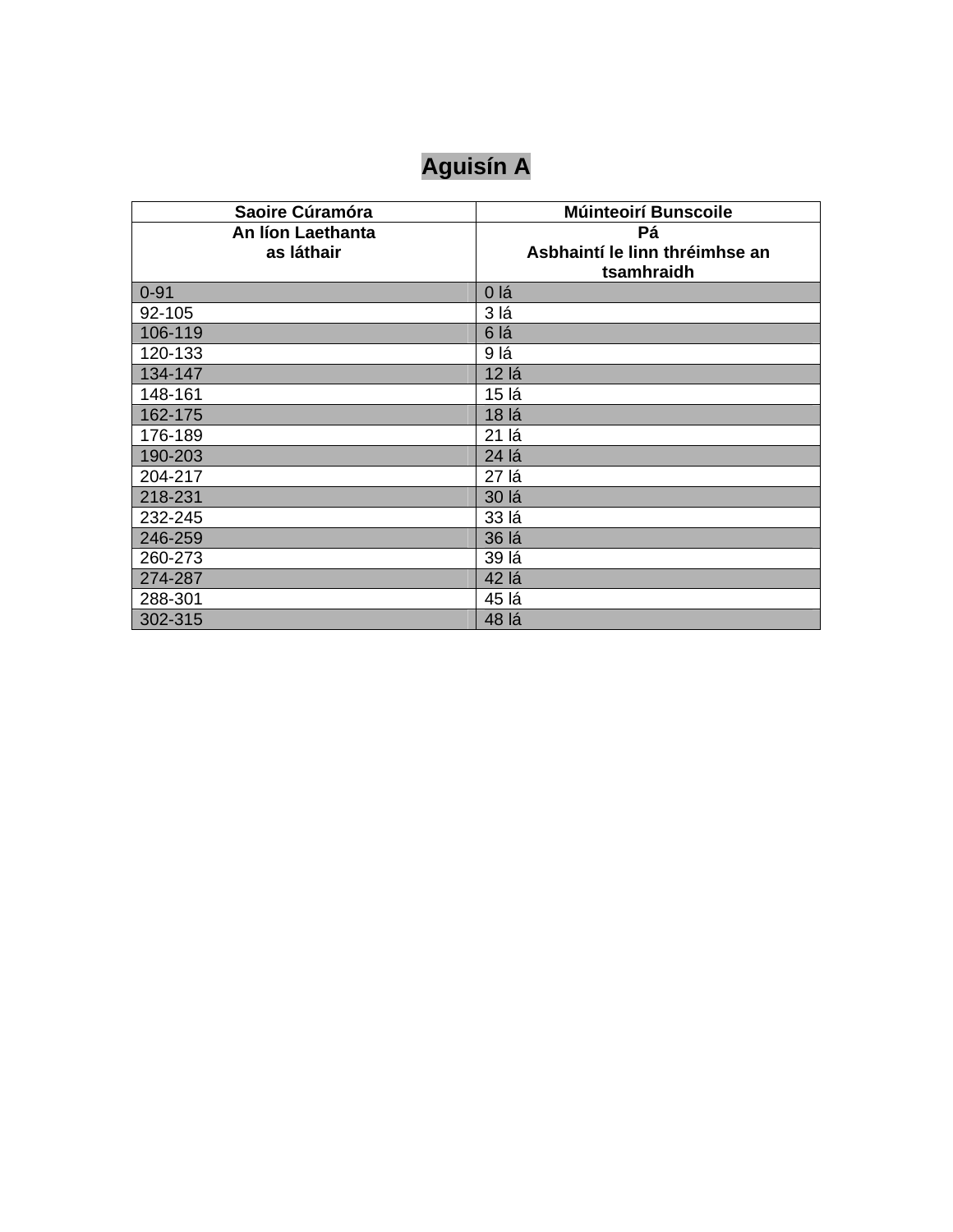### **FOIRM IARRATAIS DO SHOS GAIRME**

### **~ CUID 1 ~**

*LENA CHOMHLÁNÚ AG AN MÚINTEOIR (I MBLOC LITREACHA)* 

#### **ROINN A – Mionsonraí Pearsanta**

| 1. Uimhir PPS (Uimh. RSI roimhe seo): $\angle$ $\angle$ $\angle$ $\angle$ $\angle$ $\angle$      |
|--------------------------------------------------------------------------------------------------|
| 2. Uimhir an Mhúinteora: $99 - - -$                                                              |
|                                                                                                  |
|                                                                                                  |
|                                                                                                  |
|                                                                                                  |
| 7. Dáta Breithe:                                                                                 |
| 8. An bhfuil Promhadh comhlánaithe agat? Tá Níl                                                  |
| 9. An raibh tú ar shos gairme roimhe seo? Bhí __ Ní raibh__                                      |
| Má "BHÍ" abair cad é an uair agus achar:<br>Má "BHÍ" abair cad é an uair agus achar:<br>Má "BHÍ" |
|                                                                                                  |
|                                                                                                  |
| 11. Uimhir Rolla na Scoile:                                                                      |
| 12. Dáta ar ceapadh tú i gcumas buan: $- - - - -$                                                |

#### **ROINN B – Mionsonraí an tSos Ghairme atá Beartaithe**

1. Dátá tosaithe atá molta don sos gairme:  $\frac{1}{2} - \frac{1}{2} - \frac{1}{2} - \frac{1}{2}$ 2. Achar an tsos ghairme atá molta: \_\_\_\_\_\_\_\_\_\_\_\_\_\_\_\_\_\_\_\_\_\_\_\_\_\_\_\_\_\_\_\_\_\_\_\_

3. An chúis atá leis an sos gairme: \_\_\_\_\_\_\_\_\_\_\_\_\_\_\_\_\_\_\_\_\_\_\_\_\_\_\_\_\_\_\_\_\_\_\_\_\_\_\_\_

**Dearbhaím go bhfuil an t-eolas atá tugtha agam san fhoirm seo fíor agus comhlánaithe. Tá na coinníollacha faoina bhfuil sos gairme deonaithe léite agam agus aontaím cloí leis na coinníollacha sin.** 

**Tuigim go gcuirfidh aon eolas mícheart ná míchruinn a sholáthair mé san fhoirm seo mo shos gairme ar neamhní agus ar ceal.** 

Síniú an Iarratasóra: eta alamanyi alamanyi samanyi alamanyi samanyi sa manyi sa manyi sa manyi sa manyi sa ma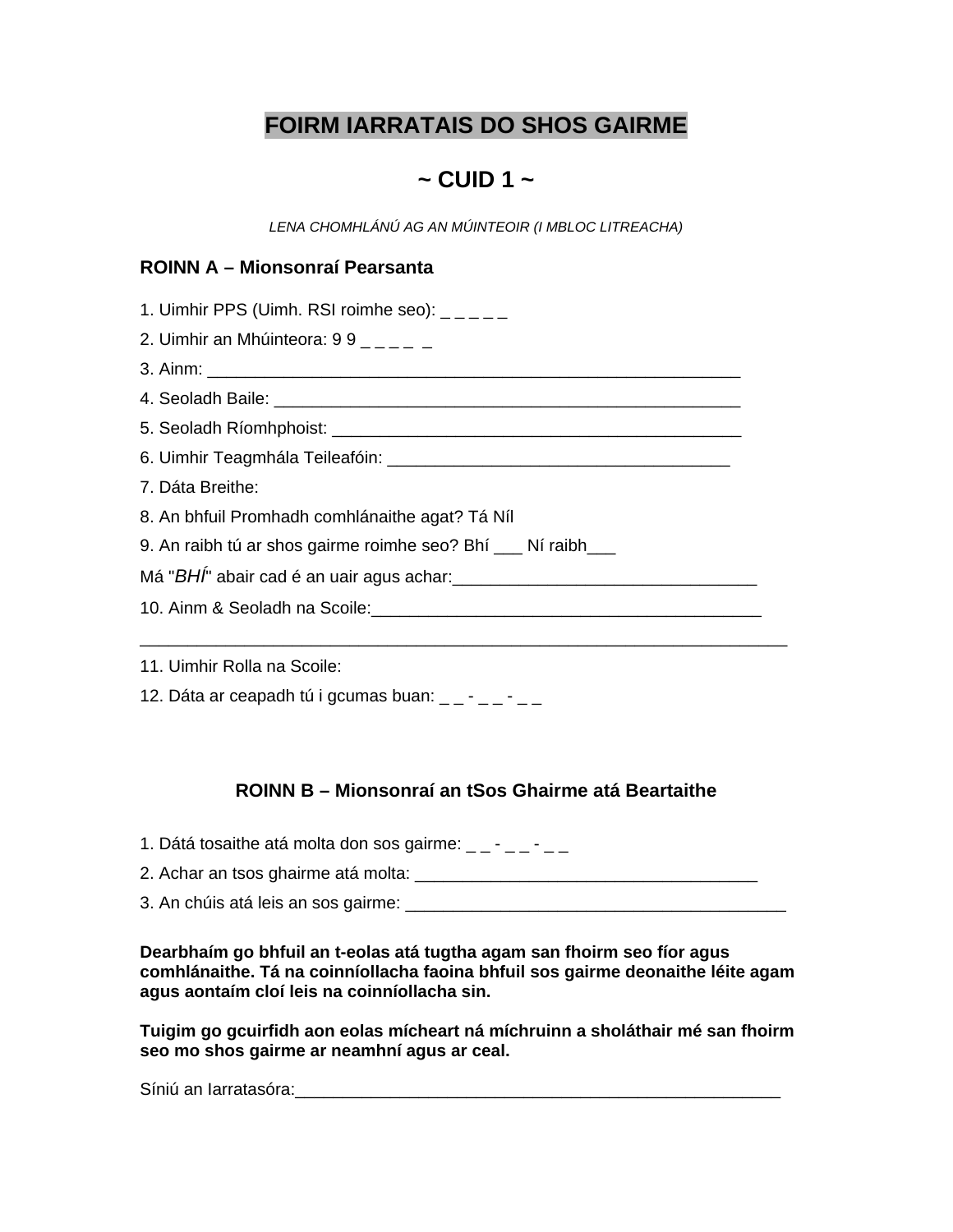Dáta:  $\frac{1}{2}$  -  $\frac{1}{2}$  -  $\frac{1}{2}$  -  $\frac{1}{2}$ 

### **~ CUID 2 ~**

#### **Ní mór do Chathaoirleach an Bhoird Bainistíochta Cuid 2 a chomhlánú. Ba chóir an t-eolas seo a leanas a thabhairt ar aird sula gcomhlánaítear an fhoirm.**

1. Ar bhunús an eolais atá i gCuid 1 den fhoirm iarratais chomhlánaithe, cinntigh an gcomhlíonann an múinteoir na critéir incháilíochta mar atá leagtha amach i Roinn 2 de Chiorclán Bunoideachais 10/03.

2. Is leis an mBord Bainistíochta amháin atá an cinneadh le sos gairme a cheadú. Ní chealóidh an Roinn Oideachais agus Eolaíochta cinneadh Boird ach amháin mura gcomhlíonfar na critéir incháilíochta.

3. Má cheadaíonn an Bord Bainistíochta iarratas an mhúinteora, comhlánaigh **Cuid 2** den fhoirm iarratais agus seol ar aghaidh é chuig: Rannóg Íocaíochtaí Bunoideachais, An Roinn Oideachais & Eolaíochta, Cor na Madadh, Baile Átha Luain, Co. na hIarmhí leis an Roinn a shroichint roimh **10 Aibrean.**

4. Cuir in iúl le do thoil i scríbhinn don mhúinteoir cinneadh an Bhoird Bainistíochta chomh luath agus is féidir ach tráth nach déanaí ná **1 Aibrean.** 

5. Mura bhfuil deireadh leis an bpost a bhí ag múinteoir ag deireadh na scoilbhliana reatha, féadfaidh an Bord Bainistíochta múinteoir sealadach a bheidh cáilithe go hiomlán a fhostú de réir na nósanna imeachta athbhreithnithe le múinteoirí sealadacha a cheapadh mar atá léirithe san eagrán reatha de Bhoird Bhainistíochta Scoileanna Náisiúnta - Comhdhéanamh Bord agus Rialacha Nósanna Imeachta.

6. Faomhfaidh an Roinn iarratais atá ceadaithe ag leibhéal an Bhoird Bainistíochta go huathoibríoch. Ní bheidh aon chomhfhreagras ag an Roinn leis an múinteoir ná leis an mBord ach amháin **mura** bhfuil an múinteoir cáilithe le sos gairme a fháil, agus sa chás sin déanfaidh an Roinn comhfhreagras leis an dá pháirtí.

Tá an Bord Bainistíochta sásta, tar éis scrúdú a dhéanamh ar an bhFoirm Iarratais do Shos Gairme maidir le \_\_\_\_\_\_\_\_\_\_\_\_\_\_\_\_\_\_\_\_\_\_\_\_\_\_\_\_\_\_ (ainm an mhúinteora) go bhfuil iarratas an mhúinteora ceadaithe. Tá fógra curtha dá réir ag an mBord Bainistíochta chuig an múinteoir maidir lena chinneadh.

 $\overline{\phantom{a}}$  , and the contract of the contract of the contract of the contract of the contract of the contract of the contract of the contract of the contract of the contract of the contract of the contract of the contrac

Síniú an Chathaoirligh:\_\_\_\_\_\_\_\_\_\_\_\_\_\_\_\_\_\_\_\_\_\_\_\_\_\_\_\_\_\_\_\_\_\_\_\_\_\_\_\_\_\_\_\_\_\_\_\_\_\_\_

Seoladh:

Uimhir Teagmhála Teileafóin **Eugeanach agus an t-inteileach** 

Dáta:  $\frac{1}{2}$   $\frac{1}{2}$   $\frac{1}{2}$   $\frac{1}{2}$   $\frac{1}{2}$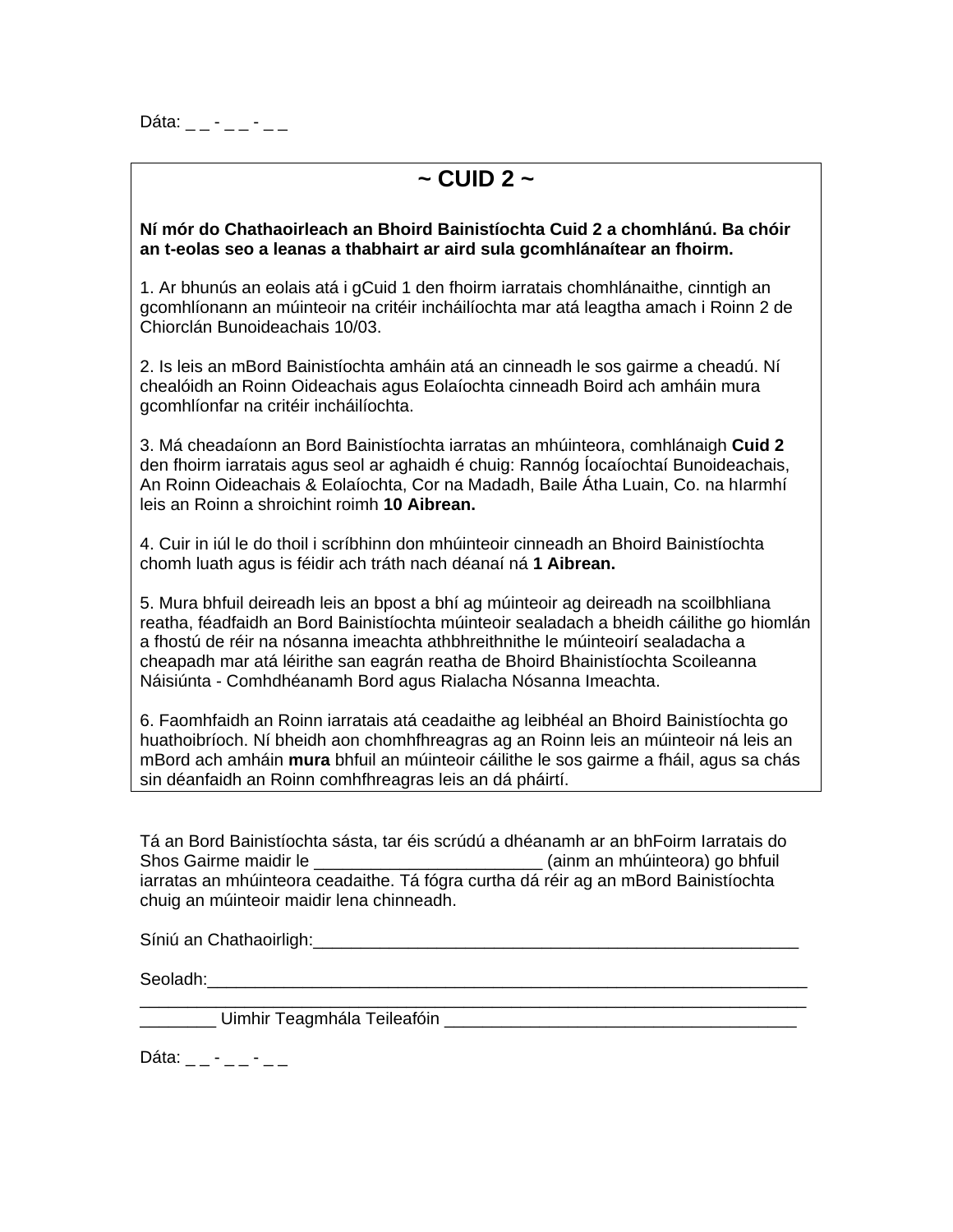### *NÓTA*

*Níor chóir ach iarratais atá ceadaithe ag an mBord Bainistíochta a chur ar aghaidh chuig an Rannóg Íocaíochtaí Bunoideachais, An Roinn Oideachais agus Eolaíochta. Ní mór iarratais a lóisteáil leis an Roinn roimh 10 Meitheamh.* 

### **FOIRM CHUN FILLEADH Ó SHOS GAIRME**

#### **ROINN 1 – Teastas Inniúlachta le filleadh ar dhualgais mar mhúinteoir buan**  *Lena Chomhlánú ag Dochtúir Teaghlaigh*

| Dearbhaim go bhfuil scrúdú curtha agam ar __________________(ainm an mhúinteora)<br>agus go bhfuair mé amach go bhfuil sé/sí aclaí le filleadh ar dhualgais mar mhúinteoir<br>bunscoile. |  |
|------------------------------------------------------------------------------------------------------------------------------------------------------------------------------------------|--|
|                                                                                                                                                                                          |  |
| Stampa nó Séala                                                                                                                                                                          |  |
| ROINN 2 – lena chomhlánú ag an múinteoir                                                                                                                                                 |  |
| 1. Uimh. PPS (Uimhir RSI roimhe seo):                                                                                                                                                    |  |
| 2. Uimhir an Mhúinteora: 99_____-_-                                                                                                                                                      |  |
|                                                                                                                                                                                          |  |
|                                                                                                                                                                                          |  |
|                                                                                                                                                                                          |  |
|                                                                                                                                                                                          |  |
|                                                                                                                                                                                          |  |
| 8. Seoladh ar chóir duillín pá a eisiúint chuige, más difriúil ón seoladh                                                                                                                |  |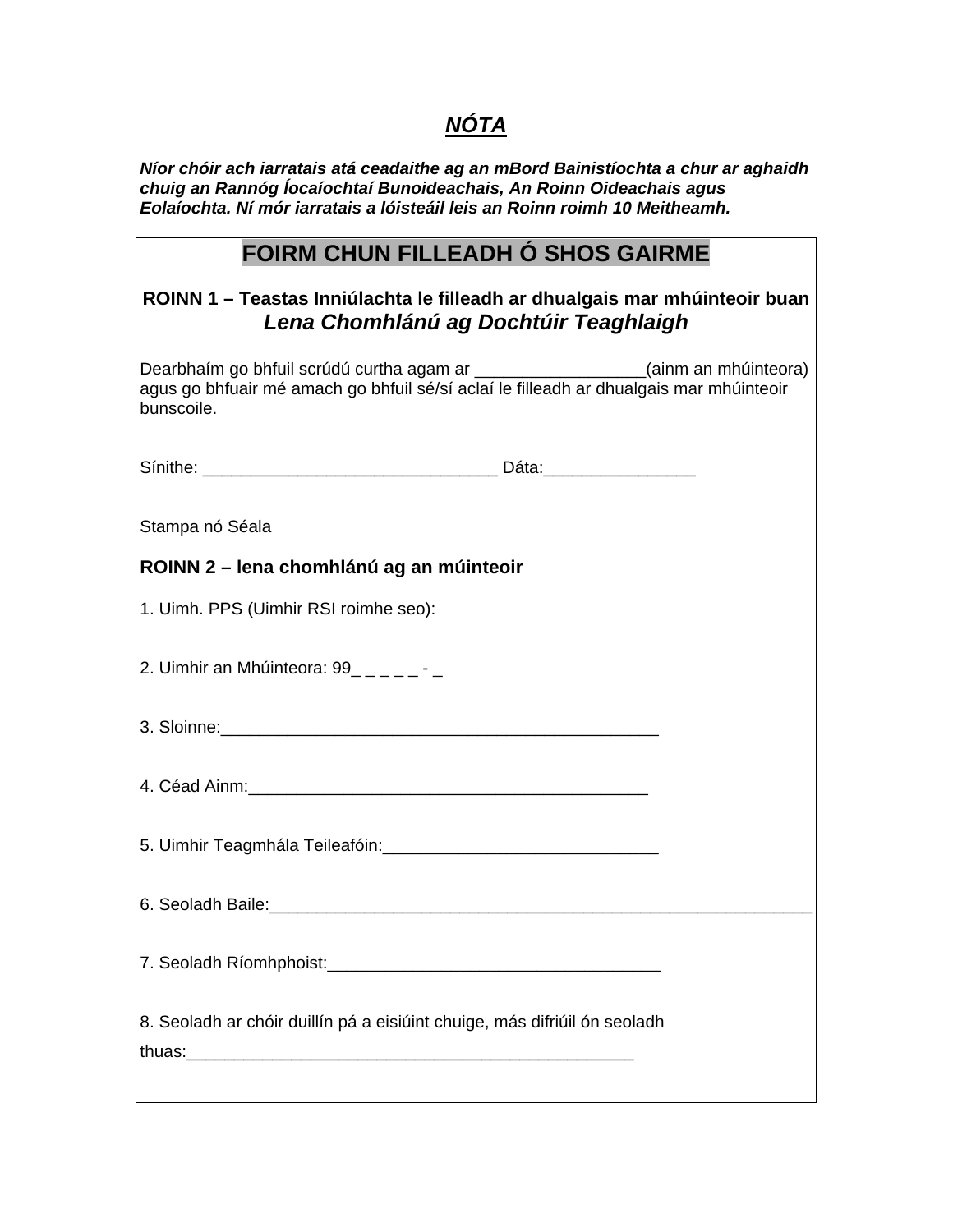| 9. Ainm & Seoladh na Scoile                                                         |                                                                                   |
|-------------------------------------------------------------------------------------|-----------------------------------------------------------------------------------|
|                                                                                     |                                                                                   |
|                                                                                     |                                                                                   |
| 10. Uimhir Rolla na Scoile: $\frac{1}{2}$ $\frac{1}{2}$ $\frac{1}{2}$ $\frac{1}{2}$ |                                                                                   |
|                                                                                     |                                                                                   |
| 11. Dáta Fillte: $- - - - -$                                                        |                                                                                   |
|                                                                                     |                                                                                   |
| 12. Mionsonraí Cuntais Bainc le haghaidh íocaíocht pá:                              |                                                                                   |
|                                                                                     |                                                                                   |
| Cód Sórtála an Bhainc: $- - - - -$                                                  |                                                                                   |
| Uimhir Cuntais Bainc: <b>Example 2018</b>                                           |                                                                                   |
|                                                                                     | Tabhair ar aird má bhí do phá íoctha díreach isteach chuig do chuntas bainc       |
|                                                                                     | roimhe seo, caithfidh tú fós mionsonraí a chur ar fáil atá iarrtha ag 11 thuas.   |
|                                                                                     |                                                                                   |
|                                                                                     | ROINN 3 - lena chomhlánú ag Cathaoirleach an Bhoird Bainistíochta                 |
|                                                                                     |                                                                                   |
|                                                                                     | Dearbhaim leis seo go bhfillfidh an duine atá ainmnithe thuas ar dhualgais an     |
|                                                                                     | Síniú an Chathaoirligh: ___________________________________ Dáta: _ _ - _ _ - _ _ |
|                                                                                     | <b>SEOL AR AGHAIDH CHUIG:</b>                                                     |
|                                                                                     | Rannóg locaíochtaí Bunoideachais,                                                 |
|                                                                                     | An Roinn Oideachais & Eolaíochta,                                                 |
|                                                                                     | Cor na Madadh, Baile Átha Luain, Co. na hIarmhí.                                  |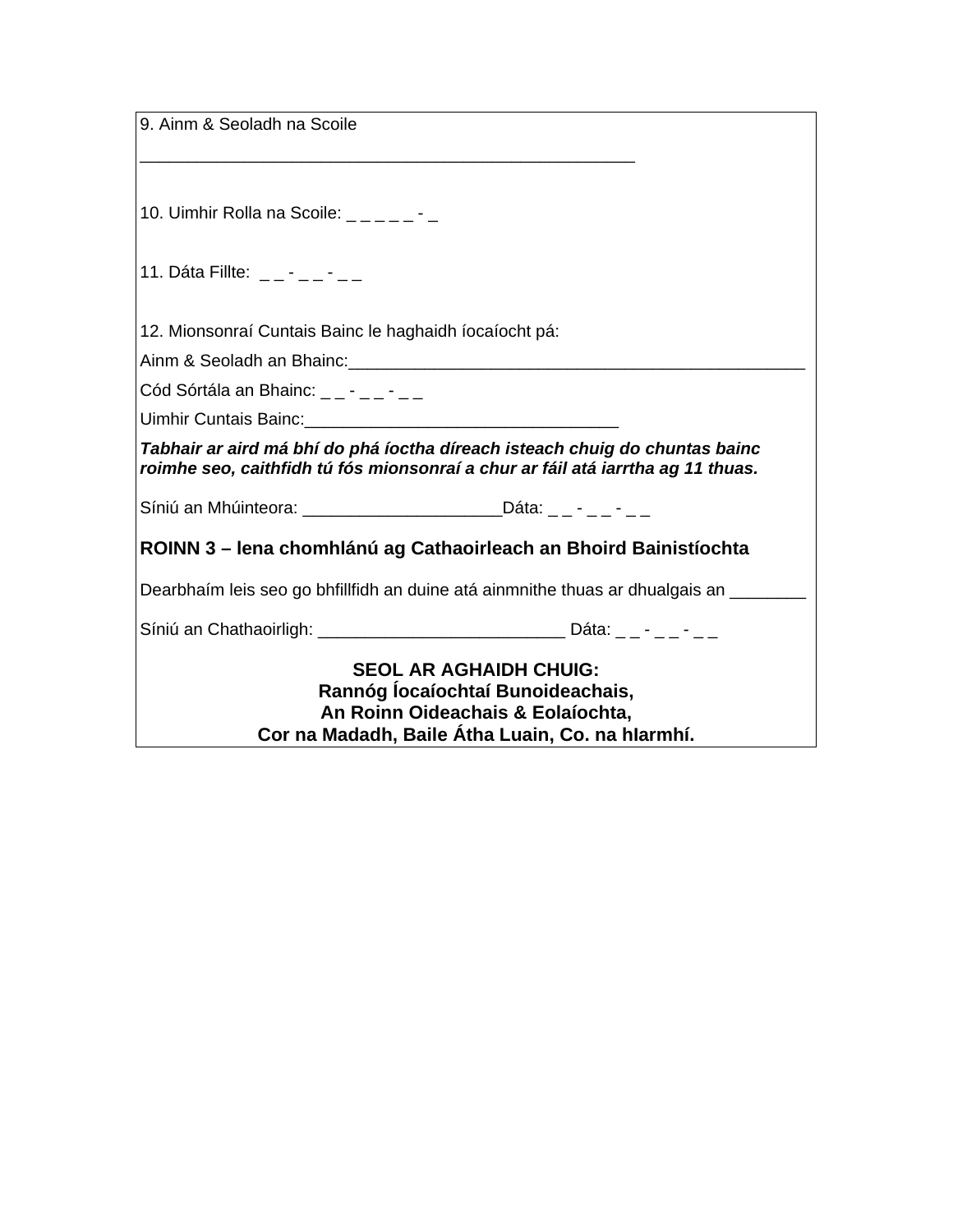### **FOIRM IARRATAIS DO CHOMHROINNT POIST**

#### CUID 1 (lena chomhlánú ag an mbeirt mhúinteoirí a bheidh ag roinnt poist)

|                          | An chéad Mhúinteoir | An dara Múinteoir |
|--------------------------|---------------------|-------------------|
| Ainm                     |                     |                   |
| Seoladh Baile            |                     |                   |
|                          |                     |                   |
| Uimhir Teagmhála         |                     |                   |
| Teileafóin               |                     |                   |
| Seoladh Ríomhphoist      |                     |                   |
| Uimh. PPS (Uimh. RSI     |                     |                   |
| roimhe seo)              |                     |                   |
| Ainm & Seoladh na        |                     |                   |
| Scoile                   |                     |                   |
| Luaigh an bunáit scoile, |                     |                   |
| más socrú roinnt poist   |                     |                   |
| idirscoileanna           |                     |                   |
| Uimhir Rolla na          |                     |                   |
| Scoile(anna)             |                     |                   |

#### **CUID 2 – Mionsonraí maidir leis an Socrú Roinnt Poist atá Beartaithe**

1. Dáta tosaithe atá beartaithe don socrú roinnt poist:  $\frac{1}{2} - \frac{1}{2} - \frac{1}{2}$ 

2. Achar atá beartaithe a mhairfidh an roinnt poist: \_\_\_\_\_\_\_\_\_\_\_\_\_\_\_\_\_\_\_\_\_\_\_\_\_\_\_

**Dearbhaím go bhfuil an t-eolas atá tugtha agam san Fhoirm Iarratais seo fíor agus comhlánaithe. Tá na coinníollacha faoina bhfuil an socrú roinnt poist deonaithe (Ciorclán Bunoideachais 11/03) léite agam agus aontaím cloí leis na coinníollacha sin. Tuigim go gcuirfidh aon eolas mícheart ná míchruinn atá curtha ar fáil san fhoirm seo an socrú roinnt poist ar neamhní.** 

SÍNIÚ AN CHÉAD MHÚINTEORA: SÍNIÚ AN DARA MÚINTEORA:

Dáta:\_ \_ - \_ \_ - \_ \_ \_ \_ \_ \_ \_ \_ \_ Dáta: \_ \_ - \_ \_ - \_ \_ \_

### CUID 2 (lena chomhlánú ag an mBord (na Boird) Bainistíochta

\_\_\_\_\_\_\_\_\_\_\_\_\_\_\_\_\_\_\_\_\_\_\_\_\_\_\_\_\_\_ \_\_\_\_\_\_\_\_\_\_\_\_\_\_\_\_\_\_\_\_\_\_\_\_\_\_\_\_

**Nóta:** Níor chóir ach amháin iarratais atá ceadaithe ag an mBord Bainistíochta a chur ar aghaidh chuig an **Rannóg Íocaíochtaí Bunoideachais, An Roinn Oideachais agus Eolaíochta.** Ní mór iarratais a lóisteáil leis an Roinn roimh **10 Aibrean.**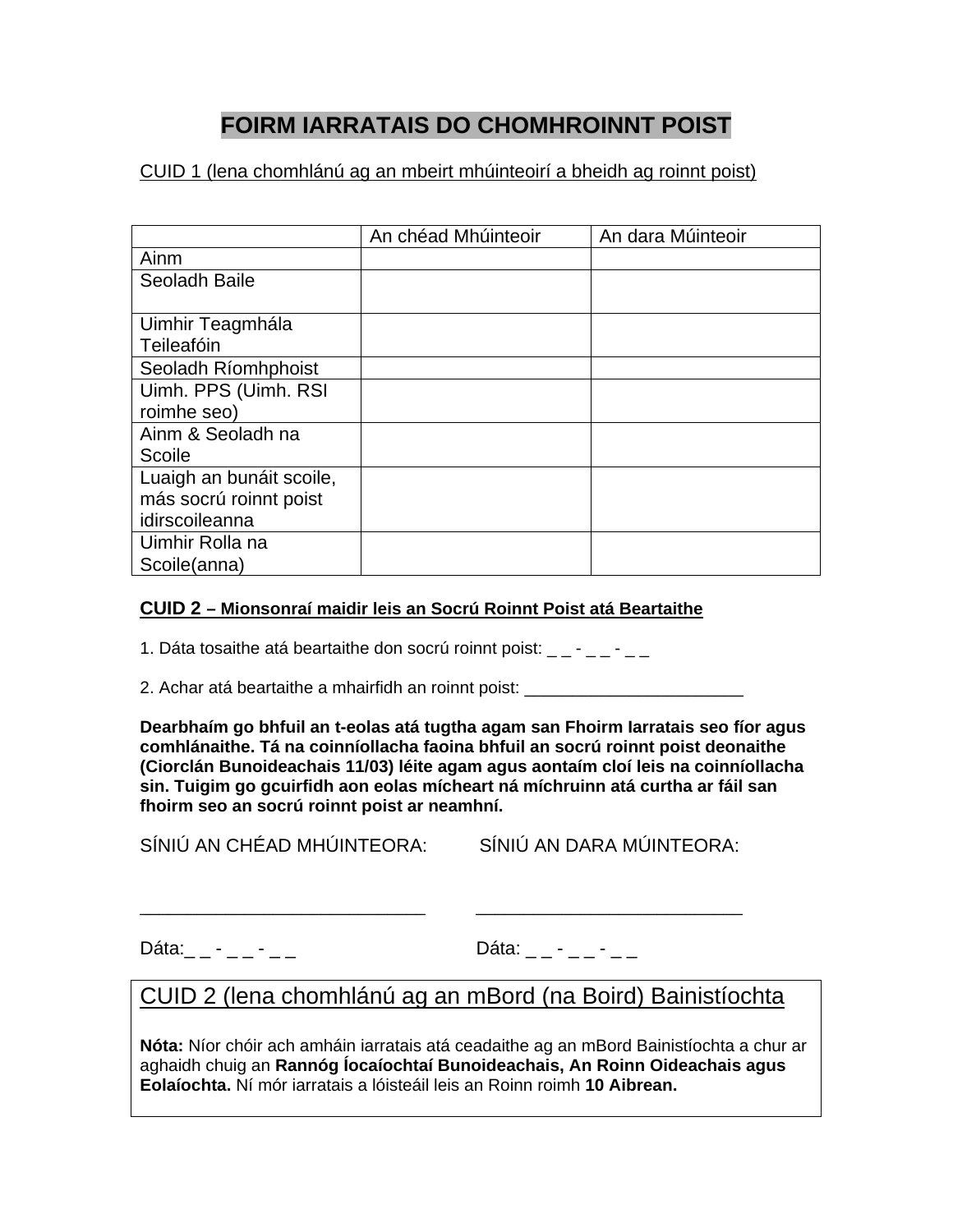#### **Ba chóir an t-eolas seo a leanas a thabhairt ar aird sula gcomhlánaítear an fhoirm.**

1. Ar bhunús an eolais atá i gCuid 1 den bhfoirm iarratais chomhlánaithe, ba chóir don Bhord (do na Boird) Bainistíochta a chinneadh an gcomhlíonann na múinteoirí na critéir incháilíochta mar atá leagtha amach i gCiorclán Bunoideachais 11/03 Roinn 5.

3. Is leis an mBord (na Boird) Bainistíochta amháin atá an cinneadh le socrú roinnt poist a cheadú. Ní chealóidh an Roinn Oideachais agus Eolaíochta cinneadh Boird ach amháin mura gcomhlíonfar na critéir incháilíochta.

4. Ba chóir don Bhord Bainistíochta a gcinneadh a chur in iúl i scríbhinn do na múinteoirí chomh luath agus is féidir ach tráth nach déanaí ná **1 Aibrean.** 

5. Má cheadaíonn an Bord (na Boird) Bainistíochta iarratas an mhúinteora, ba chóir dóibh **Cuid 2** den fhoirm iarratais seo a chomhlánú agus é a sheoladh ar aghaidh é chuig: Rannóg Íocaíochtaí Bunoideachais, An Roinn Oideachais & Eolaíochta, Cor na Madadh, Baile Átha Luain, Co. na hIarmhí leis an Roinn a shroichint roimh **10 Aibrean.**

6. Féadfaidh an Bord Bainistíochta múinteoir sealadach a bheidh cáilithe go hiomlán a fhostú mar mhúinteoir athsholáthair don mhúinteoir a bheidh ag roinnt poist de réir na nósanna imeachta athbhreithnithe le múinteoirí sealadacha a cheapadh mar atá léirithe i mBord (mBoird) Bainistíochta Scoileanna Náisiúnta - Comhdhéanamh Bord agus Rialacha Nósanna Imeachta (eagrán reatha). Ní fhéadfar an post ach a líonadh i gcumas sealadach amháin má bhíonn an post fós ag teastáil sa scoil.

7. Ní bhfaighidh an Bord (Boird) Bainistíochta aon fhógra i scríbhinn ón Roinn ach amháin má thagann deacrachtaí chun cinn maidir le hincháilíocht iarratasóirí nó maidir le múinteoir athsholáthair.

Tá an Bord Bainistíochta sásta, tar éis scrúdú a dhéanamh ar an bhFoirm Iarratais do Chomhroinnt Poist go bhfuil iarratais na múinteoirí ceadaithe. Tá fógra curtha dá réir chuig na múinteoirí maidir leis an gcinneadh sin.

| Síniú an Chathaoirligh:<br>Síniú an Chathaoirligh:                                    | Dáta: _ _ - _ _ - |
|---------------------------------------------------------------------------------------|-------------------|
|                                                                                       |                   |
| LANGILIZAT Umhir Teagmhála Teileafóin LANGILIZAT AGUS DEARTHAIREADH DEARTHAIREADH UGC |                   |
| Ní theastaíonn an dara síniú ach i gcás roinnt poist idirscoileanna:                  |                   |
|                                                                                       |                   |
|                                                                                       |                   |
|                                                                                       |                   |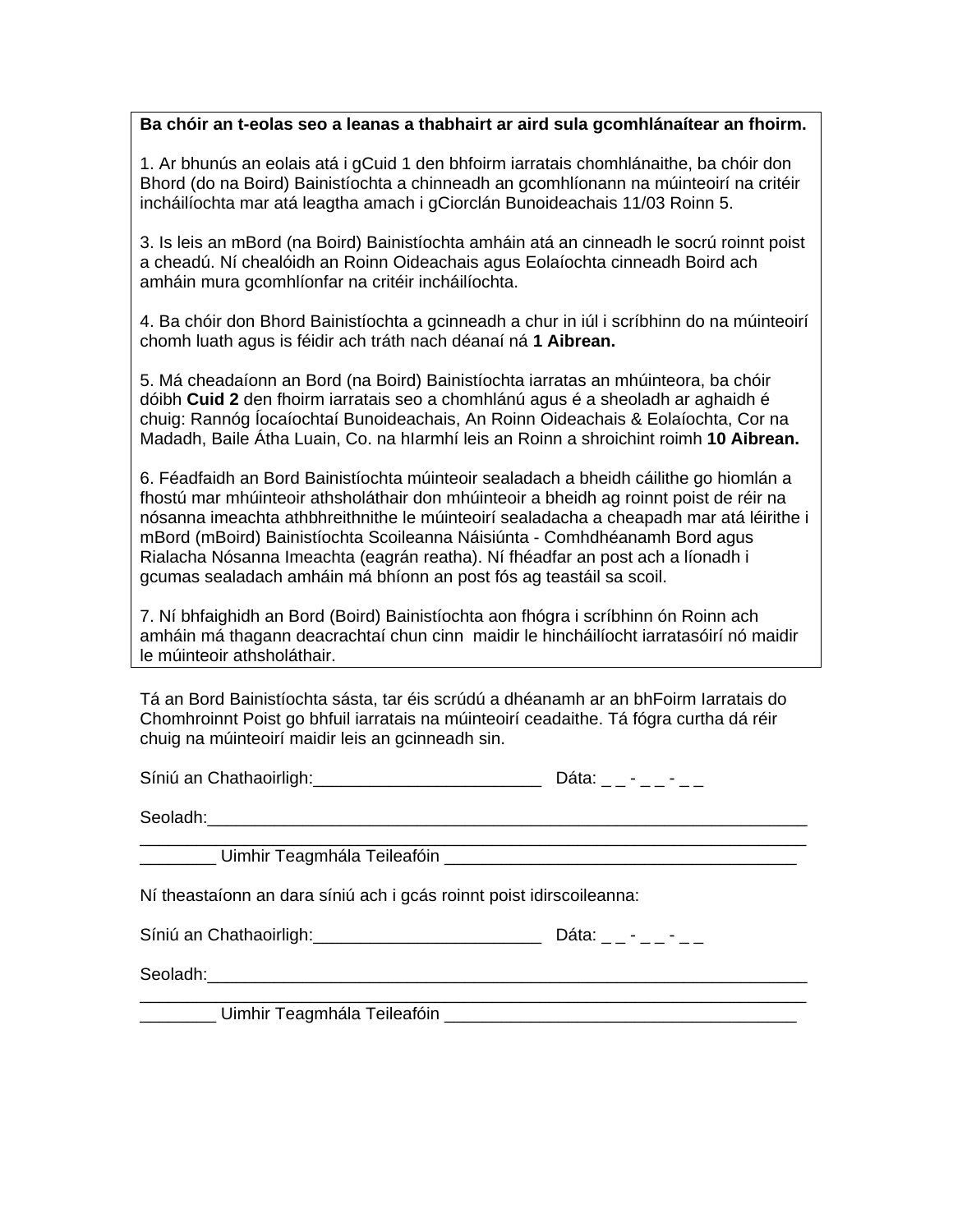### **FOIRM IARRATAIS LE HAGHAIDH MALARTÚ MÚINTEOIR SEALADACH**

Ní mór don chéad mhúinteoir agus dá Bhord/Bord Bainistíochta Cuid 1 den fhoirm seo a chomhlánú. Ní mór don dara múinteoir agus dá Bhord/Bord Bainistíochta Cuid 2 den fhoirm seo a chomhlánú.

> <u>~ CUID 1 ~</u> *(COMHLÁNAIGH LE BLOCLITREACHA LE DO THOIL)*

| <u>MIONSONRAÍ AN MHÚINTEORA:</u>                                                                                |
|-----------------------------------------------------------------------------------------------------------------|
|                                                                                                                 |
| 2. Uimh. PPS (Uimh. RSI roimhe seo): $\frac{1}{1}$                                                              |
| 3. Uimh an Mhúinteora: $99 - - - - -$                                                                           |
| 4. Seoladh                                                                                                      |
|                                                                                                                 |
|                                                                                                                 |
| 7. Ainm & Seoladh na Scoile Roimhe seo: 2008. [1] Press Paragona and Seolar Press, 2016. [1] Press, 2016. [1] P |
| 8. Uimhir Rolla: $_{---}$ - - - -                                                                               |
| 9. An raibh tú ar mhalartú múinteora roimhe seo? Bhí ____ Ní raibh ___                                          |
|                                                                                                                 |
| AN CHÚIS ATÁ LEIS AN MALARTÚ                                                                                    |
|                                                                                                                 |
| 2. An chúis go bhfuil tú ag iarraidh malartú a                                                                  |
| 3. An scoil ar mian leat malartú chuici:                                                                        |

\_\_\_\_\_\_\_\_\_\_\_\_\_\_\_\_\_\_\_\_\_\_\_\_\_\_\_\_\_\_\_\_\_\_\_\_\_\_\_\_\_\_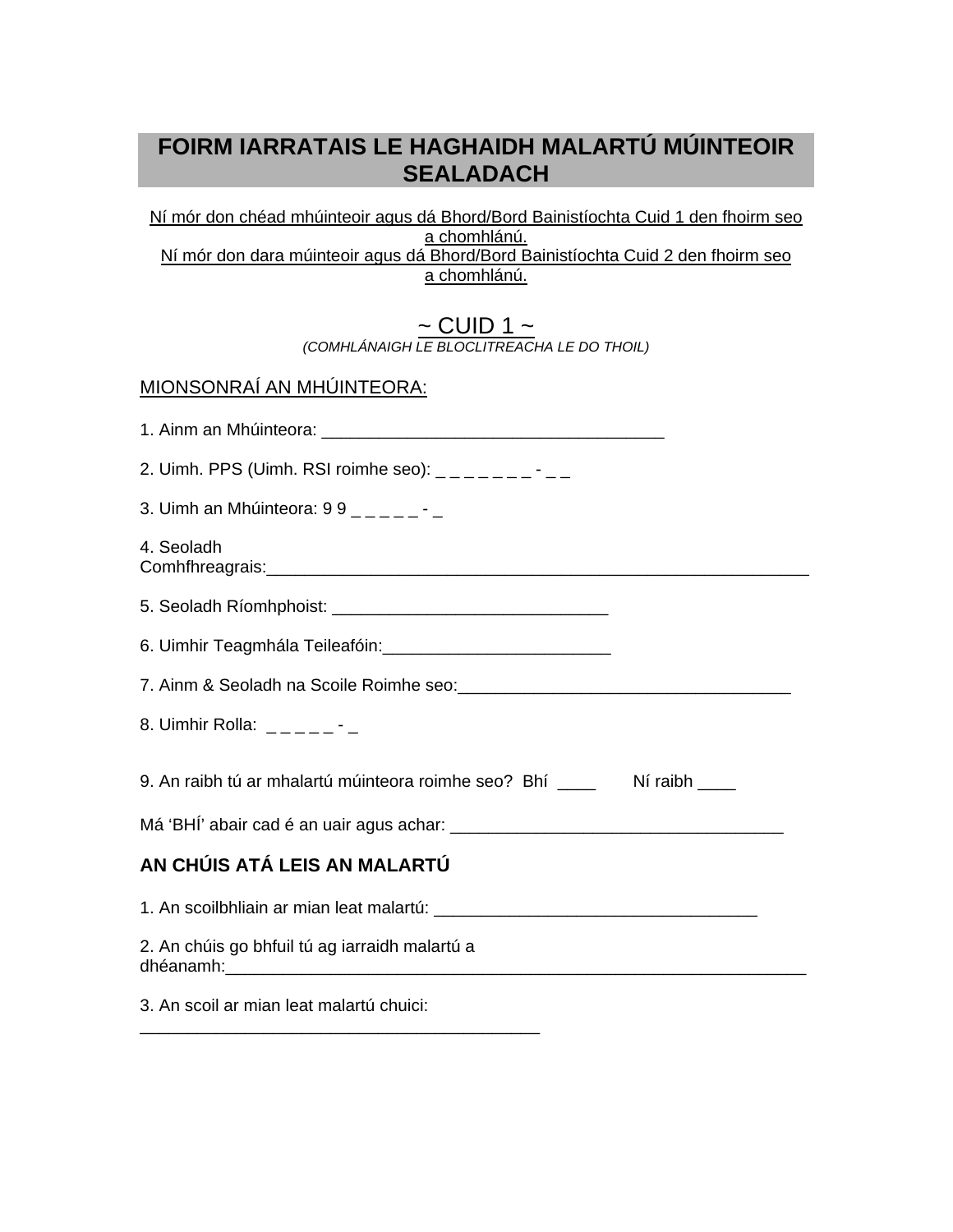**Dearbhaím go bhfuil an t-eolas atá tugtha agam san fhoirm seo fíor agus comhlánaithe. Tá na coinníollacha faoina bhfuil socrú malartaithe múinteora deonaithe léite agam agus aontaím cloí leis na coinníollacha sin.** 

**Tuigim go gcuirfidh aon eolas mícheart ná míchruinn a sholáthair mé san fhoirm seo an malartú múinteora ar neamhní agus ar ceal.** 

Síniú: \_\_\_\_\_\_\_\_\_\_\_\_\_\_\_\_\_\_\_\_\_\_\_\_\_\_\_\_ Dáta: \_ \_ - \_ \_ - \_ \_

#### **AN CHUID SEO LE SÍNIÚ AG CATHAOIRLEACH AN BHOIRD BAINISTÍOCHTA**

Tá an Bord Bainistíochta sásta, tar éis scrúdú a dhéanamh ar an bhFoirm Iarratais do Mhalartú Múinteora maidir le **\_\_\_\_\_\_\_\_\_\_\_\_\_\_\_\_\_\_\_\_\_\_\_\_\_\_\_** go bhfuil iarratas an mhúinteora ceadaithe. Tá fógra curtha dá réir ag an mBord Bainistíochta chuig an múinteoir i scríbhinn maidir lena chinneadh.

Síniú an Chathaoirligh: \_\_\_\_\_\_\_\_\_\_\_\_\_\_\_\_\_\_\_\_\_\_\_\_\_\_\_\_\_\_\_\_\_ Dáta: \_ \_ - \_ \_ - \_ \_

Seoladh: www.asia.com/watch?com/watch?com/watch?com/watch?com/watch?com/watch?com/watch?com/watch?com/watch?com/

\_\_\_\_\_\_\_\_\_\_\_\_\_\_\_\_\_\_\_\_\_\_\_\_\_\_\_\_\_\_\_\_\_\_\_\_\_\_\_\_\_\_\_\_\_\_\_\_\_\_\_\_\_\_\_\_\_\_\_\_\_\_\_\_\_\_\_\_\_\_ \_\_\_\_\_\_\_\_ Uimhir Teagmhála Teileafóin \_\_\_\_\_\_\_\_\_\_\_\_\_\_\_\_\_\_\_\_\_\_\_\_\_\_\_\_\_\_\_\_\_\_\_\_\_

#### **~ CUID 2 ~**

*(COMHLÁNAIGH LE DO THOIL I MBLOCLITREACHA)* 

\_\_\_\_\_\_\_\_\_\_\_\_\_\_\_\_\_\_\_\_\_\_\_\_\_\_\_\_\_\_\_\_\_\_\_\_\_\_\_\_\_\_\_\_\_\_\_\_\_\_\_\_\_\_\_\_\_\_\_\_\_\_\_\_\_\_\_\_\_\_

\_\_\_\_\_\_\_\_\_\_\_\_\_\_\_\_\_\_\_\_\_\_\_\_\_\_\_\_\_\_\_\_\_\_\_\_\_\_\_\_\_\_\_\_\_\_\_\_\_\_\_\_\_\_\_\_\_\_\_\_\_\_\_\_\_\_\_\_\_\_ \_\_\_\_\_\_\_\_\_\_\_\_\_\_\_\_\_\_\_\_\_\_\_\_\_\_\_\_\_\_\_\_\_\_\_\_\_\_\_\_\_\_\_\_\_\_\_\_\_\_\_\_\_\_\_\_\_\_\_\_\_\_\_\_\_\_\_\_\_\_

#### **MIONSONRAÍ AN MHÚINTEORA:**

1. Ainm an Mhúinteora:\_

2. Uimhir PPS (Uimh. RSI roimhe seo):  $\frac{1}{2}$   $\frac{1}{2}$   $\frac{1}{2}$   $\frac{1}{2}$   $\frac{1}{2}$   $\frac{1}{2}$ 

3. Uimh. an Mhúinteora: 9 9 \_ \_ \_ \_ \_ -

4. Seoladh Comhfhreagrais:\_\_\_\_\_\_\_\_\_\_\_\_\_\_\_\_\_\_\_\_\_\_\_\_\_\_\_\_\_\_\_\_\_\_\_\_\_\_\_\_\_\_\_\_\_\_\_\_\_\_\_\_\_\_\_\_\_

5. Seoladh Ríomhphoist: **Example 2018** 

6. Uimhir Teagmhála Teileafóin.:\_\_\_\_\_\_\_\_\_\_\_\_\_\_\_\_\_\_\_\_\_\_\_\_\_\_\_

7. Ainm & Seoladh na Scoile roimhe sin:

8. Uimhir Rolla:  $\frac{1}{2}$  \_ \_ \_ \_ - \_

9. An raibh tú ar mhalartú múinteora roimhe seo? Bhí Ní raibh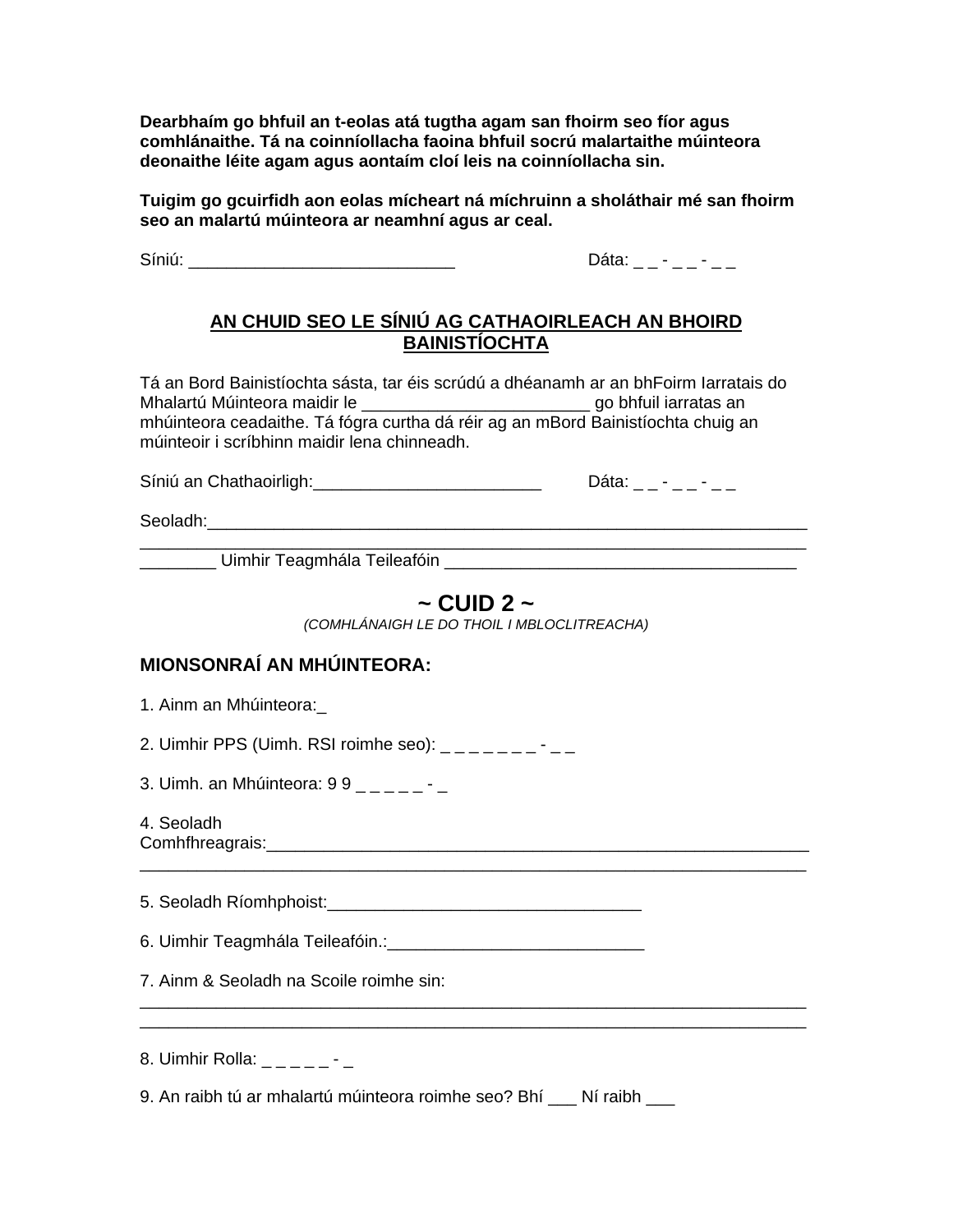Má "*BHÍ*" abair cad é an uair agus cad é an t-achar:

#### **AN CHÚIS ATÁ LEIS AN MALARTÚ**

1. An scoilbhliain ar mian leat malartú: \_\_\_\_\_\_\_\_\_\_\_\_\_\_\_\_\_\_\_\_\_\_\_\_\_\_\_\_\_\_\_\_\_\_

2. An chúis go bhfuil tú ag iarraidh malartú a dhéanamh:\_\_\_\_\_\_\_\_\_\_\_\_\_\_\_\_\_\_\_\_\_\_\_\_\_\_\_\_\_\_\_\_\_\_\_\_\_\_\_\_\_\_\_\_\_\_\_\_\_\_\_\_\_\_\_\_\_\_\_\_\_

3. An scoil ar mian leat malartú chuici:

**Dearbhaím go bhfuil an t-eolas atá tugtha agam san fhoirm seo fíor agus comhlánaithe. Tá na coinníollacha faoina bhfuil malartú múinteora deonaithe léite agam agus aontaím cloí leis na coinníollacha sin.** 

**Tuigim go gcuirfidh aon eolas mícheart ná míchruinn a sholáthair mé san fhoirm seo mo shos gairme ar neamhní agus ar ceal.** 

Síniú:\_\_\_\_\_\_\_\_\_\_\_\_\_\_\_\_\_\_\_\_\_\_\_\_\_\_\_\_\_\_\_\_\_\_

Dáta:  $- - - - - -$ 

#### **AN CHUID SEO LE SÍNIÚ AG CATHAOIRLEACH AN BHOIRD BAINISTÍOCHTA**

Tá an Bord Bainistíochta sásta, tar éis scrúdú a dhéanamh ar an bhFoirm Iarratais do Mhalartú Múinteora maidir le \_\_\_\_\_\_\_\_\_\_\_\_\_\_\_\_\_\_\_\_\_\_\_\_ go bhfuil iarratas an mhúinteora ceadaithe. Tá fógra curtha dá réir ag an mBord Bainistíochta chuig an múinteoir i scríbhinn maidir lena chinneadh.

Síniú an Chathaoirligh: \_\_\_\_\_\_\_\_\_\_\_\_\_\_\_\_\_\_\_\_\_\_\_\_\_\_\_\_\_\_\_\_\_ Dáta: \_ \_ - \_ \_ - \_ \_

Seoladh:\_\_\_\_\_\_\_\_\_\_\_\_\_\_\_\_\_\_\_\_\_\_\_\_\_\_\_\_\_\_\_\_\_\_\_\_\_\_\_\_\_\_\_\_\_\_\_\_\_\_\_\_\_\_\_\_\_\_\_\_\_\_\_

\_\_\_\_\_\_\_\_\_\_\_\_\_\_\_\_\_\_\_\_\_\_\_\_\_\_\_\_\_\_\_\_\_\_\_\_\_\_\_\_\_\_\_\_\_\_\_\_\_\_\_\_\_\_\_\_\_\_\_\_\_\_\_\_\_\_\_\_\_\_ Uimhir Teagmhála Teileafóin \_\_\_\_\_\_\_\_\_\_\_\_\_\_\_\_\_\_\_\_\_\_\_\_\_\_\_\_\_\_\_\_\_\_\_\_\_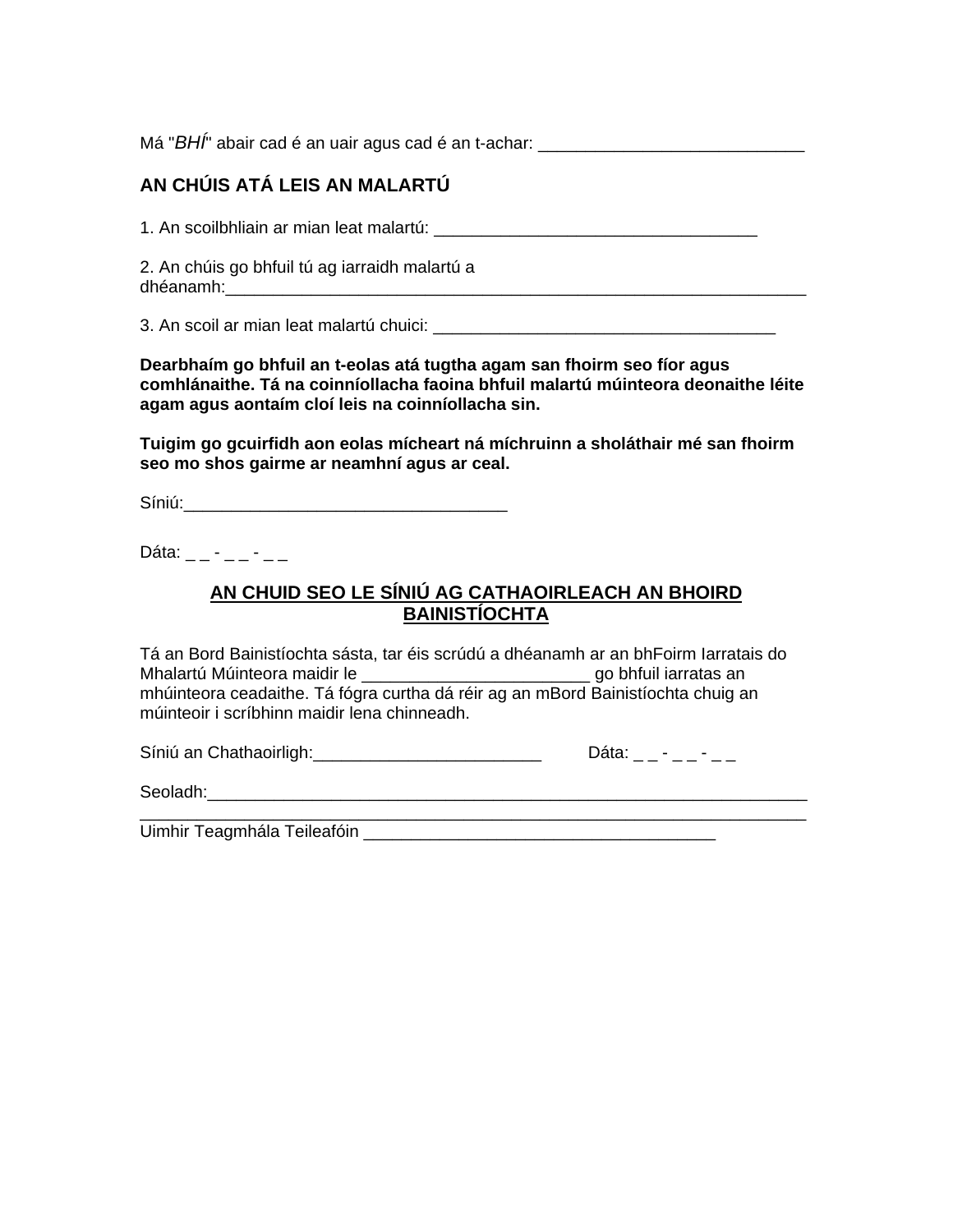### **FOIRM IARRATAIS DO SHAOIRE CÚRAMÓRA**

### $\sim$  CUID 1  $\sim$

#### (LENA CHOMHLÁNÚ AG AN MÚINTEOIR)

#### **ROINN A – MIONSONRAÍ PEARSANTA (BLOCLITREACHA)**

|                                                                                                                                       |                                                                                                                                                                                     |                                                   | Contae: _______________________ Uimhir Rolla: _____________________ Scoil: ________________________                             |
|---------------------------------------------------------------------------------------------------------------------------------------|-------------------------------------------------------------------------------------------------------------------------------------------------------------------------------------|---------------------------------------------------|---------------------------------------------------------------------------------------------------------------------------------|
|                                                                                                                                       |                                                                                                                                                                                     |                                                   | Sloinne: ______________________________Céadainm (neacha):_______________________                                                |
|                                                                                                                                       |                                                                                                                                                                                     |                                                   | _____________________Uimh. Teagmhála Teil.:_____________________                                                                |
| Uimh. PPS (Uimh. RSI roimhe seo) $\frac{1}{2}$ = $\frac{1}{2}$ = $\frac{1}{2}$ = $\frac{1}{2}$ = $\frac{1}{2}$                        |                                                                                                                                                                                     |                                                   |                                                                                                                                 |
|                                                                                                                                       |                                                                                                                                                                                     |                                                   | Ainm an Duine Chuí ar mian leat iarratas a dhéanamh ar shaoire Cúramóra ar a s(h)on:                                            |
|                                                                                                                                       |                                                                                                                                                                                     |                                                   | An bhfuair tú saoire cúramóra roimhe seo? Fuair _ Ní bhfuair _ (Cuir tic mar is cuí)                                            |
| An bhfuair tú saoire cúramóra roimhe seo maidir<br>leis an Duine Cuí atá ainmnithe thuas? Fuair __ Ní bhfuair __(Cuir tic mar is cuí) |                                                                                                                                                                                     |                                                   |                                                                                                                                 |
| Má "Fuair" abair:                                                                                                                     | On $\angle$ / $\angle$ go $\angle$ / $\angle$<br>On $\angle$ $\angle$ $\angle$ go $\angle$ $\angle$<br>On $\angle$ / go $\angle$ / $\angle$<br>On $\angle$ / go $\angle$ / $\angle$ |                                                   | Líon Iomlán Seachtaine<br>Líon Iomlán Seachtaine<br>Líon Iomlán Seachtaine<br>Líon Iomlán Seachtaine<br>Líon Iomlán ar Fad ____ |
|                                                                                                                                       |                                                                                                                                                                                     | ROINN B – TRÉIMHSE SAOIRE CÚRAMÓRA ATÁ BEARTAITHE |                                                                                                                                 |

- 1. Dáta tosaigh atá beartaithe don tsaoire cúramóra:  $\frac{1}{2} \frac{1}{2} \frac{1}{2}$
- 2. Dáta deiridh atá beartaithe don tsaoire cúramóra:  $\frac{1}{2} \frac{1}{2} \frac{1}{2}$
- 3. Abair an líon seachtaine ina n-iomláine: \_\_\_\_\_\_\_\_\_\_\_\_\_\_\_\_\_\_\_

### **ROINN C – DEIMHNIÚ**

Dearbhaím go bhfuil an t-eolas atá tugtha agam san fhoirm seo fíor agus comhlánaithe.

Tá Ciorclán Saoire Cúramóra 5/03 léite agam, agus aontaím cloí le ceanglais an Chiorcláin sin. Is mian liom a dhearbhú go bhfuil iarratas le haghaidh cinneadh go dteastaíonn cúram agus aire lánaimseartha ón duine cuí déanta ar an Roinn Gnóthaí Sóisialacha agus Teaghlaigh.

Tuigim go gcuirfidh aon eolas mícheart ná míchruinn a sholáthair mé san fhoirm seo mo shos gairme ar neamhní agus ar ceal.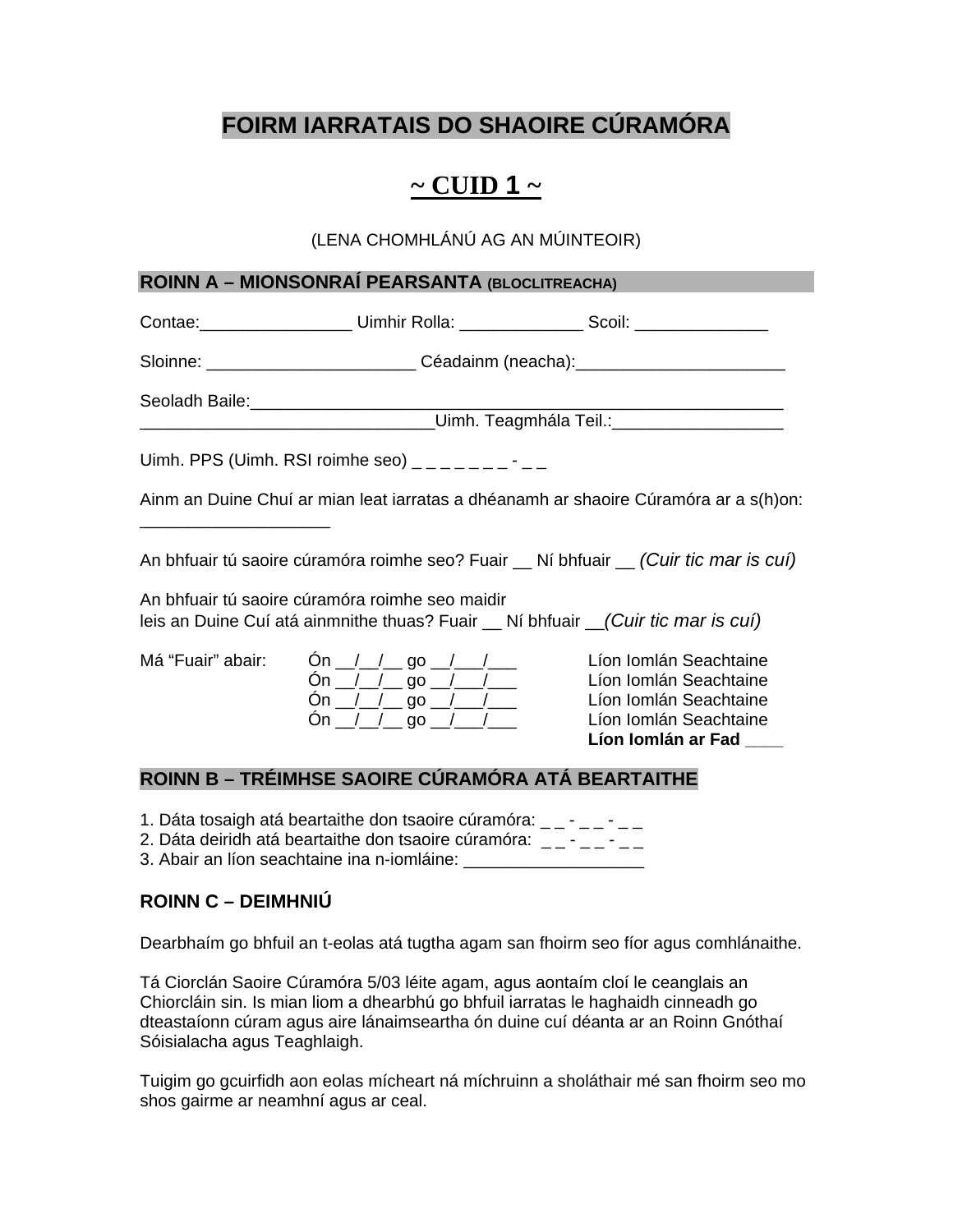Síniú:\_\_\_\_\_\_\_\_\_\_\_\_\_\_\_\_\_\_\_\_\_\_\_ Dáta: \_ \_ - \_ \_ - \_ \_

### $\sim$  CUID 2  $\sim$

(LENA CHOMHLÁNÚ AG CATHAOIRLEACH AN BHOIRD BAINISTÍOCHTA)

### **SAOIRE CÚRAMÓRA A CHEADÚ**

|                         | Tá an t-iarratas seo ar Shaoire Cúramóra ceadaithe ag Bord Bainistíochta Scoil |                       |
|-------------------------|--------------------------------------------------------------------------------|-----------------------|
| Náisiúnta               | . uimhir rolla                                                                 | , mar atá sonraithe i |
| gCuid 1 den fhoirm seo. |                                                                                |                       |

Measfar iarratas ar shaoire cúramóra atá ceadaithe ag an mBord Bainistíochta agus sínithe ag Cathaoirleach an Bhoird mar dhoiciméad deimhnithe ar chomhlíonadh alt 5.4 den Chiorclán Bunoideachais 5/03.

Ba chóir cóip den fhoirm chomhlánaithe a thabhairt don mhúinteoir agus ba chóir an fhoirm féin a chur ar aghaidh chuig: **Brainse Íocaíochtaí Bunoideachais, An Roinn Oideachais agus Eolaíochta, Cor na Madadh, Baile Átha Luain, Co. na hIarmhí** tráth nach déanaí ná dhá sheachtain roimh an dáta tosaithe atá beartaithe don tsaoire.

| Tá deimhniú maidir leis an iarratas thuas faighte                               |  |
|---------------------------------------------------------------------------------|--|
| ón Roinn Gnóthaí Sóisialacha agus Teaghlaigh Tá __ Níl __ (Cuir tic mar is cuí) |  |

| Síniú an Chathaoirligh: | Dáta. |
|-------------------------|-------|
|-------------------------|-------|

Uimhir Teagmhála Teileafóin:\_\_\_\_\_\_\_\_\_\_\_\_\_\_\_\_\_\_\_\_\_\_\_\_\_\_\_\_\_\_\_\_\_\_\_\_\_\_\_\_\_\_\_

**Note:** Ba chóir do Bhord Bainistíochta a chinneann nach bhfuil múinteoir incháilithe le haghaidh saoire cúramóra nó a chinneann saoire cúramóra a chur siar sin a chur in iúl don mhúinteoir i scríbhinn ar a laghad ceithre seachtaine roimh an dáta tosaithe atá beartaithe don tsaoire.

#### **Ní chóir ach iarratais atá ceadaithe ag an mBord amháin a chur ar aghaidh chuig an Roinn.**